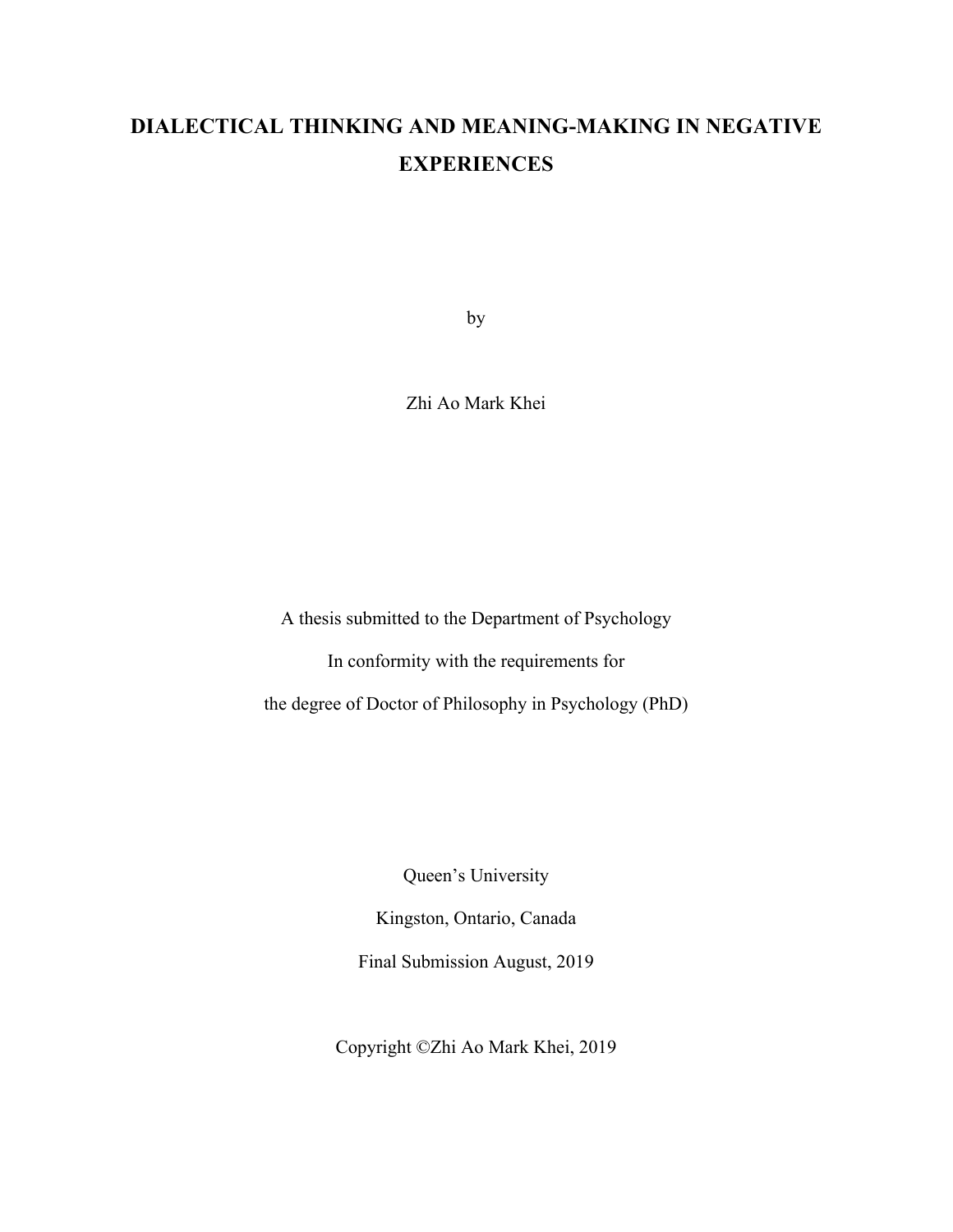#### **Abstract**

Three studies were conducted to examine how dialectical thinking may contribute to meaningmaking in negative experiences (MINE) tendencies and subsequently to people's coping styles as they confront stressful situations. We examined dialectical thinking in two ways: (1) by comparing two cultural groups—Chinese and Euro-Canadians—that are well known to differ in dialectical thinking styles, and (2) by manipulating dialectical thinking in a single culture. Using a nine-item MINE scale with established measurement invariance across both cultures, we found that dialectical Chinese were more likely than non-dialectical Euro-Canadians to engage in meaning-making in negative experiences and to adopt *acceptance* and *positive reframing* coping styles (Study 1 and 2). Study 3 further demonstrated the causal effect of dialectical thinking on individuals' tendency to engage in meaning-making in negative experiences by manipulating Euro-Canadians' dialectical thinking. Compared to participants in the control condition, participants primed with dialectical thinking reported a higher tendency to engage in meaning-making in negative experiences and to adopt *acceptance* and *positive reframing* coping styles. The current research highlights the importance of the role of dialectical thinking in individuals' tendency to engage in meaning-making in negative experiences and coping.

*Keywords:* dialectical thinking, culture, meaning-making in negative experiences, acceptance, positive reframing, coping

ii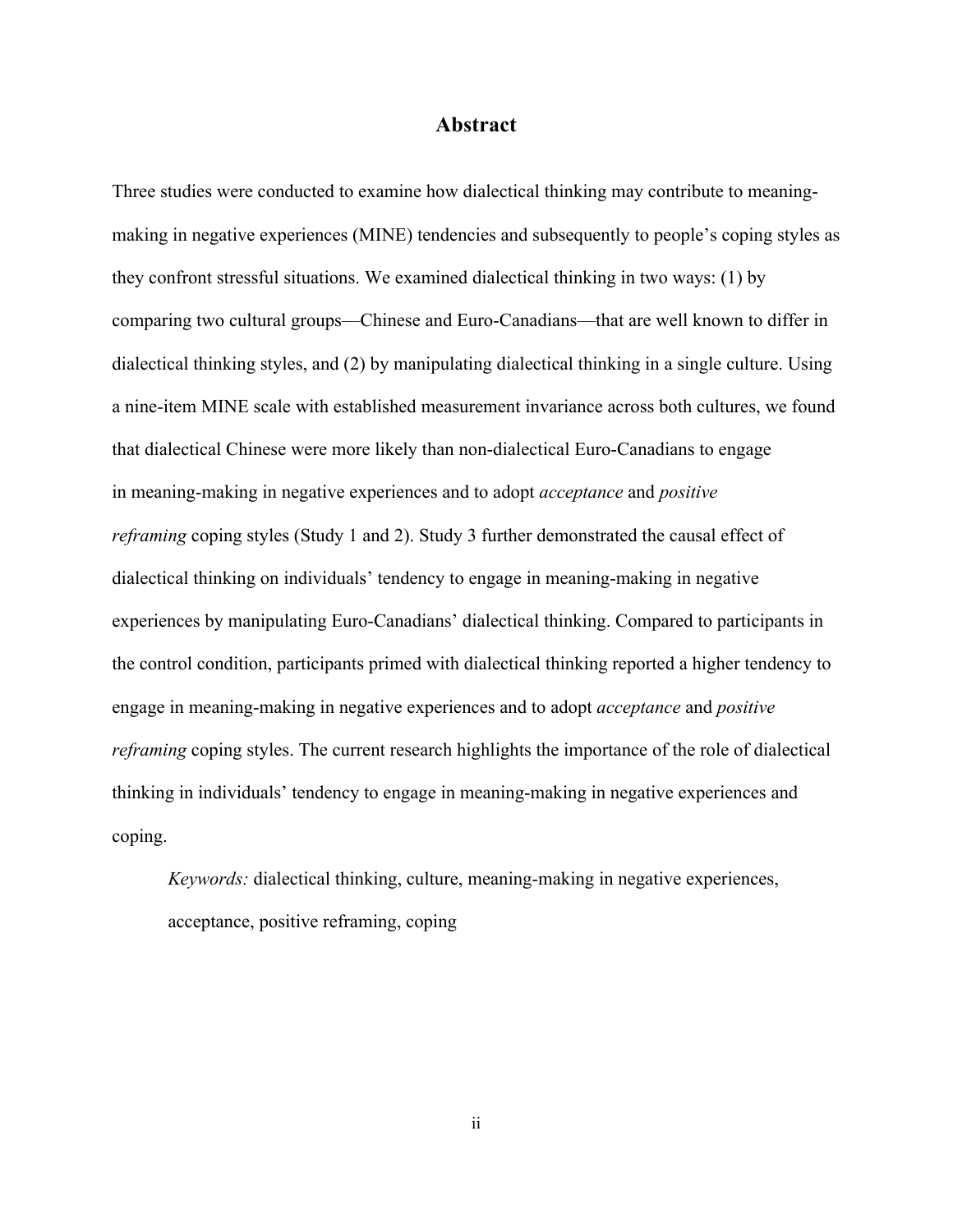### **Acknowledgements**

I would like to sincerely thank every single member on my PhD committee. Your advice was so insightful that I could not do without one or the other. To Jill, for your statistical and analytic approach. I will always relish our pedagogical discussions. To Lee, for your theoretical and holistic approach. Your attitude towards psychological research is inspirational to me. To Li-Jun, for your love and passion in cultural research. Having someone who cares is truly a blessing. To the RAs of the Culture and Cognition, for your effort in collecting data when times are tough.

Finally, to my wife and best friend, who has been there for me physically and mentally in the eye of the storm. Your encouragements and presence made this journey bearable and meaningful. I am truly the luckiest.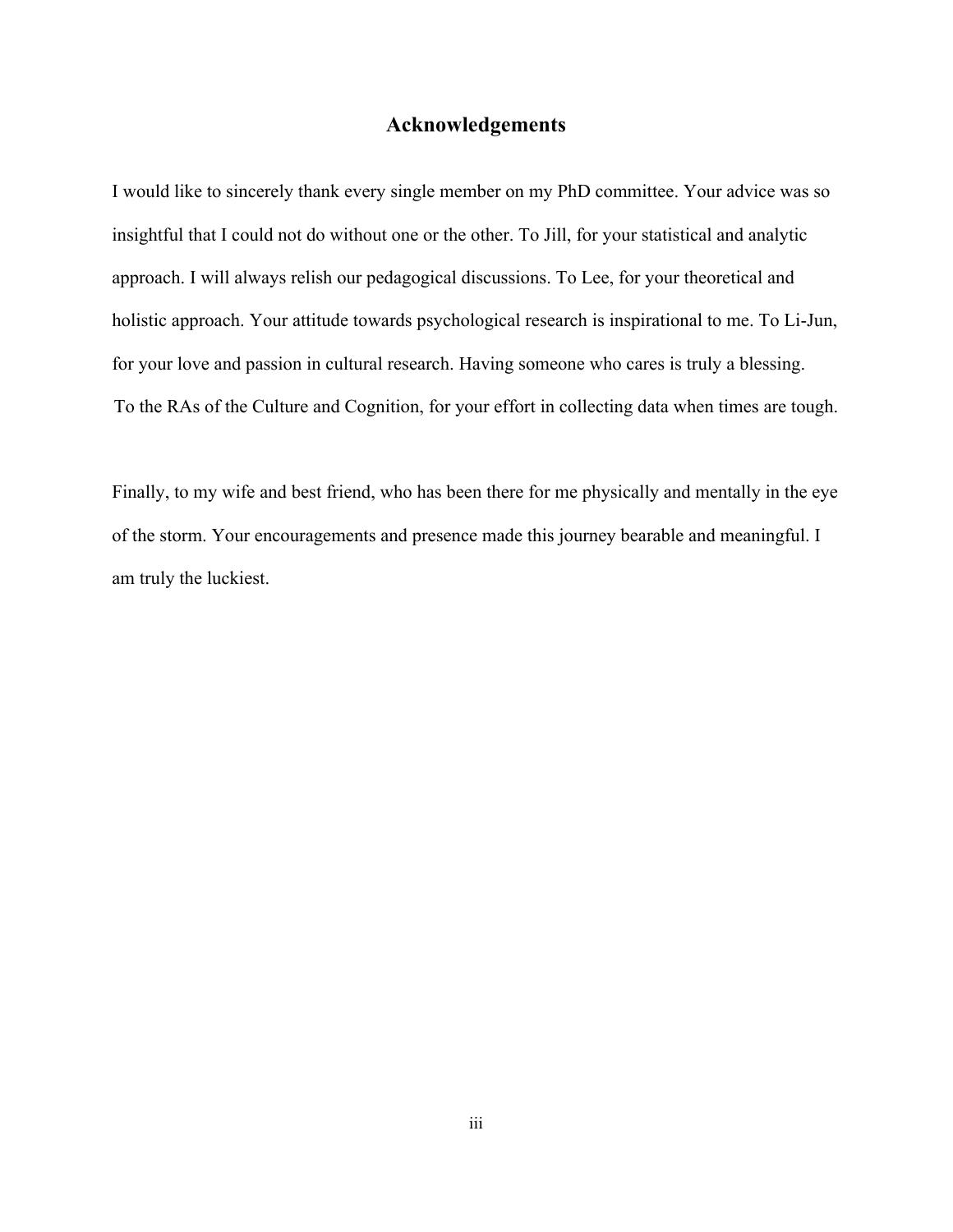# **Table of Contents**

| 1.2 Culture, Dialectical thinking, and Meaning-making in Negative Experiences 4        |  |
|----------------------------------------------------------------------------------------|--|
| 1.3 Relationship between Meaning-Making in Negative Experiences and the Coping Styles6 |  |
|                                                                                        |  |
|                                                                                        |  |
|                                                                                        |  |
|                                                                                        |  |
|                                                                                        |  |
|                                                                                        |  |
|                                                                                        |  |
|                                                                                        |  |
|                                                                                        |  |
|                                                                                        |  |
|                                                                                        |  |
|                                                                                        |  |
|                                                                                        |  |
|                                                                                        |  |
|                                                                                        |  |
|                                                                                        |  |
|                                                                                        |  |
|                                                                                        |  |
|                                                                                        |  |
|                                                                                        |  |
|                                                                                        |  |
|                                                                                        |  |
| 4.3 Cultural differences in Acceptance and Positive Reframing coping styles. 22        |  |
|                                                                                        |  |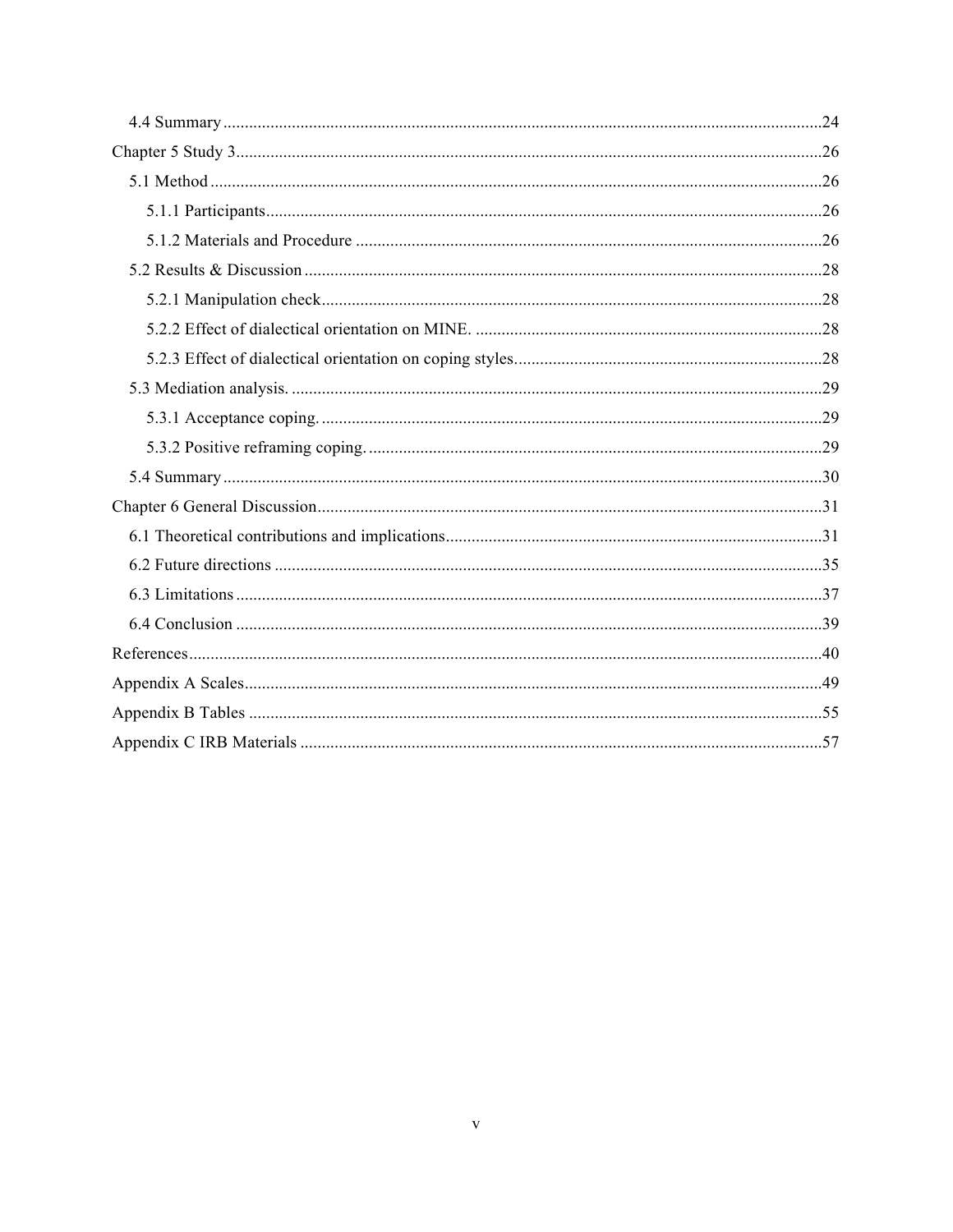# **List of Figures**

| Figure 1. Unstandardized regression coefficients for the relationship between culture and <i>acceptance</i> and |
|-----------------------------------------------------------------------------------------------------------------|
|                                                                                                                 |
| Figure 2. Unstandardized regression coefficients for the relationship between thinking styles and               |
|                                                                                                                 |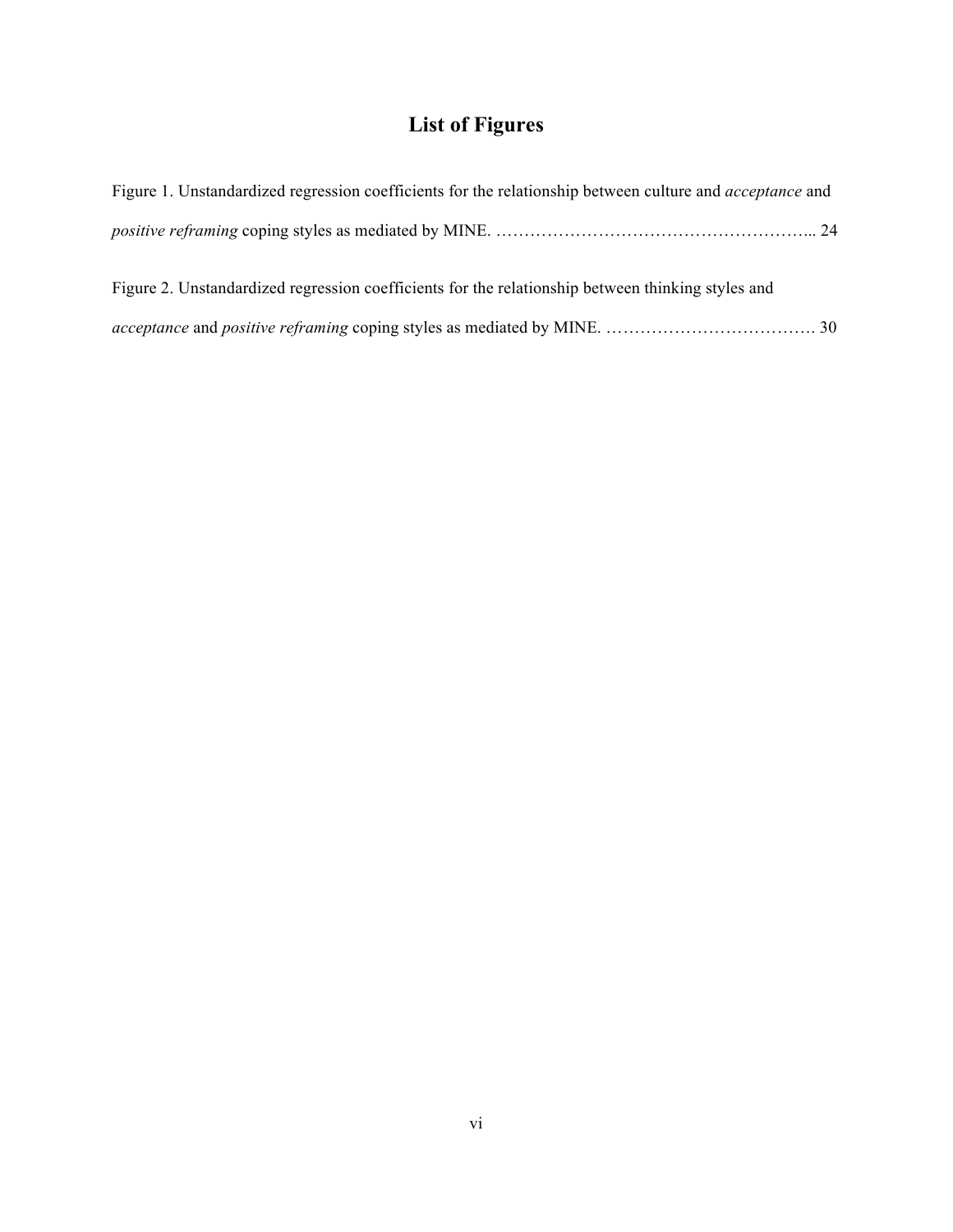## **List of Tables**

| Table 1. QUARTIMIN Rotated Factor Loadings for the Nine Items on the MINE Scale using Maximum       |
|-----------------------------------------------------------------------------------------------------|
|                                                                                                     |
| Table 2. Parameter Estimates for the Factor Loadings (Standard Errors) of the Measured Variables in |
|                                                                                                     |
| Table 3. Correlations of Meaning-Making in Negative Experiences between Acceptance and Positive     |
|                                                                                                     |
| Table 4. Correlations Between Individuals' MINE Tendencies and Coping Styles Across                 |
|                                                                                                     |
| Table 5. QUARTIMIN Rotated Factor Loadings for the Nine Items on the MINE Scale and the Four Items  |
|                                                                                                     |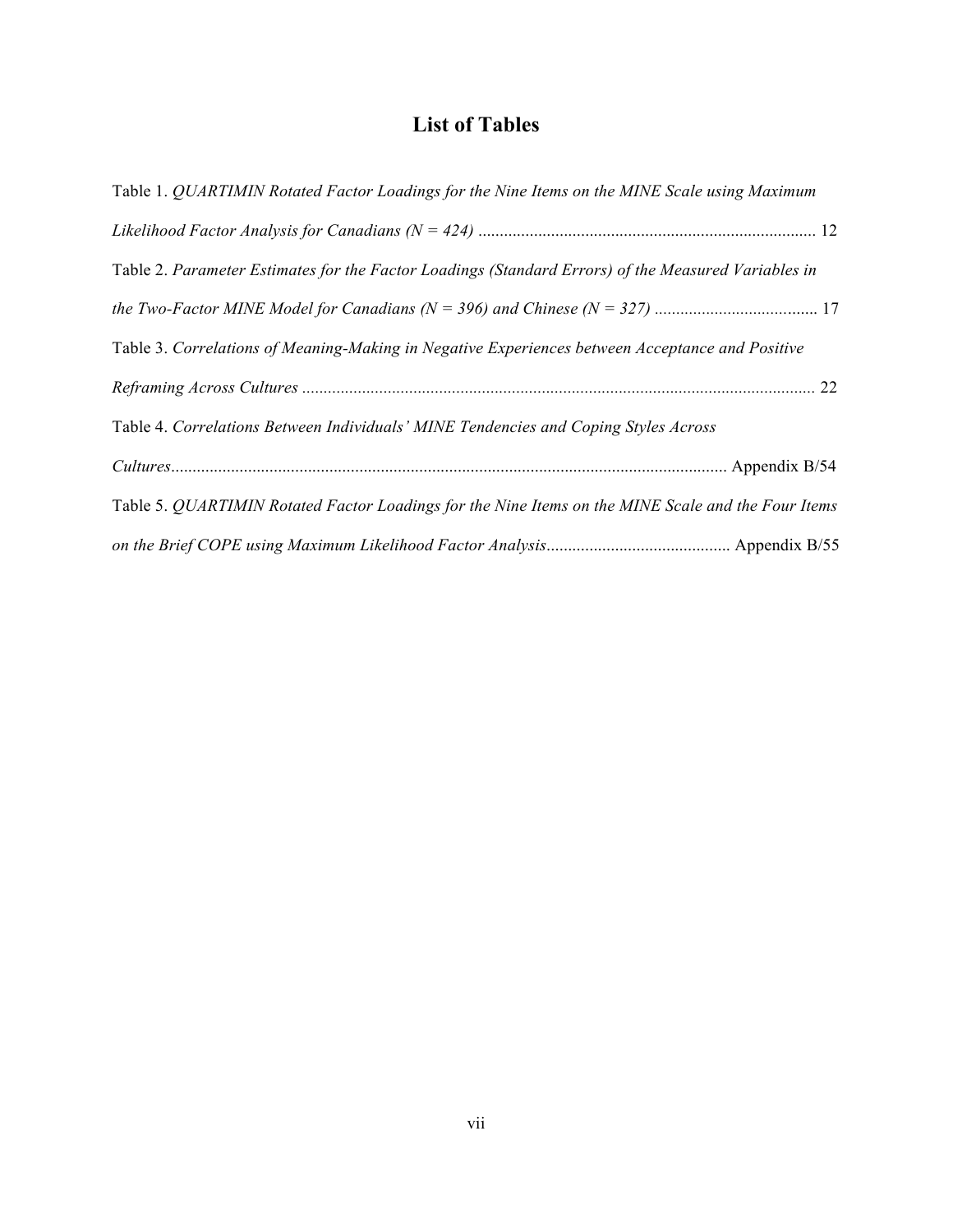### **Chapter 1**

Dialectical Thinking and Meaning-Making in Negative Experiences

The most beautiful people we have known are those who have known defeat, known suffering, known struggle, and have found their way out of those depths. **-Elisabeth Kubler-Ross**

When people encounter stressful or negative situations, they often try to find or make meaning out of these situations as a way to understand their stressful experiences and resolve or benefit from the event (e.g., Calhoun, Cann, Tedeschi, & McMillan, 2000; Coleman & Neimeyer, 2014; Greenberg, 1995). Indeed, engaging in meaning-making often helps people change their expectations or the way they think or feel about negative events, which benefits people's well-being in various ways (Stanton, Kirk, Cameron, & Danoff-Burg, 2000; Wilson & Gilbert, 2008). Despite its importance, we know little about what contributes to one's inclination to engage in meaning-making in response to adversity. To fill this gap, in the present research, we take findings from cultural psychology to examine how dialectical thinking may contribute to individuals' tendencies to engage in meaning-making in stressful situations, and how this meaning-making tendency is related to individuals' coping styles.

#### **1.1 Meaning-Making in Negative Experiences**

Meaning-making can be conceptualized as how individuals construe, understand, and make sense of life experiences (Gillies, Neimeyer, & Milman, 2014; Ignelzi, 2000). This construct appears to be particularly important in the context of stressful situations because people usually engage in meaning-making to restore a sense of significance, purpose, and comprehension in their lives when they confront stressful life experiences (Heintzelman & King,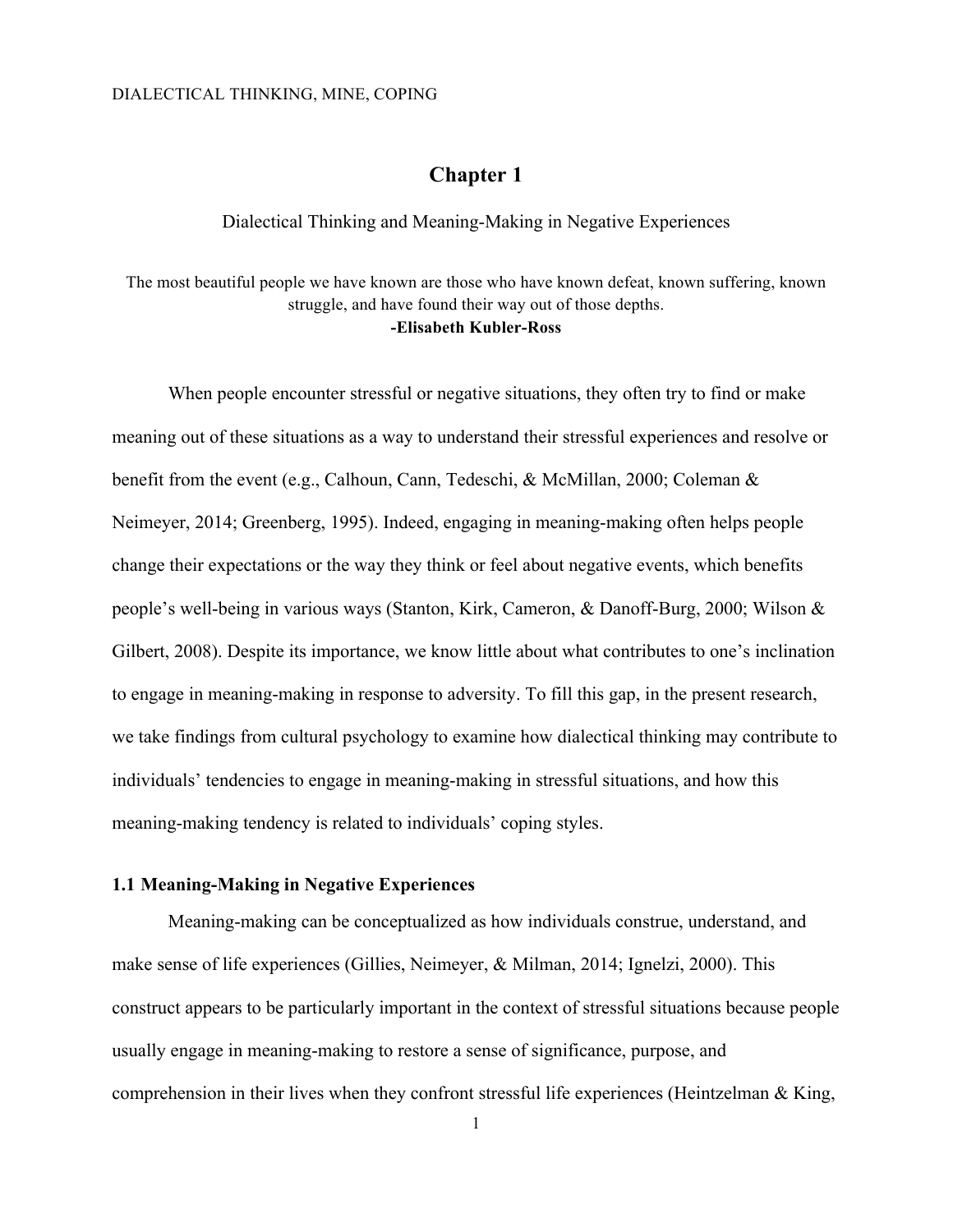2014; Janoff-Bulman, 1992). About two decades ago, Park and Folkman (1997) organized and integrated the work of many meaning-making theorists into a structured meaning-making model, which involves two types of meanings: global meaning – people's global belief about the world and their lives, and situational meaning – people's appraisal of the situation they are in. The occurrences of stressful events often violate individuals' global beliefs and result in a discrepancy between one's global and situational meanings (Park, 2010), which can lead to distress. According to this model, people engage in meaning-making efforts to reduce the discrepancy between the two types of meanings, and thus the distress associated with it.

Although it seems reasonable to assume that some individuals may be more inclined to engage in meaning-making efforts in stressful situations than others, researchers have yet to examine this assumption directly. The present research addresses this by examining individuals' general tendency to engage in meaning-making as they confront stressful situations. We operationalize this tendency to make meaning in negative experiences (MINE) as comprising two related components: (1) individuals' general lay belief that negative experiences are meaningful and valuable, *and* (2) the degree to which individuals actively engage in the process of reflecting on the meaning or value of their negative experiences. We contend that individuals with a higher tendency to engage in meaning-making in negative experiences will (1) have a more positive general lay belief about negative experiences (i.e., appraise and consider negative experiences to be nonthreatening or even valuable), and (2) be more likely to actively reflect on the meaning or value of the stressful events they encounter.

At this juncture, we should note the distinctions between individuals' tendencies to engage in meaning-making in negative experiences and other similar concepts such as, "meaning-in-life" and "sense-making." First, meaning-in-life refers to the subjective feeling that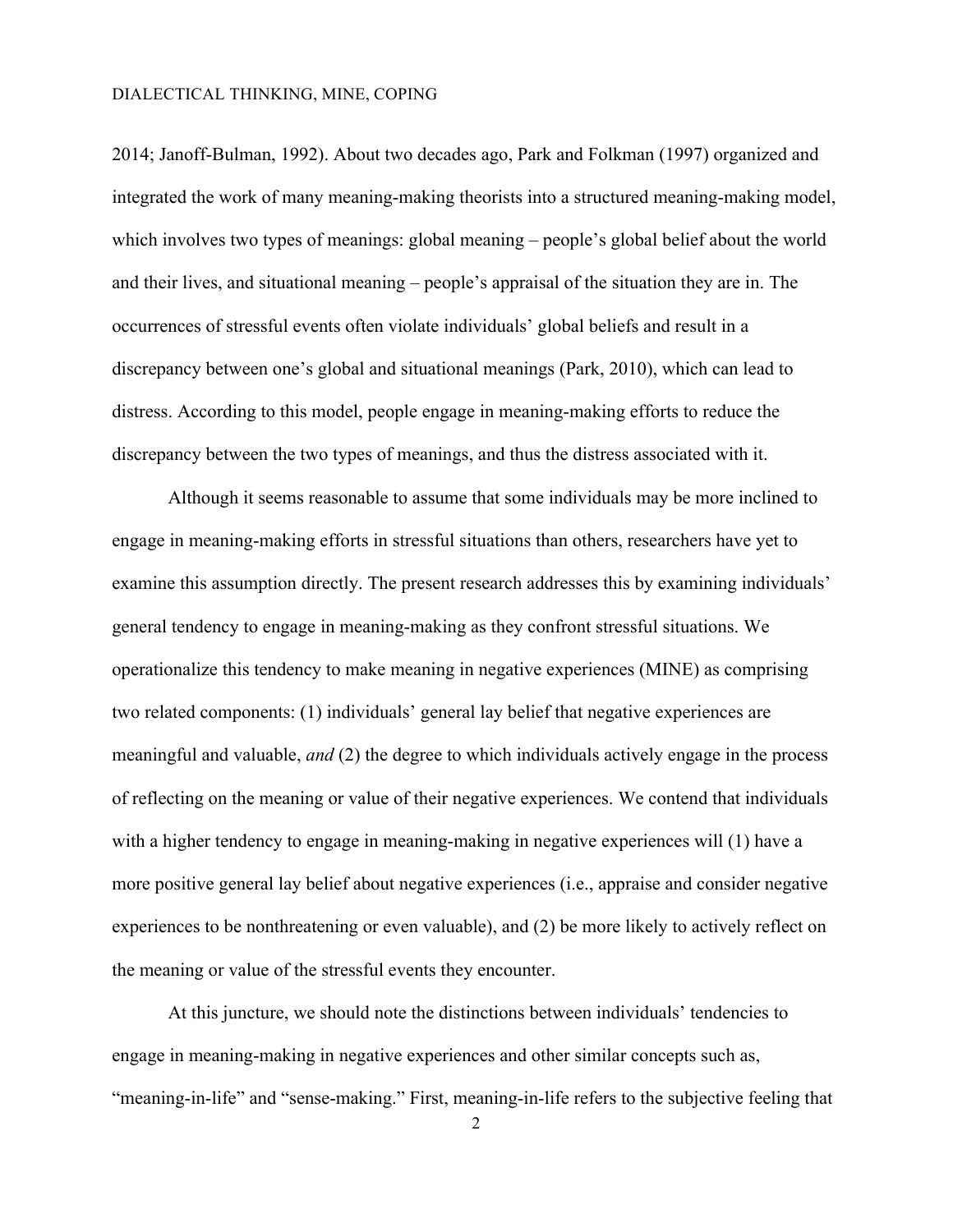one's life and experiences matter and make sense, and one has a sense of fulfilment and direction (King, Hicks, Krull & Del Gaiso, 2006). Meaning-making in negative experiences, on the other hand, refers to one's appraisal of negative experiences, and the conscious and deliberate cognitive process of reflecting on those negative experiences to construct a sense of significance and purpose from them. As such, meaning-in-life predominantly focuses on the outcome of having made meaning in general, whereas meaning-making in negative experiences primarily focuses on people's current appraisal and active reflection of their negative experiences. Moreover, meaning-in-life is mostly associated with life experiences in general without a specific referent context (Heintzelman & King, 2014; Stroope, Draper, & Whitehead, 2013), whereas meaning-making in negative experiences is more specifically situated in the context of negative experiences.

Second, sense-making generally refers to the integration of incomprehensible events into comprehensible structures to give one's life a retrospective sense of order, purpose, and coherence (Keesee, Currier, & Neimeyer, 2008; Weick, 1995). It primarily focuses on understanding why certain events happen in one's lives, so that one can construct a coherent narrative of one's life in the present moment. Meaning-making in negative events, however, does not emphasize on finding reasons for, or the cause of, one's negative experiences. Furthermore, meaning-making in negative experiences is contextualized in negative situations, whereas sensemaking can be applied to both positive and negative experiences and even for general events.

Some individuals may be more inclined to engage in meaning-making than other individuals. Although researchers have noted the possibility that culture may influence individuals' tendencies to engage in meaning-making in the presence of stressful experiences (Neimeyer, Prigerson, & Davies, 2002; Park, 2010), evidence for the role of culture in shaping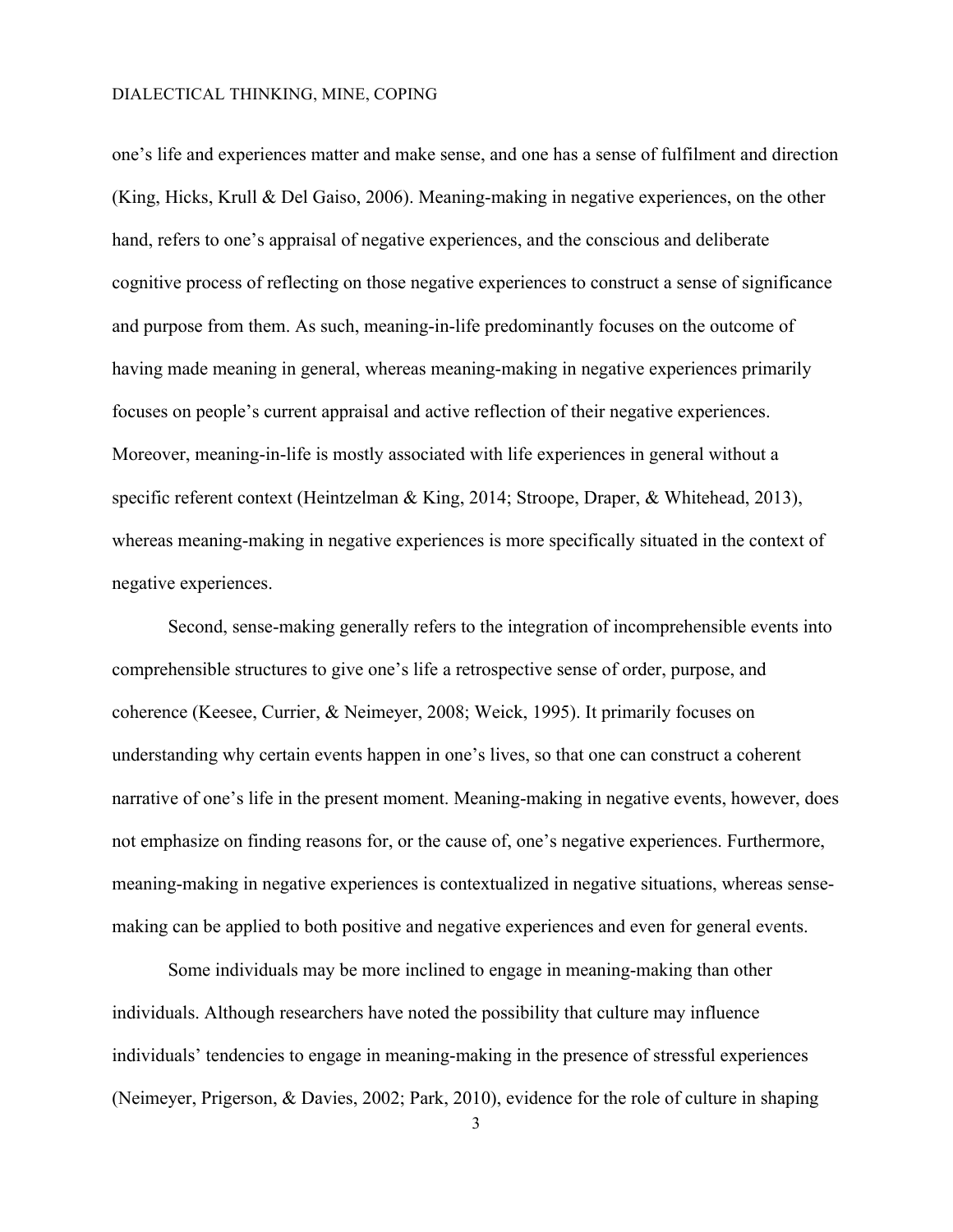individuals' meaning-making tendencies is lacking. Given the cultural differences characterizing the East and the West thinking styles and lay beliefs, particularly differences in dialectical system of thought, we reasoned that these culture-specific system of thought may guide how we appraise and respond to stressful experiences.

#### **1.2 Culture, Dialectical thinking, and Meaning-making in Negative Experiences**

In the culture and cognition literature, a substantial amount of research has documented East and West differences in thinking styles and lay beliefs: in particular, dialectical thinking is more prevalent among East Asians than among North Americans (Nisbett, Peng, Choi, & Norenzayan, 2001; Peng & Nisbett, 1999). According to the dialectical way of thinking, opposing elements in the world—positive and negative—can co-exist (i.e., principle of contradiction), and every element in the universe is in constant flux (i.e., principle of change; Peng & Nisbett, 1999). Dialectical thinkers believe that opposite elements not only complement each other but also give rise to and reinforce each other. Thus, positives and negatives can transform into each other. In addition, they believe that every event in the universe is not constant but always changing in a cycle. As symbolized by the black and white dot in the yin/yang symbol, something negative or bad at one time can become something positive and good at another time (and vice versa) in a never-ending cycle and reversal.

Indeed, compared to European North Americans, East Asians (including Chinese, Japanese, and Koreans) are more comfortable with, and accepting of, contradictions (Nisbett, 2003; Nisbett, Peng, Choi, & Norenzayan, 2001; Peng & Nisbett, 1999) and more likely to expect and predict non-linear patterns of change (i.e., changes that do not have a fixed pattern; Ji, 2008; Ji, Nisbett, & Su, 2001). Numerous studies have found that, compared to North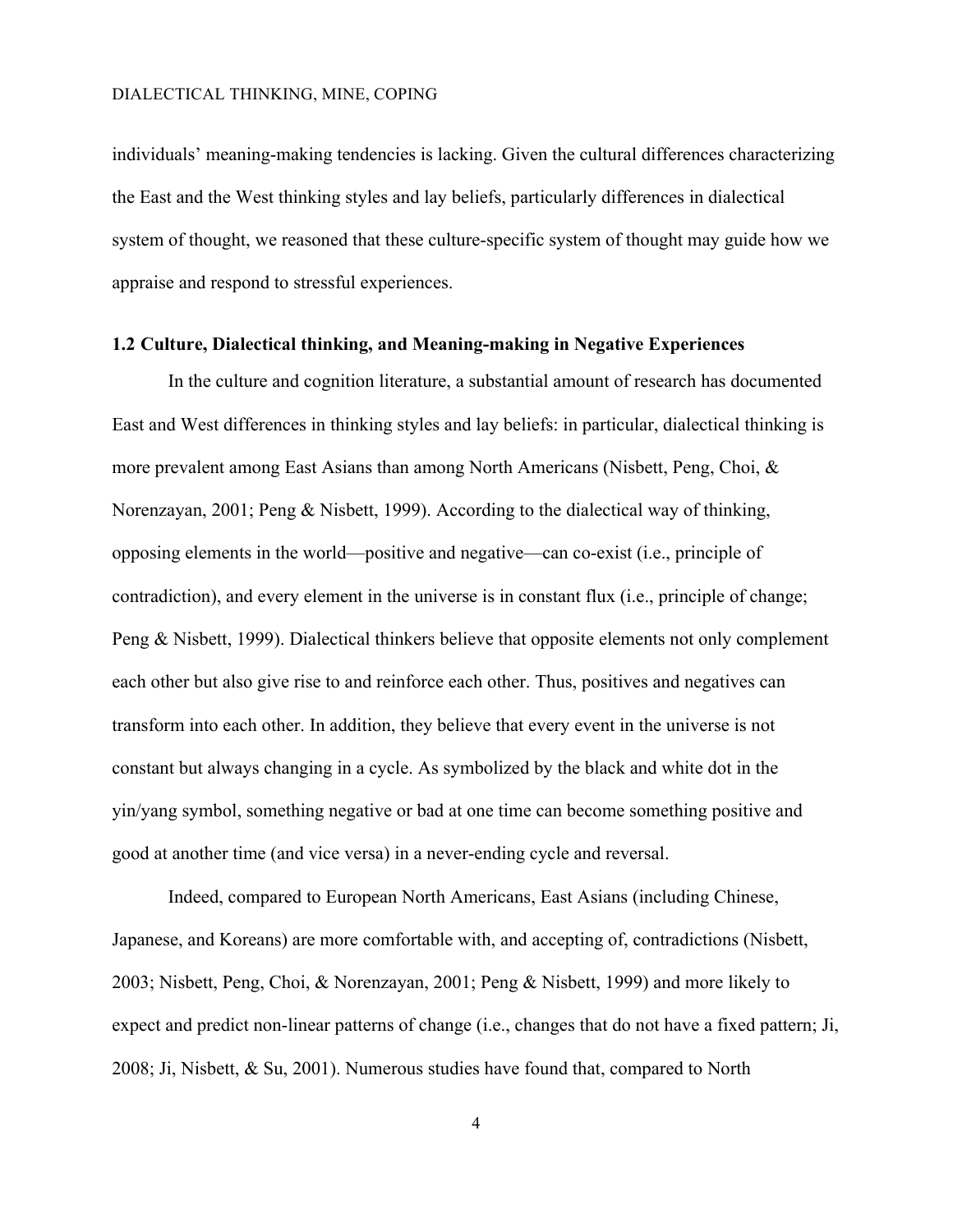Americans, East Asians are more likely to acknowledge and embrace the co-occurrence of pleasant and unpleasant experiences (Grossmann, Huynh, & Ellsworth, 2016; Schimmack, Oishi, & Diener, 2002) and less motivated to up-regulate positive and down-regulate negative affective states (Miyamoto & Ma, 2011; Miyamoto, Ma, & Petermann, 2014). Thus, dialectical thinking about negative experiences can reduce one's tendency to value positive over negative experiences, and thus negative experiences can be perceived as less threatening and less undesirable (see De Vaus, Hornsey, Kuppens, & Bastian, 2017, for a review).

In line with the principles of contradiction and change, we posit that dialectical beliefs about negative experiences can play an important role in individuals' tendencies to engage in meaning-making in negative experiences. When encountering stressful events, the belief that positive things can co-exist with negative experiences may lead East Asians to perceive negative experiences as less threatening or more valuable than do North Americans. Hence, dialectical thinkers may have a more positive perception and belief about negative experiences, compared to non-dialectical thinkers. In addition, due to the beliefs that things exist in a perpetual cycle of change and renewal while being interconnected with one another, East Asians may be more likely than North Americans to think that similar negative experiences potentially can reoccur in the future, and that the insights gained from the current negative experience potentially can be relevant and helpful for similar encounters in the future (Kitayama, Markus, Matsumoto, & Norasakkunkit, 1997; Meichenbaum, 1985; Uchida & Kitayama, 2009). Therefore, dialectical thinkers may be more motivated than non-dialectical thinkers to actively reflect on their stressful encounters or negative experiences.

Taken together, dialectical thinking may lead individuals to have a more positive general lay belief about negative experiences, and a greater tendency to actively reflect on the meaning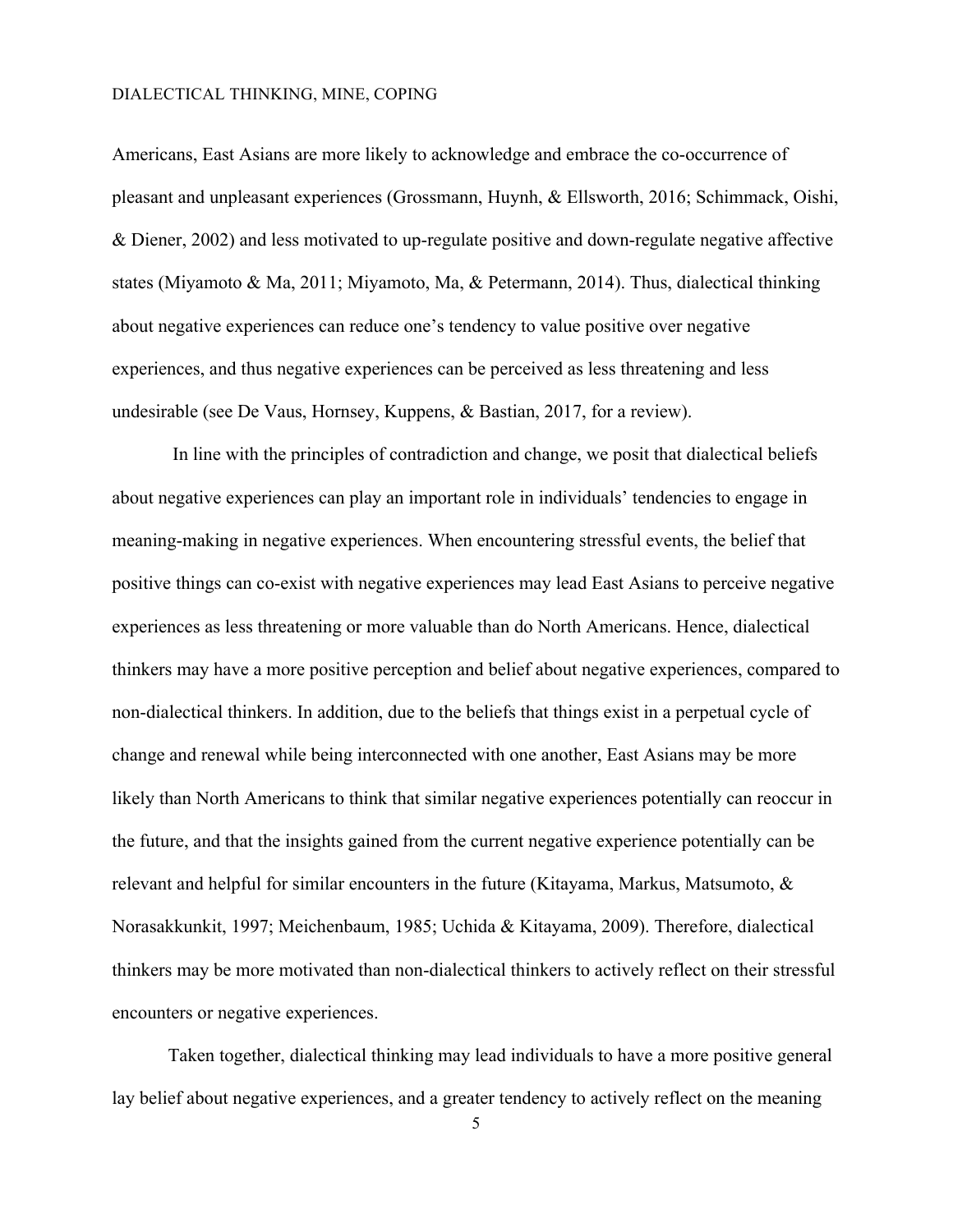or value of the negative experiences they encounter. Hence, we expected dialectical individuals to have a higher tendency to engage in meaning-making in negative experiences than nondialectical individuals. The tendency to engage in meaning-making in negative experiences (MINE) can be construed as a specific form or subset of the general dialectical system of thought. While dialectical thinking can refer and apply to everything on a more global level, tendencies to engage in MINE specifically refer and apply the principles of contradiction and change to negative experiences one encounter on a more local level.

#### **1.3 Relationship between Meaning-Making in Negative Experiences and the Coping Styles**

As already mentioned, meaning-making plays a crucial role in how one copes with stress (Davis, Eshelman, McKay, 2000; Gillies & Neimeyer, 2006; Park & George, 2013). It is important to examine how individuals' tendency to engage in meaning-making in negative experiences relates to their coping styles. One commonly and widely-used approach to measure coping styles is Carver, Scheier, and Weintraub's (1989) brief COPE inventory that measures 14 different types of coping styles: *self-distraction, active coping, denial, substance abuse, emotional support, instrumental support, behavioral disengagement, venting, positive reframing, planning, humor, acceptance, religion, and self-blame*. Depending on how meaning-making is defined, certain coping efforts are considered to be more meaning-related or meaning-focused than others (see Folkman, 1997; Park & Folkman, 1997; Folkman & Moskowitz, 2007).

Based on our operationalization of meaning-making in negative experiences in the current research (i.e., positive general lay beliefs about negative experiences and tendency to actively reflect on the meaning or value of negative experiences), we have identified "*acceptance"* and "*positive reframing"* as the two coping styles that are most relevant to and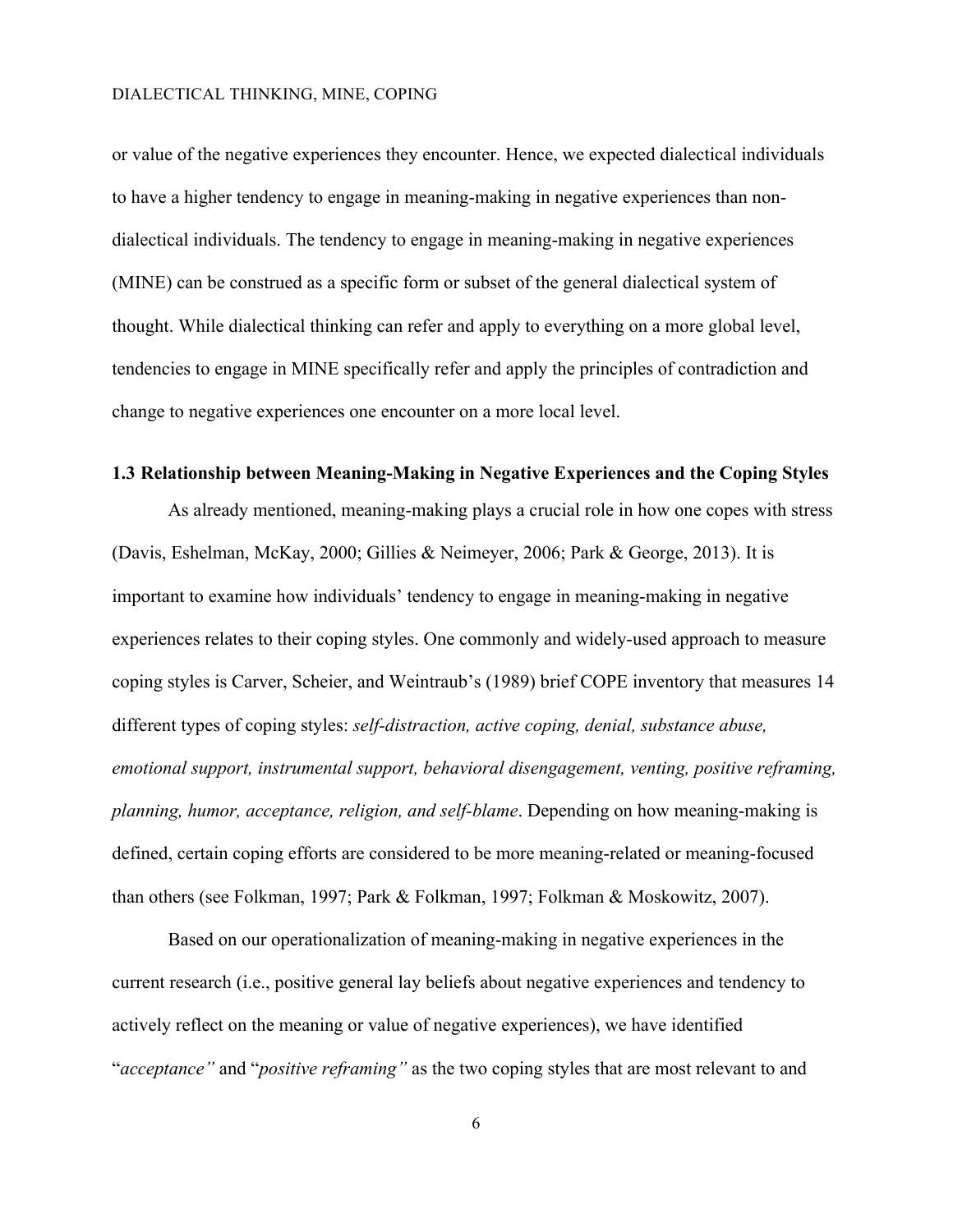contingent on individuals' tendency to engage in meaning-making. Indeed, many meaningmaking studies have used these two coping styles as a proxy-measure to tap onto people's meaning-making efforts (Boehmer, Luszczyska, & Schwarzer, 2007; Park & Folkman, 1997; Folkman & Moskowitz, 2007). *Acceptance* coping can be defined as acknowledging the presence of the stressor and accepting the reality of the stressful or negative situation, and *positive reframing* can be defined as re-construing or re-interpreting the stressful or negative events in positive terms (Carver et al., 1989). Individuals who have a more positive general lay belief about negative experiences may be more likely to appraise the stressful experience as less threatening or even valuable to a certain extent; and thus, they may be more likely to accept or live with the reality of situation (i.e., engage in acceptance coping). Similarly, individuals who are more motivated to actively reflect on their negative experiences also may be more likely to re-assess or re-evaluate the negative situation (i.e., engage in positive reframing coping) than individuals who are not. As such, we predicted individuals' tendency to engage in meaningmaking in negative experiences would be positively associated with their *acceptance* and *positive reframing* coping styles. Consequently, we expected dialectical thinkers to be more likely than non-dialectical thinkers to engage in these two coping styles.

#### **1.4 Present Research**

In three studies, the current research examined how dialectical thinking may shape individuals' tendencies to engage in meaning-making in negative experiences (MINE), which may be subsequently associated with individuals' *acceptance* and *positive reframing* coping styles. In Study 1, we tested people from two cultures that are well known to differ in dialectical thinking: Chinese and Euro-Canadians. Using a nine-item MINE scale, we examined if Chinese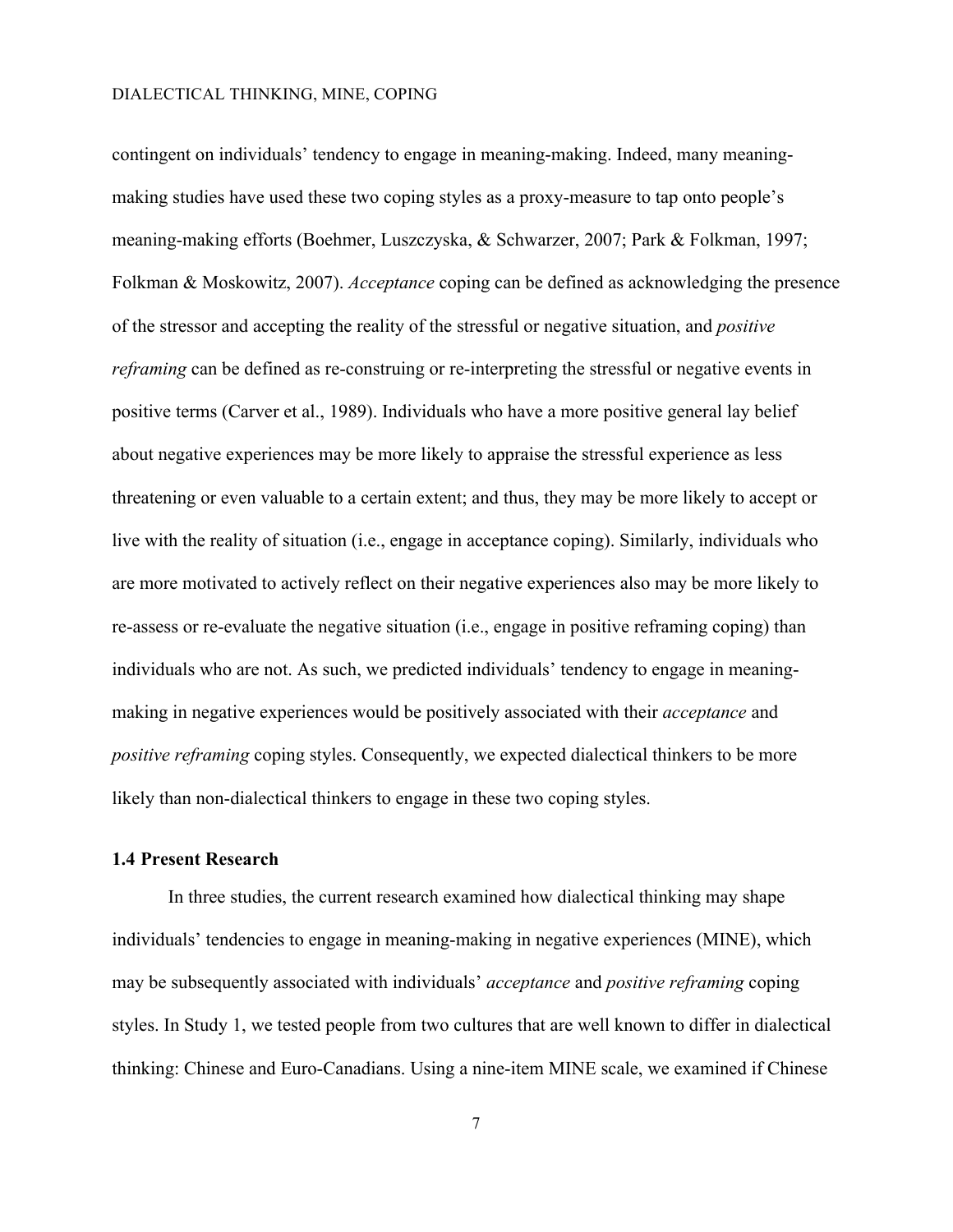and Euro-Canadians differ in their tendency to engage in meaning-making in negative experiences. We expected Chinese—who are more likely to endorse dialectical thinking (Peng & Nisbett, 1999)—to be more inclined to engage in meaning-making in negative experiences than Euro-Canadians would. In Study 2, we replicated and extended the findings from Study 1 by examining the relationship between individuals' tendencies to engage in meaning-making in negative experiences and *acceptance* and *positive reframing* coping styles across both cultures. Specifically, we predicted that Chinese would be more likely than Euro-Canadians to engage in *acceptance* and *positive reframing* coping styles, and that these cultural differences in coping would be accounted for by the differences in their tendencies to engage in meaning-making. In Study 3, we tested the causal influence of dialectical thinking style on individuals' tendencies to engage in meaning-making in negative experiences by manipulating Euro-Canadians' dialectical thinking. We expected individuals primed with dialectical thinking to be more inclined to engage in meaning-making than individuals primed with non-dialectical thinking, which would, in turn, predict their *acceptance* and *positive reframing* coping styles.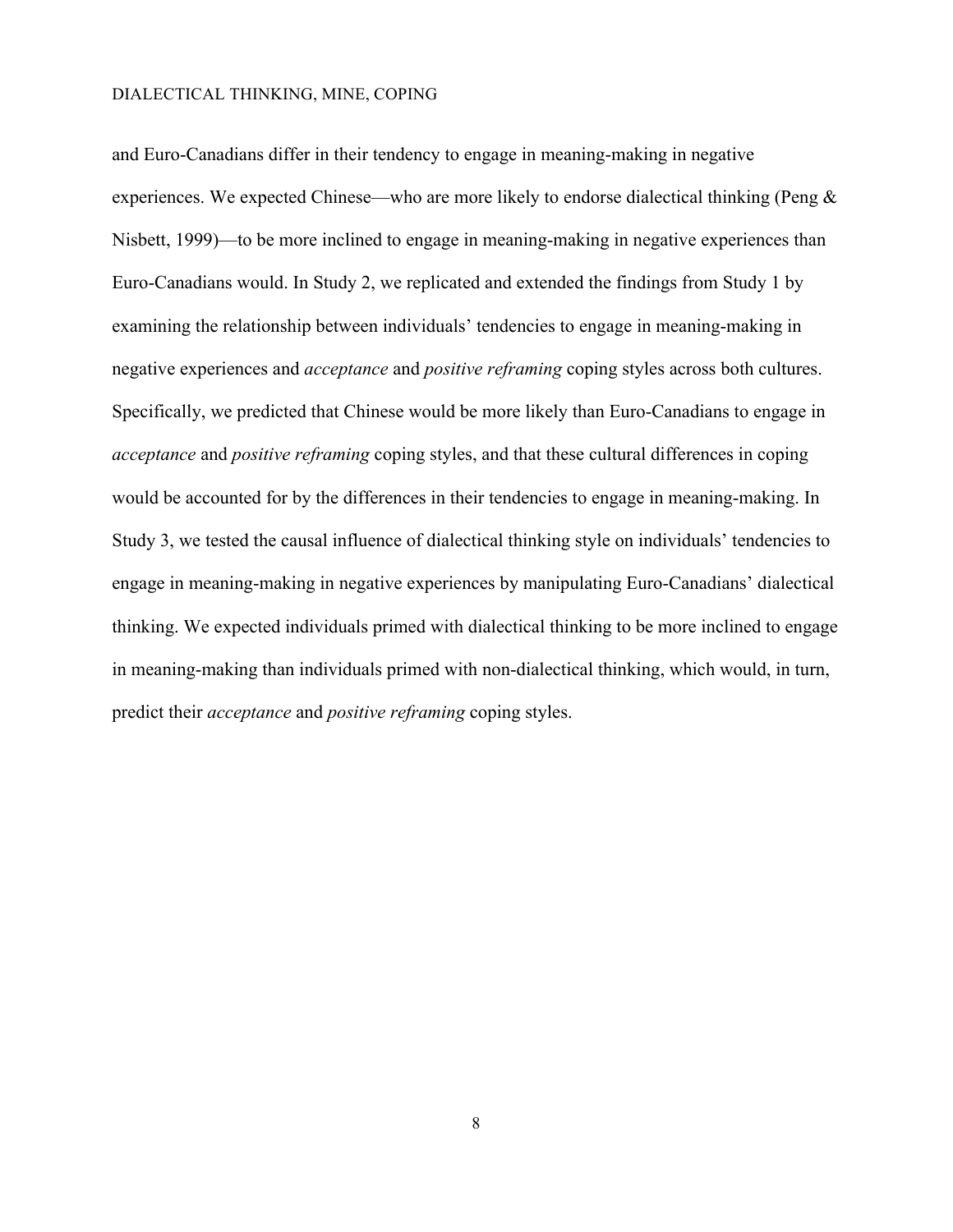### **Chapter 2**

### **Pilot Study**

In our conceptualization, individuals' tendency to engage in meaning-making in negative experience refers to their general lay beliefs about, and tendency to actively reflect on, negative experiences. The current meaning-making measures could not adequately capture our operationalization of meaning-making in negative experiences (MINE); thus, in this pilot study we decided to adapt van Heuval et al.'s (2009) meaning-making scale to better assess the meaning-making construct that fits our conceptualization. We also examined the structure of this adapted MINE measure in the current pilot study.

#### **2.1 Method**

#### **2.1.1 Participants**

 $\overline{a}$ 

The exploratory factor analysis (EFA) was conducted on 424 Euro-Canadian undergraduates (62 men, 355 women, and 7 other;  $M_{\text{age}} = 19.50$ ,  $SD_{\text{age}} = 1.44$ ) from Queen's University. Under relative poor conditions (e.g., majority of the communalities less than .40, and less than three measured variables load on each of the predicted factors), the estimated sample size for the EFA is approximately 400 (Fabrigar et al., 1999; Fabrigar & Wegener, 2012; MacCallum, Widaman, Zhang & Hong, 1999).<sup>1</sup>

The confirmatory factor analysis (CFA) was conducted on a separate 210 Euro-Canadians (17 men, 191 women, and 2 missing;  $M_{\text{age}} = 20.27$ ,  $SD_{\text{age}} = 3.85$ ) undergraduates from

<sup>&</sup>lt;sup>1</sup> Because the MINE measure is a newly adapted scale, I decided to be more conservative and estimate the required sample size based on a less optimal condition for the EFA.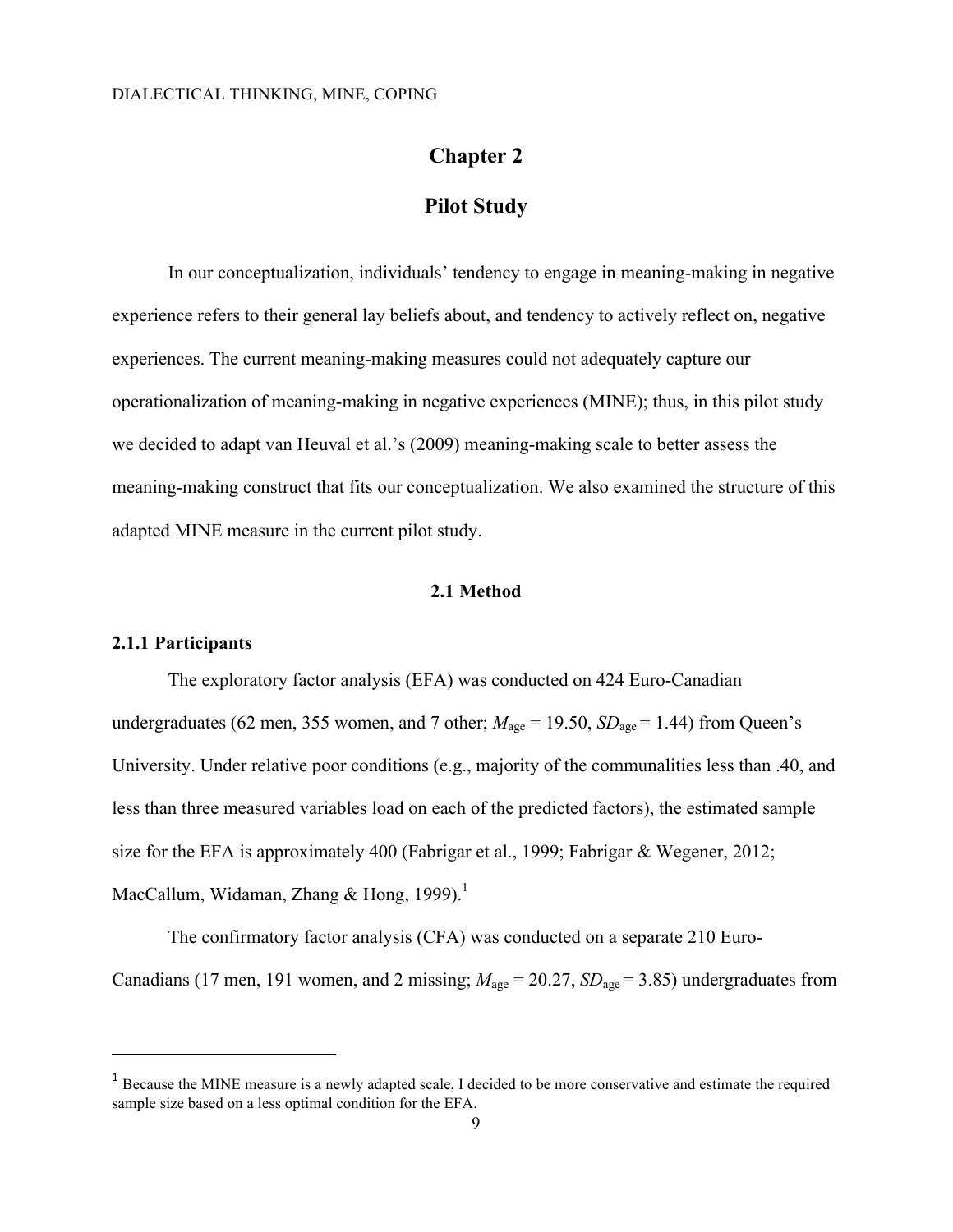Queen's University. Under moderately good conditions (based on the properties of the data from the EFA, majority of the communalities range from .41 to .74, and at least 4 to 5 measured variables loaded on each of the two factors), the minimum sample size for the CFA is estimated to be at least 200 (Fabrigar & Wegener, 2012; MacCallum et al., 1999).

All participants received course credit for their participation.

#### **2.1.2 Materials and Procedure**

We adapted van Heuval et al.'s (2009) meaning-making scale to measure individuals' tendencies to engage in meaning-making based on our conceptualization of MINE (i.e., people's general lay beliefs about, and tendency to actively reflect on, negative experiences). For example, items in the original meaning-making scale focused on all events in life in general, regardless of whether they are positive or negative (e.g., "*I actively take the time to reflect on events that happen in my life"*). Because we specifically focus on individuals' tendencies to engage in meaning-making in negative experiences, we adapted most of the items by changing all the neutral general "events" to "stressful events" or "stressful life events" to highlight and emphasize the context of stressful or negative situations (e.g., "*I actively take the time to reflect on stressful events that happen in my life*"). In addition, we added a few more items to better assess the two components in our conceptualization of MINE. For example, we added items such as "*I understand that experiencing stressful events can be beneficial*" to capture the positive general lay beliefs about negative experiences, and "*I usually find myself thinking about the value of the stressful events that I encounter*" to capture individuals' tendency to actively reflect on negative experiences. As a result, we ended up with a 14-item MINE measure. After a few rounds of pretesting and testing with a separate sample of Canadian participants, we removed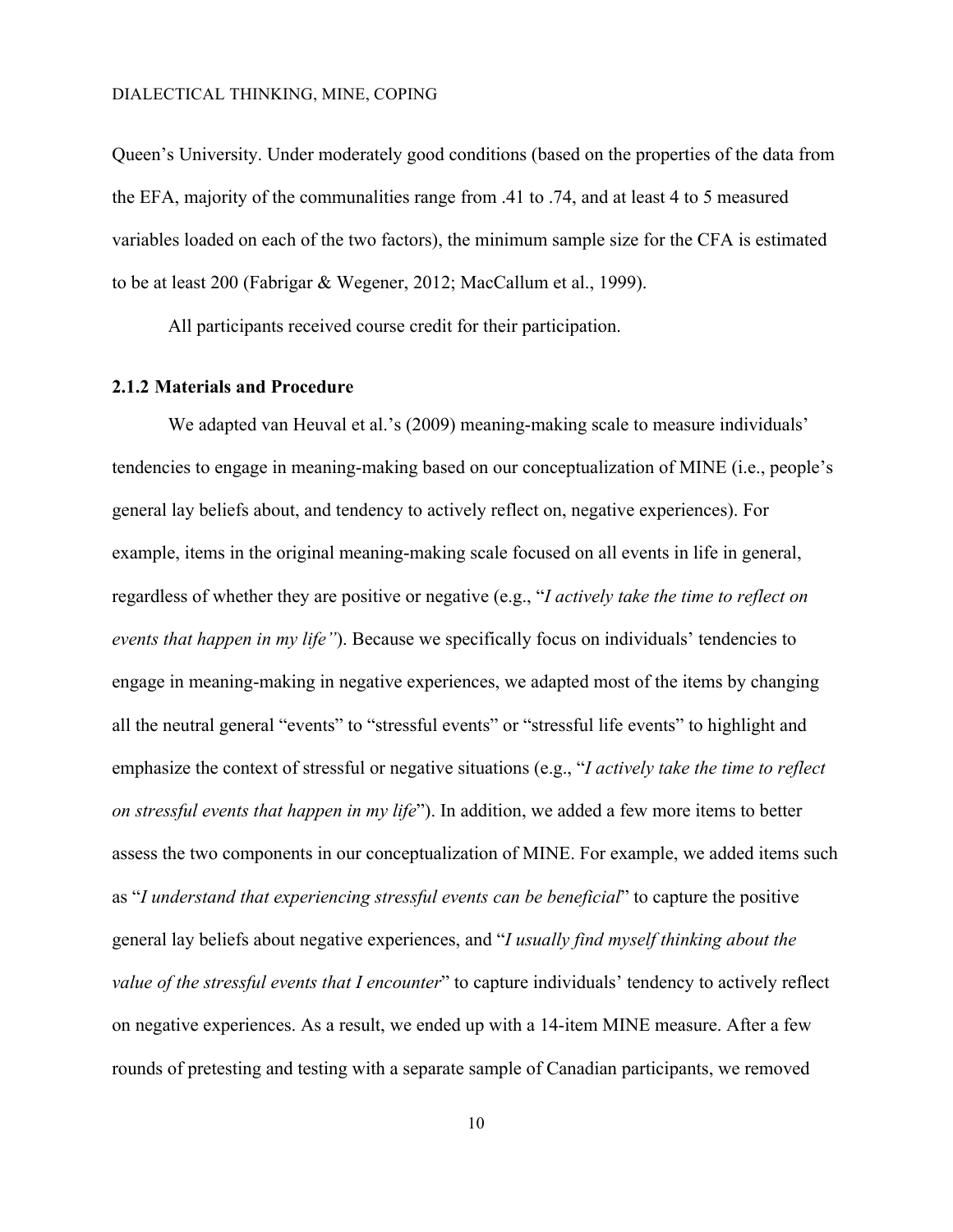items that either functioned differently from the rest of the items (i.e., did not correlate well with the other items on the scale) or had substantial factor loadings on both latent factors, and finally we retained nine items in the final MINE measure (see Appendix). Participants in this and all subsequent studies were given the following instructions:

*Everyone experiences stress. The statements below concern how you generally feel when you experience stressful events in life. Respond to each statement by indicating how much you agree or disagree with it. There are no "right" or "wrong" answers, so please answer according to your personal opinion, rather than how you think "most people" would answer.*

All nine items in the MINE scale were presented to participants in a random order. Participants rated their agreement with each item on a 6-point scale (1 = *strongly disagree* to 6 = *strongly agree*), and then provided their demographic information (e.g., age, gender, and ethnicity).

#### **2.2 Results**

l

We examined the factor structure of this final nine-item MINE measure using EFA and evaluated whether the two-factor structure of this MINE scale fit the data well using a CFA.

**Exploratory Factor Analysis.** Consistent with our operationalization of MINE, all four procedures—parallel analysis, scree test, RMSEA model fit, and factor interpretability suggested that a two-factor solution fits the data well: five items assessing participants' general lay beliefs about negative experiences (e.g., "*I think that experiencing stressful events in life is meaningful.*"), and four items assessing the process of actively reflecting on the meaning or value of the negative experiences (e.g., "*I actively focus on the meaning of the stressful events that I encounter.*").<sup>2</sup> Results of the EFA using a Maximum Likelihood (ML) factor analysis with Direct

<sup>&</sup>lt;sup>2</sup> Comparing the eigenvalues from the reduced correlation matrix of the actual data to the eigenvalues from the random data, parallel analysis suggested a 3-factor model as most appropriate. The scree test that was performed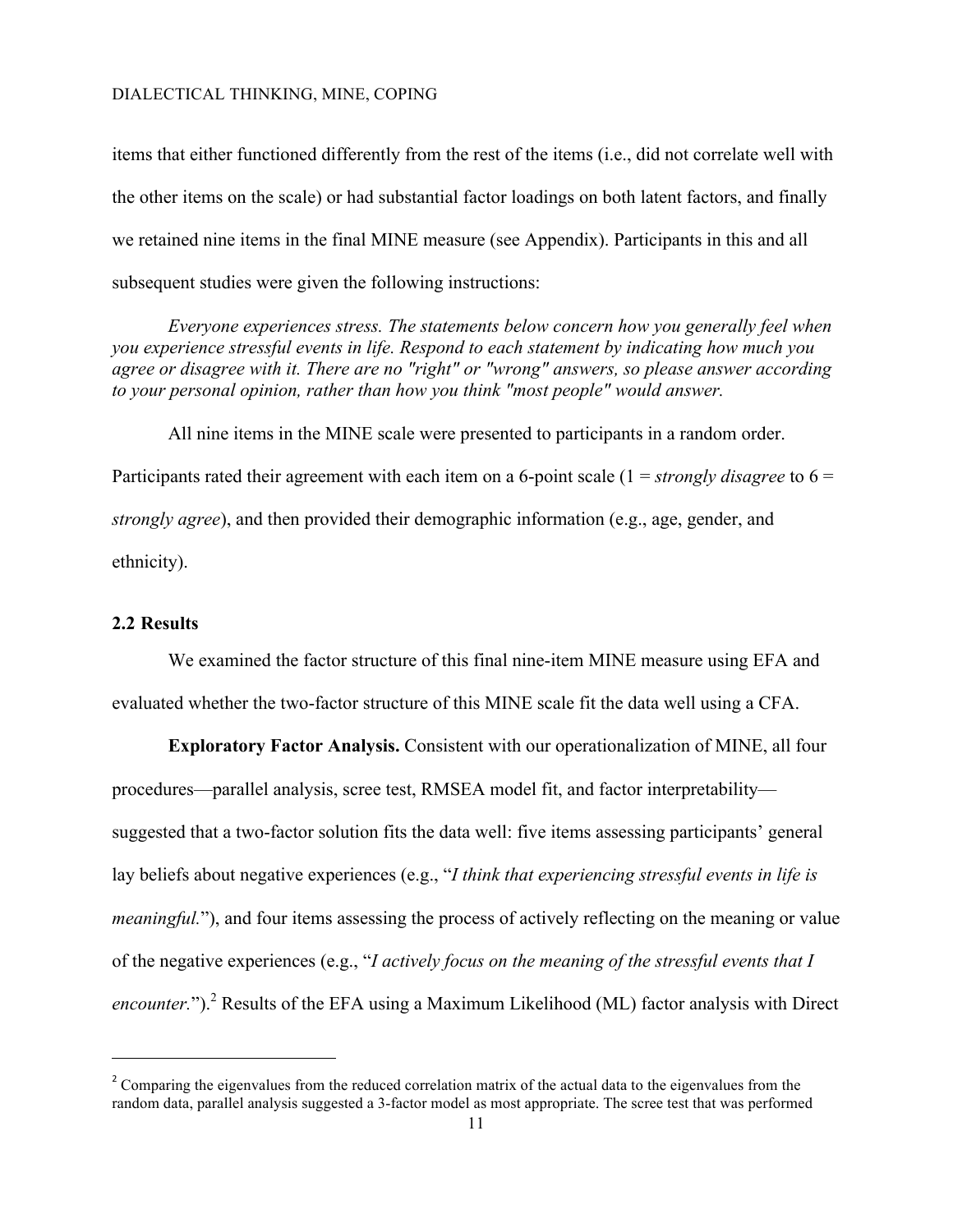Quartimin rotation were summarized in Table 1. The Cronbach's alpha coefficient of the overall

MINE measure was .857 ( $\alpha$  = .816 for the general belief subscale and  $\alpha$  = .788 for the active

process subscale).

Table 1

l

*QUARTIMIN Rotated Factor Loadings for the Nine Items on the MINE Scale using Maximum* 

*Likelihood Factor Analysis.*

|                                                                                  |          | <b>Factor Loadings</b> |
|----------------------------------------------------------------------------------|----------|------------------------|
| Factor                                                                           | Factor 1 | Factor 2               |
| <b>Active Process of Reflection on Negative Experience</b>                       |          |                        |
| 1. I actively take the time to reflect on the stressful events that happen in my | $-.689$  | $-.027$                |
| life.                                                                            |          |                        |
| 2. I prefer not to think about the meaning of the stressful life events that I   |          | .085                   |
| encounter $(R)$ .                                                                | $-.516$  |                        |
| 3. I actively focus on the meaning of the stressful events that I encounter.     | $-.906$  | $-.076$                |
| 4. I usually find myself thinking about the value of the stressful events that I |          |                        |
| encounter.                                                                       | $-.520$  | .266                   |
| <b>General Lay Beliefs about Negative experience</b>                             |          |                        |
| 5. Stressful life events can make my life meaningful.                            | $-159$   | .619                   |
| 6. There can be value in stressful experiences.                                  | $-.077$  | .626                   |
| 7. I think that experiencing stressful events in life is meaningful.             | .097     | .887                   |
| 8. I think that there is little value in experiencing stressful events (R).      | .037     | .666                   |
| 9. I understand that experiencing stressful events can be beneficial.            | $-.037$  | .554                   |

**Confirmatory Factor Analysis.** We specified LISREL to freely estimate the correlations

between the two MINE factors. Across all standard fit indices, the two-factor model showed

good model fit (CFI = .983, NNFI = .976, IFI = .983, SRMR = .044, and RMSEA = .053). More

using eigenvalues from the reduced correlation matrix suggested a 2-factor model. Root Mean Square Error of Approximation (RMSEA), which was computed using Browne's (1992) FITMOD program and maximum likelihood model fitting, suggested the 2-factor model (RMSEA = .096) fits the data substantially better than the 1factor model (RMSEA = .145),  $\chi^2(1)$  = 155.42,  $p < .001$ , but not substantially worse than the 3-factor model  $(RMSEA = .081)$ ; (Fabrigar & Wegener, 2012).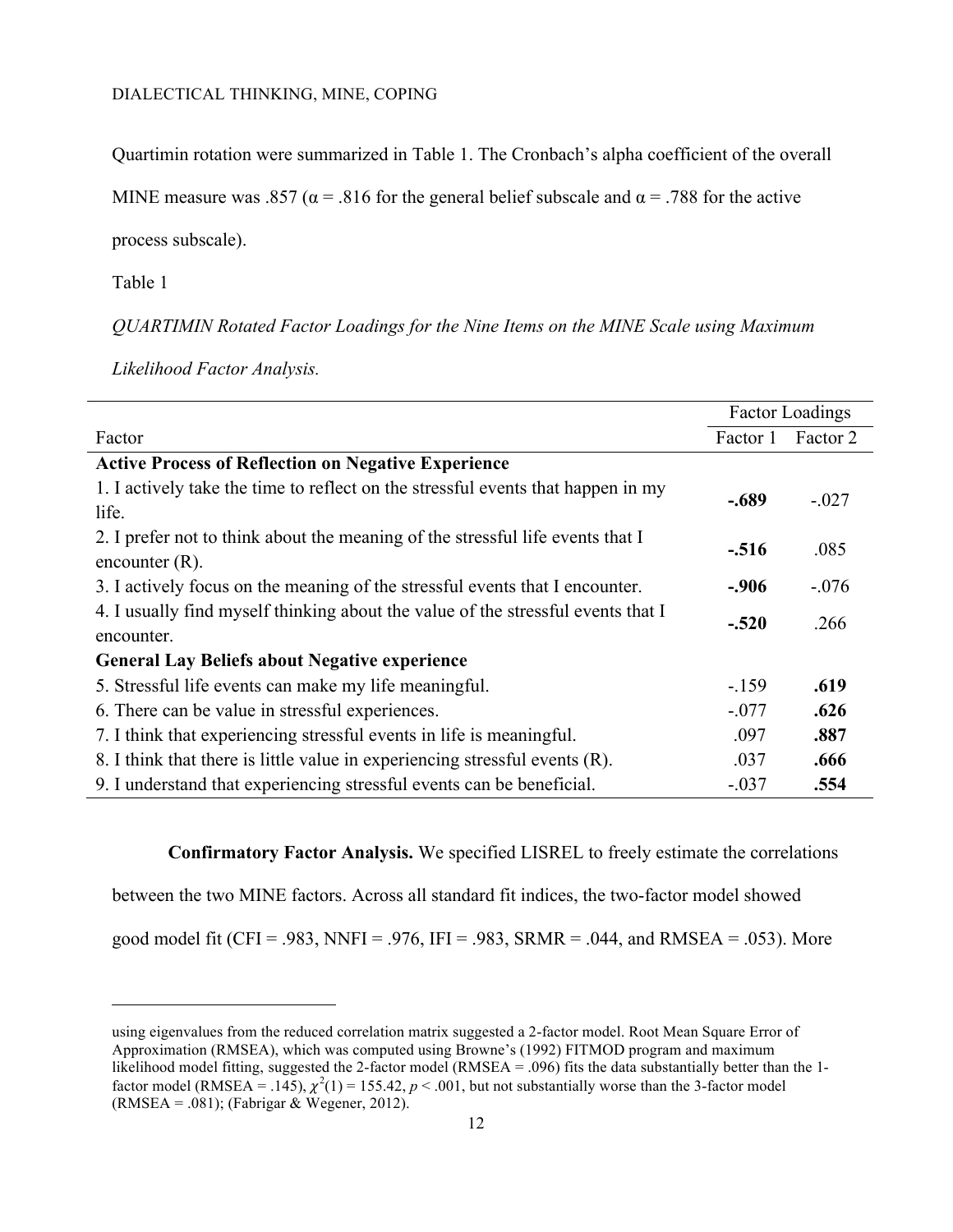importantly, the hypothesized two-factor model provided significantly better model fit than the single factor model (CFI = .810, NNFI = .746, IFI = .812, SRMR = .091, and RMSEA = .173),  $\chi^2(1) = 155.42$ ,  $p < .001$ . The two MINE factors were moderately correlated with each other,  $r =$ .67.

Taken together, the results of both EFA and CFA demonstrated that the nine-item MINE scale measures two latent factors, which we have identified as: (1) individuals' positive general lay beliefs about negative experiences, and (2) individuals' tendency to actively reflect on the meaning or value of negative experiences.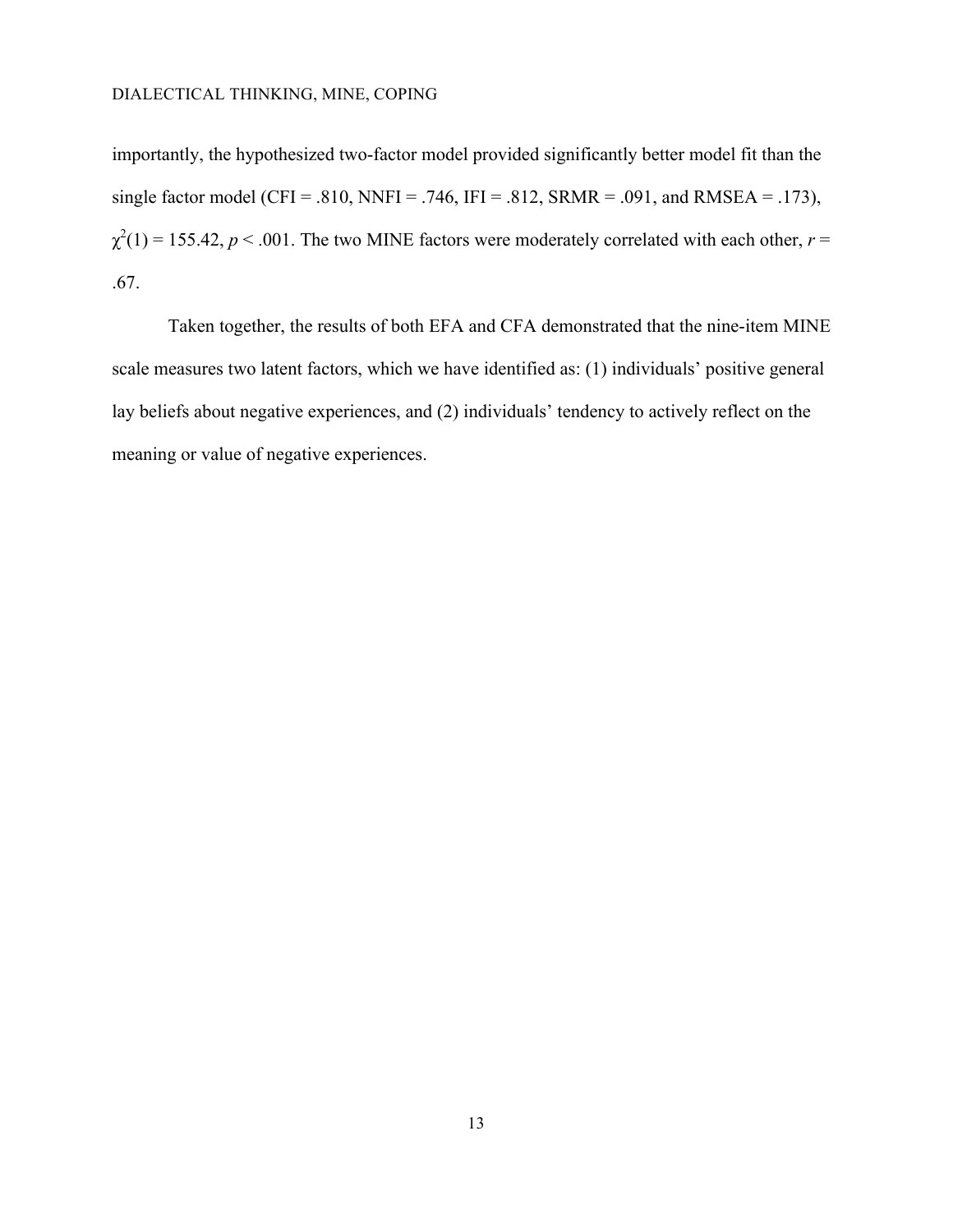### **Chapter 3**

### **Study 1**

In the pilot study, we described the adaptation of the MINE measure to fit our conceptualization and examined its factor structure. In Study 1, we established measurement invariance of the final nine-item MINE measure across the two cultures that are well known to differ in dialectical thinking: Chinese and Euro-Canadians. Then, we used the nine-item MINE measure to examine if Chinese and Euro-Canadians differ in their tendency to engage in meaning-making in negative experiences. We expected Chinese to report a higher tendency to engage in meaning-making in negative experiences than Euro-Canadians would.

#### **3.1 Method**

#### **3.1.1 Participants**

Three hundred and ninety-six Euro-Canadian (53 men, 335 women, and 8 unknown; *M*age = 18.20, *SD*age = 1.46) undergraduates from Queen's University, and 331 Chinese undergraduates from Peking University (86 men, 238 women, and 7 unknown;  $M_{\text{age}} = 20.87$ ,  $SD_{\text{age}} = 1.98$ ) participated in this study. Participants either received course credit or payment for their participation.

Under moderately good conditions (communality of majority of measured variables range from .40 to .82, and at least 4 to 5 measured variables loading on each factor, based on the property of the data from the factor analyses in the pilot study; Fabrigar & Wegener, 2012; MacCallum et al., 1999), an estimated sample size between 200 and 400 per group for the measurement invariance test would suffice (Meade, 2005). Assuming the power to be .95,  $\alpha$  to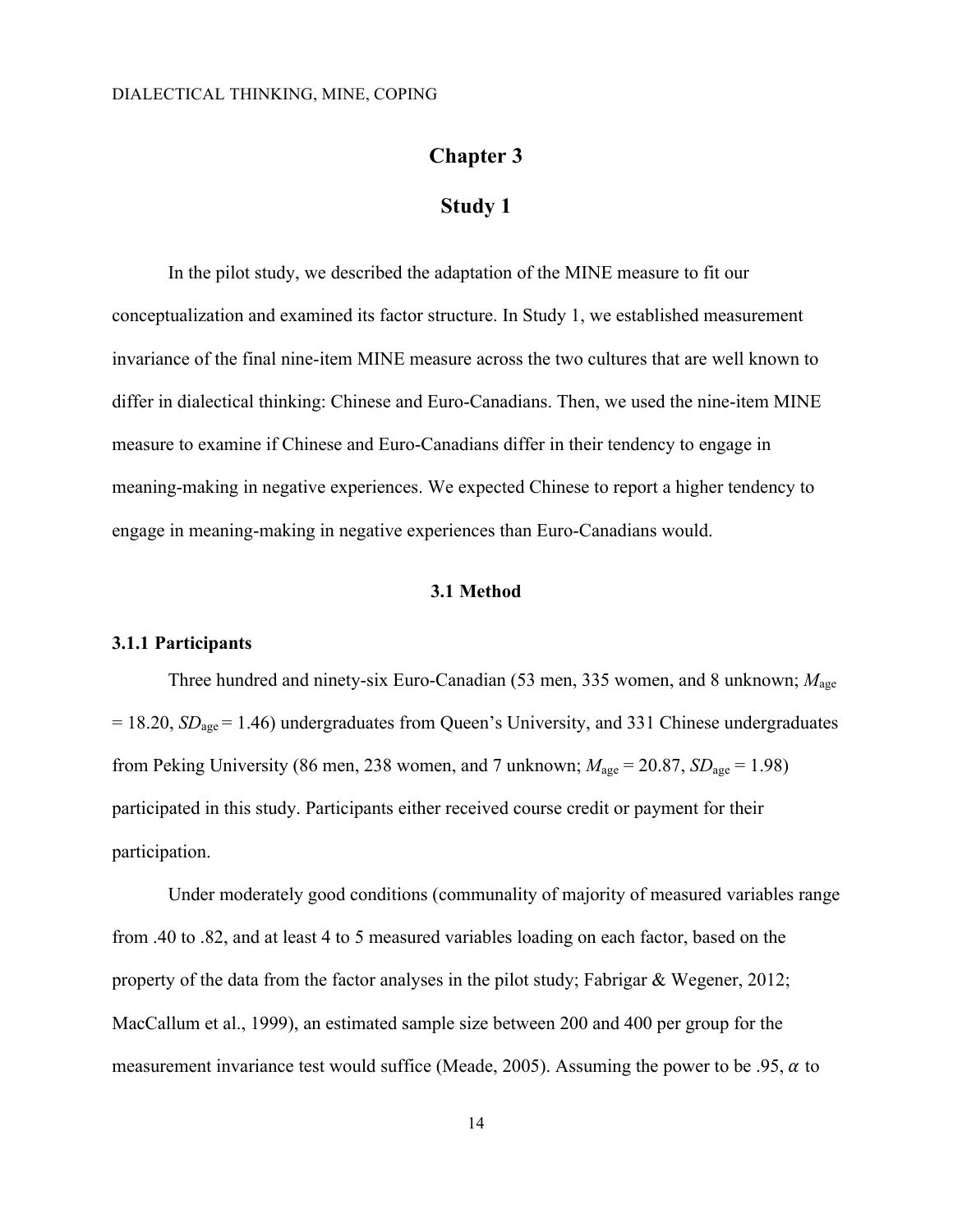be .05, and a small to medium effect size (to be conservative),  $d = 0.25$ , an a priori power analysis using G\*Power3.1 (Faul, Erdfelder, Buchner, & Lang, 2009) estimated that a minimum sample size of 347 per group would be required for the independent samples *t* test to detect the mean difference between the two cultural groups.

#### **3.2 Materials and Procedures**

The nine-item MINE scale was translated into Chinese and checked by bilingual researchers for equivalence. Participants indicated their agreement with each of the statements in the MINE measure on a six-point scale (1 = *Strongly disagree*, 6 = *Strongly agree*), and provided their demographic information (e.g., age, gender, and ethnicity).

#### **3.3 Results**

#### **3.3.1 Internal consistency of the MINE scale.**

The nine-item MINE scale had high internal consistency among participants from both cultures. The Cronbach's alpha coefficient of the overall MINE scale was .85 for Euro-Canadians ( $\alpha$  = .82 for the general belief items and  $\alpha$  = .76 for the active process items) and .81 for Chinese ( $\alpha$  = .75 for the general belief subscale and  $\alpha$  = .74 for the active process subscale). Likewise, the coefficient omega of the overall MINE scale was .85, 95% CI [.82, .88] for Euro-Canadians ( $\omega$  = .83, 95% CI [.80, .85] for general belief items and  $\omega$  = .77, 95% CI [.72, .81] for active reflection process items), and .82, 95% CI [.79, .85] for Chinese ( $\omega$  = .75, 95% CI [.70, .80], for the general belief items;  $\omega = .74,95\%$  CI [.68, .78] for the active reflection process items).

#### **3.3.2 MINE measurement invariance.**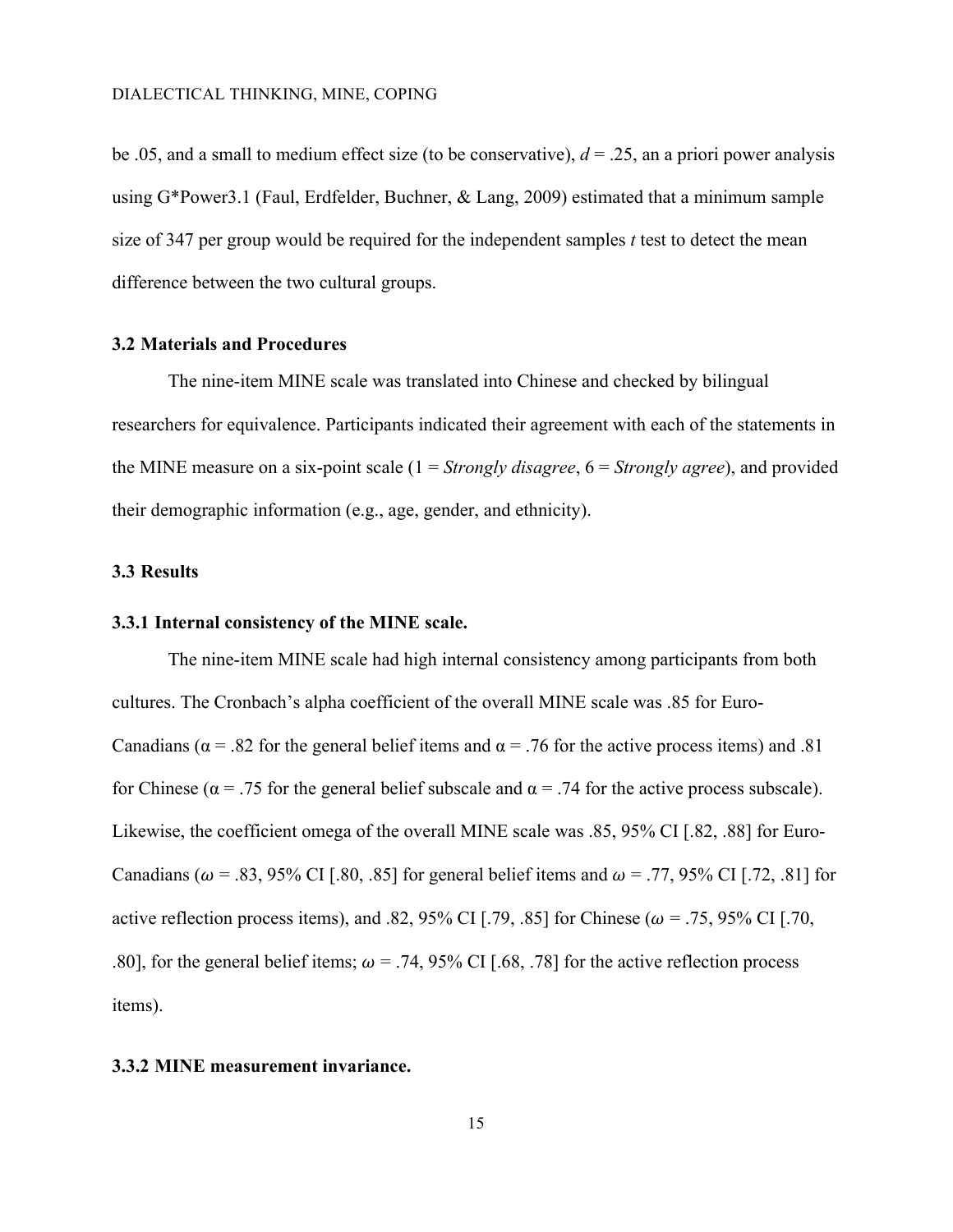l

To make meaningful comparisons across cultures, we tested the measurement invariance for MINE by performing a multi-sample model test, in which we compared the fit of the factor invariance model (in which equality constraints were placed on the factor loadings of the items for Euro-Canadians and Chinese) with the fit of the unconstrained model using a chi-square difference test (Horn & McArdle, 1992; Riordan & Vandenberg, 1994; Vandenberg & Lance, 2000). The fit of the constrained model was not significantly different from the unconstrained model,  $\chi^2(9) = 6.42$ ,  $p = .698$ <sup>3</sup>. Thus the factor structure of, and factor loadings of the items in the MINE scale across both samples were comparable, indicating pattern invariance.<sup>4</sup> These two factors (general lay beliefs about, and active process of reflection on the meaning and value of negative experiences) had moderately high inter-correlations among Euro-Canadians ( $r = .69$ ) and Chinese  $(r = .77)$ . See Table 2 for the factor loadings of the MINE scale for Euro-Canadians and Chinese participants.

Taken together, these findings suggest that the MINE scale has similar factor structures and loadings across both cultural groups.

<sup>&</sup>lt;sup>3</sup> The fit of the multi-sample model after constraining the factor loadings of the items for Euro-Canadians to be equal to those for Chinese (CFI = .970, NNFI = .965, IFI = .970, SRMR = .077, & RMSEA = .072) was not significantly different from the fit of the model when their factor loadings were not constrained (CFI = .969, NNFI = .958, IFI  $= .970$ , SRMR = .061, & RMSEA = .079),  $\chi^2(9) = 7.60$ ,  $p = .575$ . The chi-square test of perfect fit of the unconstrained model was  $\chi^2(52) = 169.722$ ,  $p < .001$ , and chi-square test of perfect fit for the constrained model was  $\chi^2$ 

We examined the structural (metric) invariance test here because we would like to make sure that the factor structure of the MINE measure is similar and comparable across both culture groups. As the metric invariance across the two groups indicates that each item of the scale loads onto the specified latent factor in a similar manner, it provides a foundation that allows us to make comparisons across groups on overall MINE as well as the two underlying MINE factors (Byrne, Baron & Campbell, 1993).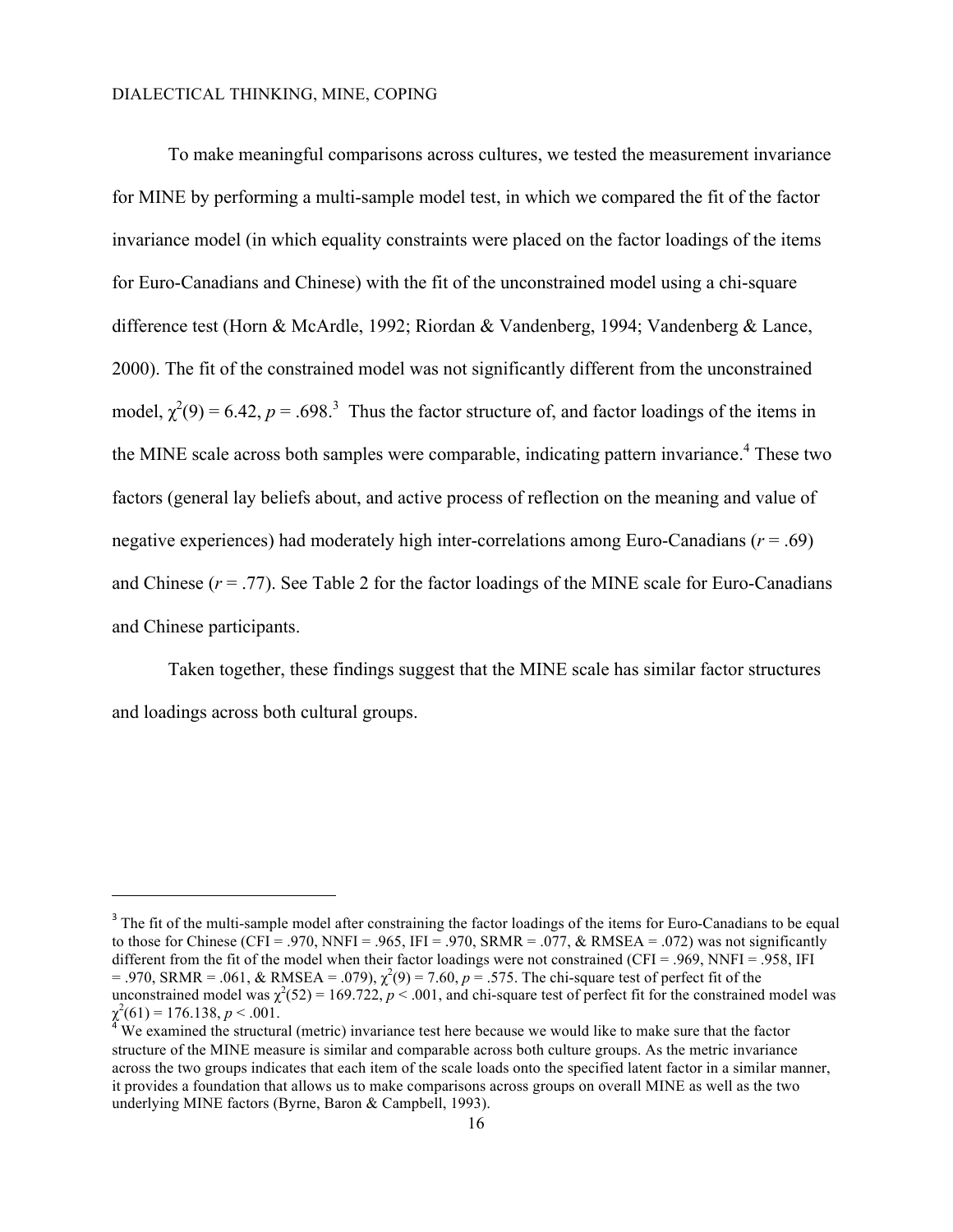#### Table 2

#### *Parameter Estimates for the Factor Loadings (Standard Errors) of the Measured Variables in*

*the Two-Factor MINE Model for Canadians (N = 396) and Chinese (N = 327).* 

|                                                                                                     | Factor loadings for CA |                | Factor loadings for CH |                |
|-----------------------------------------------------------------------------------------------------|------------------------|----------------|------------------------|----------------|
|                                                                                                     | <b>MINE</b>            | <b>MINE</b>    | <b>MINE</b>            | <b>MINE</b>    |
|                                                                                                     | Process                | <b>Beliefs</b> | Process                | <b>Beliefs</b> |
| 1. I actively take the time to reflect on the<br>stressful events that happen in my life.           | .668(.048)             |                | .633(.054)             |                |
| 2. I prefer not to think about the meaning of<br>the stressful life events that I encounter $(R)$ . | .447(.052)             |                | .422(.058)             |                |
| 3. I actively focus on the meaning of the<br>stressful events that I encounter.                     | .827(.045)             |                | .819(.051)             |                |
| 4. I usually find myself thinking about the<br>value of the stressful events that I<br>encounter.   | .752(.047)             |                | .705(.053)             |                |
| 5. Stressful life events can make my life<br>meaningful.                                            |                        | .831(.043)     |                        | .685(.054)     |
| 6. There can be value in stressful<br>experiences.                                                  |                        | .770(.045)     |                        | .694(.054)     |
| 7. I think that experiencing stressful events<br>in life is meaningful.                             |                        | .775(.045)     |                        | .717(.053)     |
| 8. I think that there is little value in<br>experiencing stressful events $(R)$ .                   |                        | .455(.051)     |                        | .408(.059)     |
| 9. I understand that experiencing stressful<br>events can be beneficial.                            |                        | .648(.048)     |                        | .521(.057)     |

*Note*. CFA demonstrated that the two-factor model for Canadians (CA); (CFI = 97, NNFI = .96, IFI = .97, SRMR = .04, & RMSEA = .06) and Chinese (CH); (CFI = .91, NNFI = .88, IFI = .91, SRMR = .06, RMSEA = .09) showed adequate model fit.

#### **3.4 Culture differences in MINE.**

The two negatively worded items were first reverse coded before all the nine items on

MINE were averaged to form an average MINE index. In addition, the five and four items on the

respective subscales were averaged to form the general lay beliefs index and the active reflection

process index, respectively. To examine culture differences in MINE, we conducted three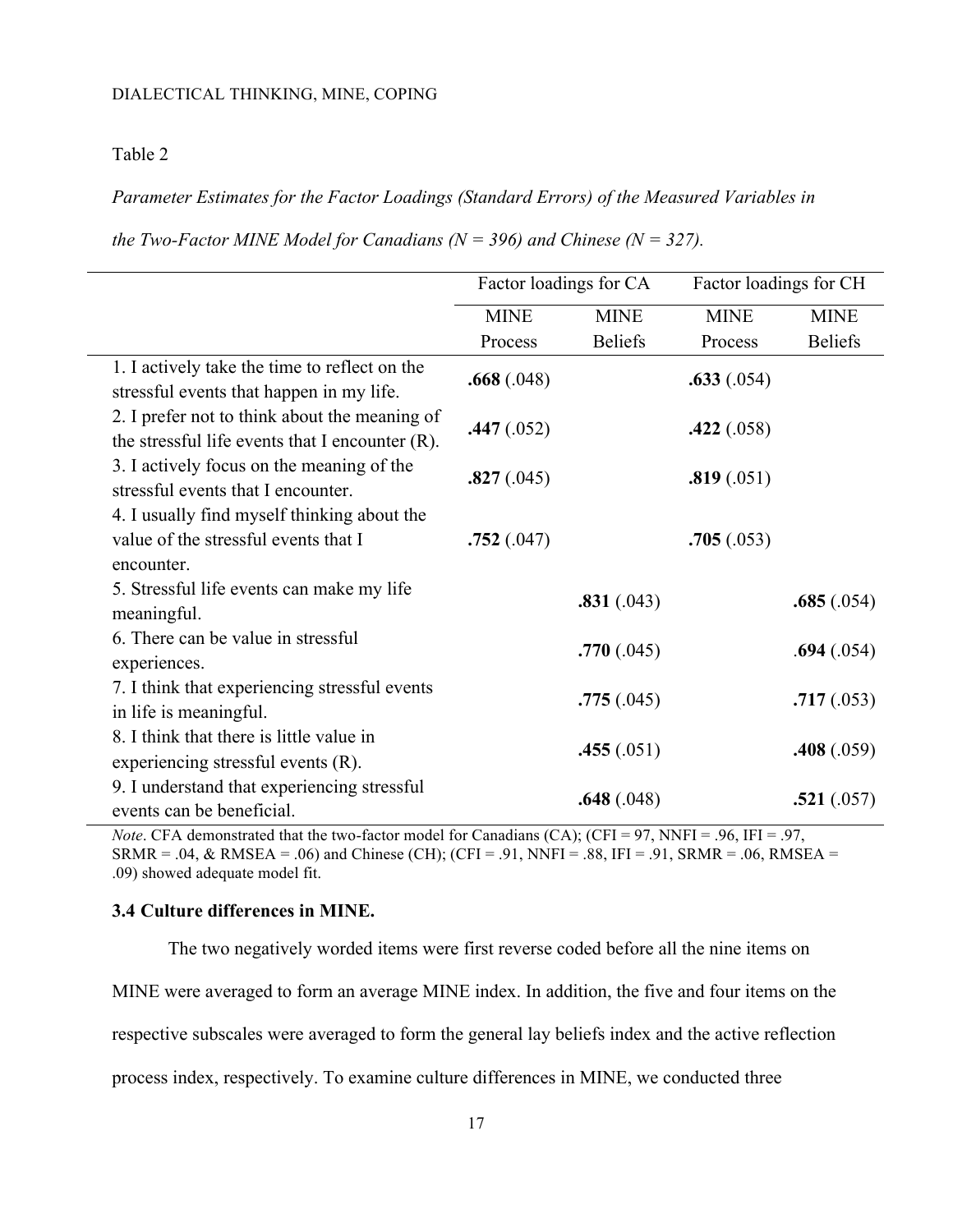independent samples *t* test on people's (1) average MINE tendency, (2) general lay beliefs about negative experiences, and  $(3)$  tendency to actively reflect on negative experiences.<sup>5</sup> In line with our prediction, Chinese ( $M = 4.36$ ,  $SD = .66$ ) reported higher averaged MINE than did Euro-Canadians ( $M = 4.00$ ,  $SD = .79$ ),  $t(721) = 6.81$ ,  $p < .001$ ,  $d = .51$ .<sup>6</sup> Specifically, Chinese ( $M =$ 4.58, *SD =* .70) reported more positive general lay beliefs about negative experiences than did Euro-Canadians ( $M = 4.09$ ,  $SD = .86$ ),  $t(721) = 8.39$ ,  $p < .001$ ,  $d = .63$ . Chinese also ( $M = 4.09$ , *SD* = .81) reported a higher tendency to actively reflect on their negative experiences than did Euro-Canadians ( $M = 3.87$ ,  $SD = .93$ ),  $t(719) = 3.34$ ,  $p = .001$ ,  $d = .25$ .

#### **3.5 Summary**

l

In sum, the final nine-item MINE scale had high internal consistency across both Euro-Canadians and Chinese and measurement invariance across both cultural groups. Consistent with our hypothesis, Chinese reported higher tendencies to engage in meaning-making in negative experiences than North Americans did.<sup>7</sup> Specifically, Chinese tended to have a more positive belief about negative experiences and were more likely to engage in the active process of reflection on the meaning or value of negative situations they encountered, compared to Canadians.

<sup>&</sup>lt;sup>5</sup> Using Bonferroni correction, adjusted  $\alpha$  was set at .017 (.05/3) to control for a Familywise error rates of the effect of culture on the three MINE indices.

<sup>&</sup>lt;sup>6</sup> Because Levene's test indicated that the assumption for homogeneity of variances for all three *t* tests were violated,  $p_s \le 0.024$ . the three *t* test were reported under the assumption that equal variances were not assumed (degrees of freedom were corrected for the unequal group variances).

 $7$  We also compared just women across both cultures and found that Chinese women scored higher in their MINE than Euro-Canadian women, *t*s > 2.67, *p*s < .008, *d*s > .022.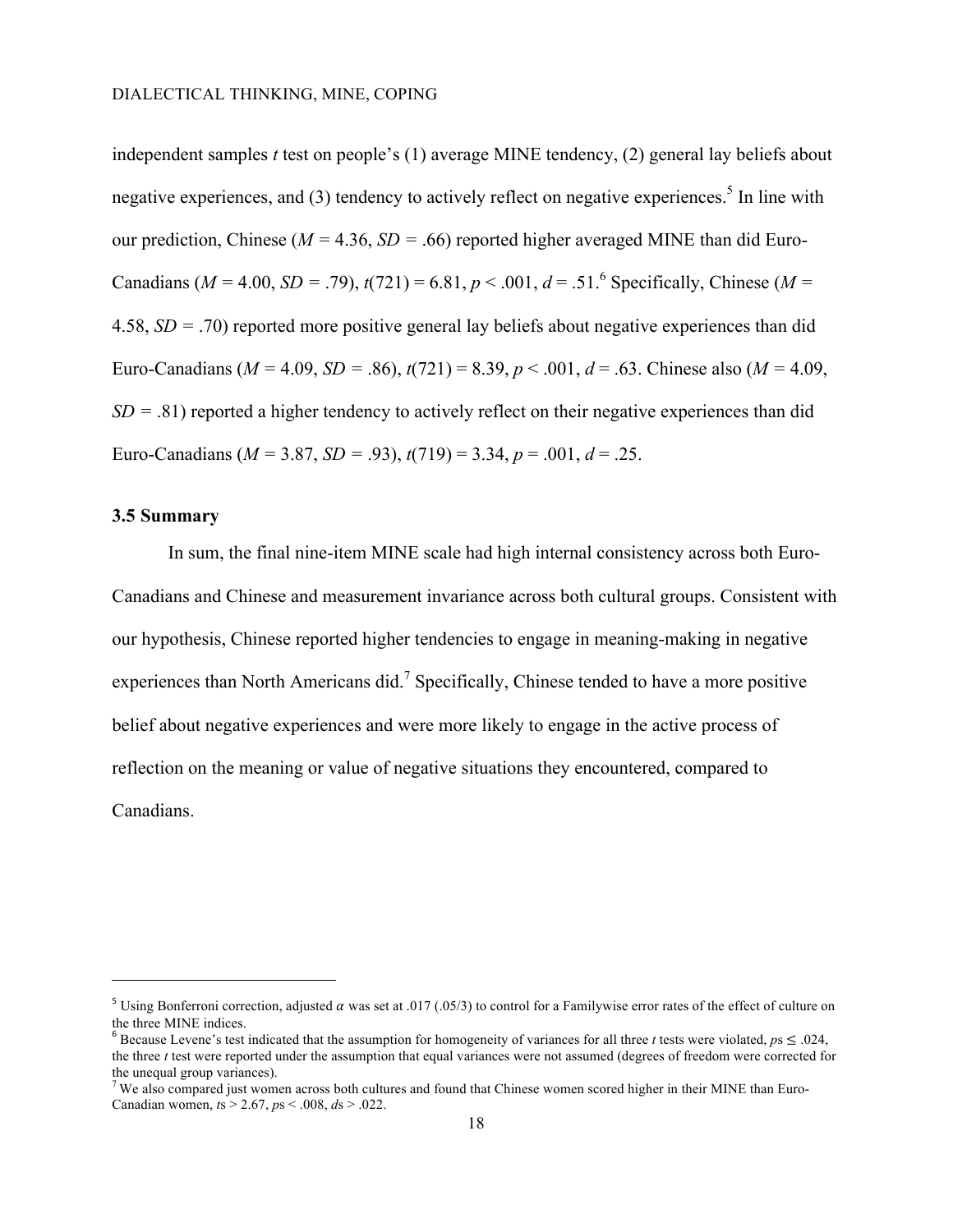## **Chapter 4**

### **Study 2**

In Study 1, we established measurement invariance of the nine-item MINE scale across both cultural groups and found that Chinese had a higher tendency to engage in meaning-making in negative experiences than did Canadians. In Study 2, we aimed to replicate and extend Study 1's findings by examining how these cultural differences in the tendencies to engage in meaningmaking in negative experiences could influence individuals' *acceptance* and *positive reframing* coping styles. We predicted that Chinese would be more likely than Canadians to report engaging in *acceptance* and *positive reframing* coping styles; and these differences in coping styles would be explained by individual differences in their tendencies to engage in meaningmaking in negative experiences.

#### **4.1 Method**

#### **4.1.1 Participants.**

Two hundred and thirteen Euro-Canadian (30 men, and 183 women;  $M_{\text{age}} = 19.04$ ,  $SD_{\text{age}}$  $= 2.05$ ) undergraduates from a Canadian University, and 224 Chinese undergraduates from a Chinese university (180 men, and 44 women;  $M_{\text{age}} = 19.73$ ,  $SD_{\text{age}} = .934$ ) participated in this study. Assuming the power to be .95,  $\alpha$  to be .05, and  $d$  to be .51 (estimated effect size of culture on individuals' average MINE based on Study 1), an a priori power analysis using G\*Power3.1 (Faul et al., 2009) estimated that a minimum sample size of 168 would be required for an independent samples *t* test to detect the mean difference between the two cultural groups. Participants either received course credit or payment for their participation.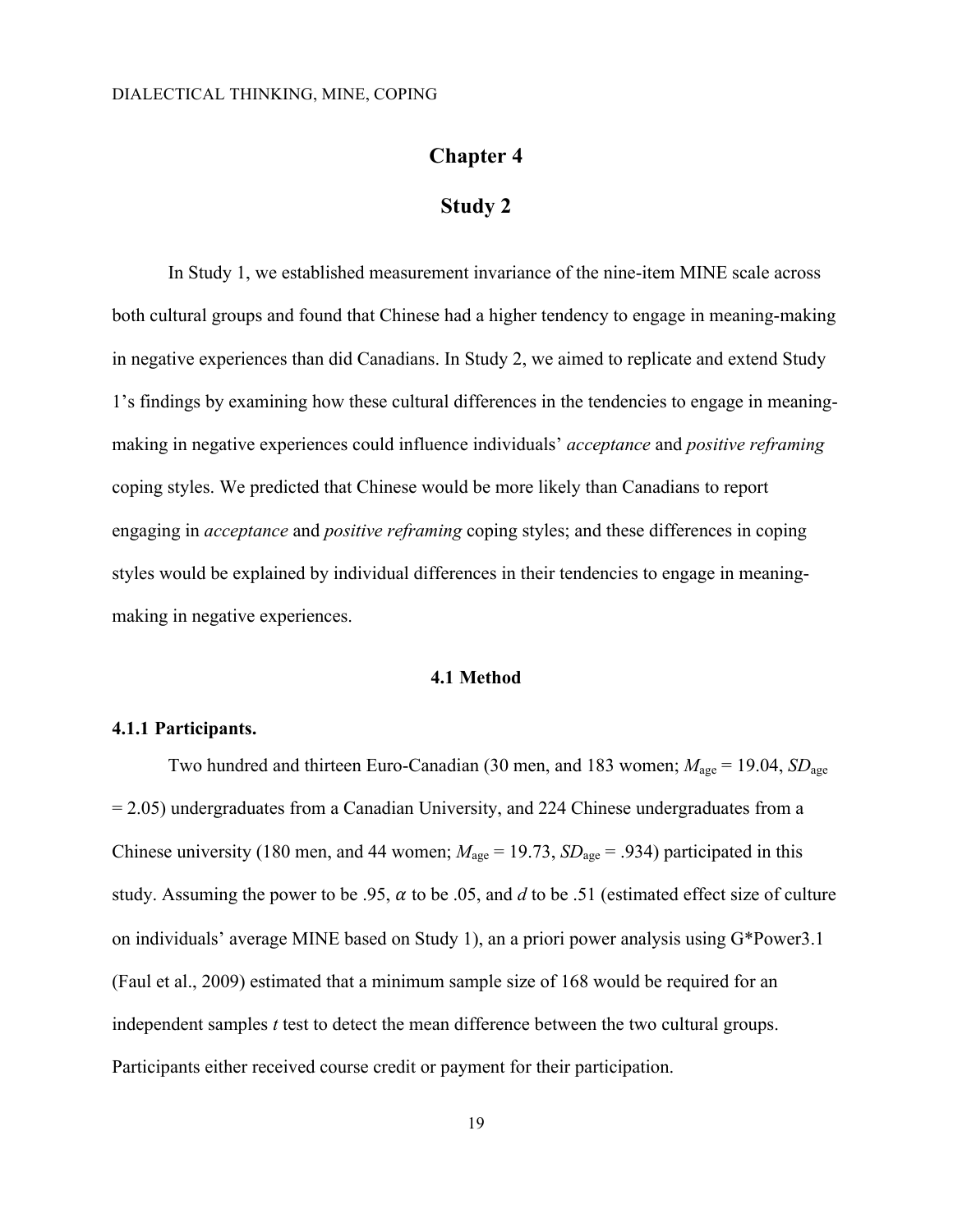#### **4.1.2 Materials and Procedure.**

Participants completed the nine-item MINE scale as in Study 1, the Brief COPE inventory (Carver, 1997), and a general demographic questionnaire (e.g., age, gender, and ethnicity). The Brief COPE inventory consists of 28 items that assess 14 different coping styles. Each coping style was measured by two items that reflect a particular way of coping with the stress in their life. For example, *acceptance* coping was measured by "I've been accepting the reality of the fact that it has happened" and "I've been learning to live with it," and *positive reframing* coping was measured by "I've been trying to see it in a different light, to make it seem more positive" and "I've been looking for something good in what is happening." Although we were interested only in *acceptance* and *positive reframing* coping styles in the present research, and made no predictions for how individuals' tendency to engage in meaning-making is associated with the other coping styles, we included the full COPE scale in this study for exploratory purposes. Participants indicated the extent to which they had been engaging in each coping response when dealing with problems or stressors in their lives on a four-point scale  $(1 =$ *I haven't been doing this at all*; 4 = *I've been doing this a lot*).

#### **4.2 Results and Discussion**

#### **4.2.1 Culture differences in MINE.**

 $\overline{a}$ 

Replicating Study 1, Chinese ( $M = 4.47$ ,  $SD = .54$ ) reported a higher tendency to engage in meaning-making in negative experiences than did Euro-Canadians (*M =* 4.15, *SD =* .73),  $t(390.60) = 5.30, p < .001, d = .51$ .<sup>8</sup> Specifically, Chinese ( $M_{helief} = 4.58, SD = .66$ ) endorsed a

<sup>8</sup> Levene's test indicated that the assumption for homogeneity of variances for all three *t*-tests were violated, *p*s ≤ .054, thus the *t*-tests were reported under the assumption that equal variances were not assumed (degrees of freedom were corrected for the unequal group variances).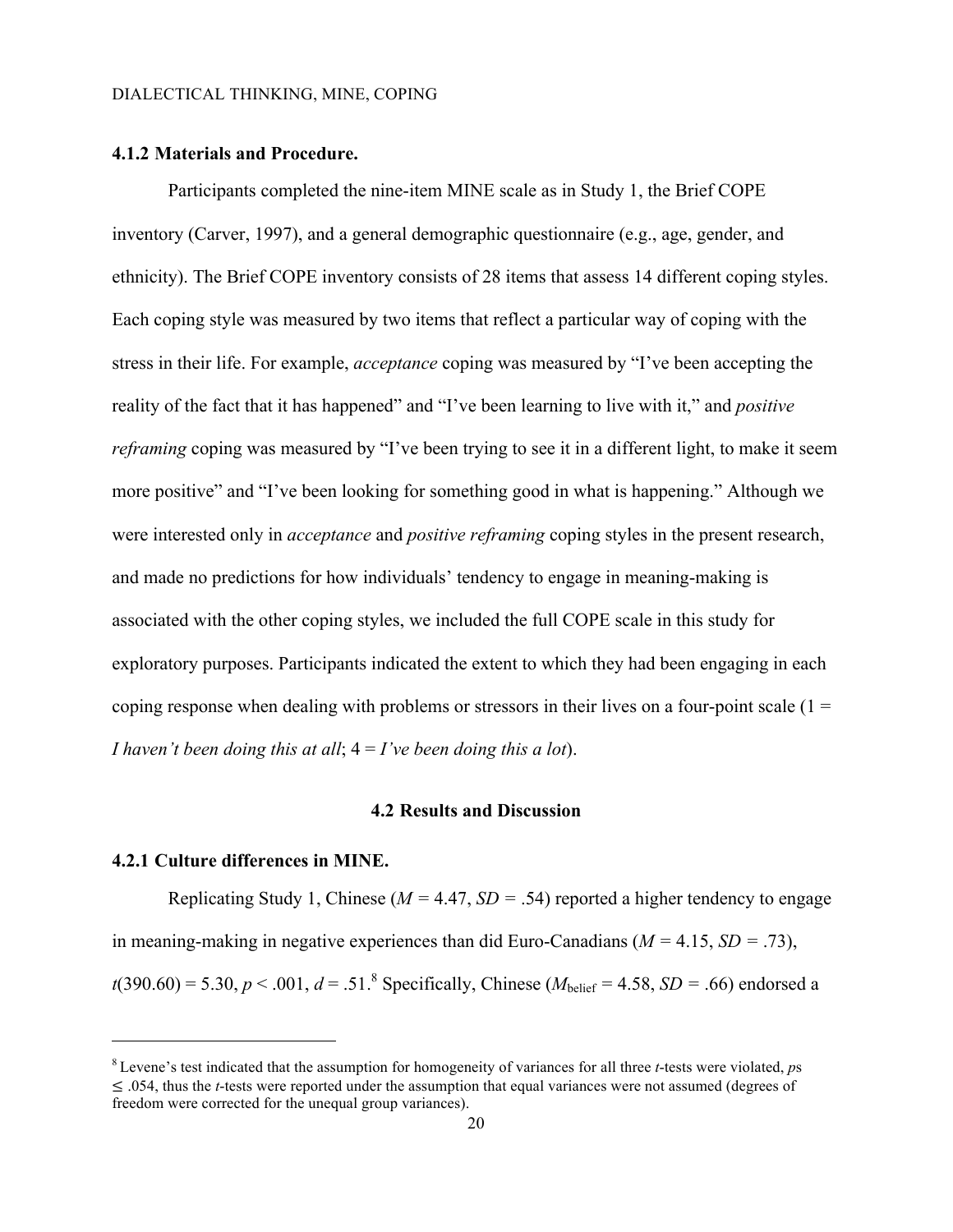more positive general lay belief about negative experiences as compared to Euro-Canadians  $(M_{\text{belief}} = 4.27, SD = .79), t(413.23) = 4.51, p < .001, d = .43$ ; and Chinese ( $M_{\text{process}} = 4.35, SD =$ .55) were also more likely to actively reflect on negative experiences as compared to Euro-Canadians ( $M_{\text{process}} = 4.00$ ,  $SD = .97$ ),  $t(331.44) = 5.23$ ,  $p < .001$ ,  $d = .44$ .

#### **4.2.2 Associations between MINE and coping styles.**

 $\overline{a}$ 

As displayed in Table 3, both Euro-Canadians' and Chinese's tendencies to engage in MINE were positively correlated with their *acceptance* and *positive reframing* coping styles. **9** 10

<sup>&</sup>lt;sup>9</sup> Some research has shown that interpersonal and intrapersonal resources (such as general self-efficacy, perceived social support, and optimism) often help one manage and cope with stress during adversities (e.g., Bonanno, 2011; Eggerman & Panter-Brick, 2010; Kato, 2014). In a separate study with (*N* = 224) Euro-Canadians, we found that their tendencies to engage in MINE predicted *acceptance* and *positive reframing* coping styles, above and beyond the effect of individuals' self-efficacy, social support, and optimism.

<sup>&</sup>lt;sup>10</sup> For exploratory purposes, we included all the correlations between individuals' MINE tendencies and their coping styles in Table 4 (see Appendix B). Both Canadians' and Chinese's MINE tendencies were also positively correlated with individuals' *active coping*, *emotional support*, *instrumental support*, and *planning coping* styles. There was, however, no measurement invariance across both cultural groups for these other four coping styles. Thus, it will be difficult to make meaningful cultural comparison.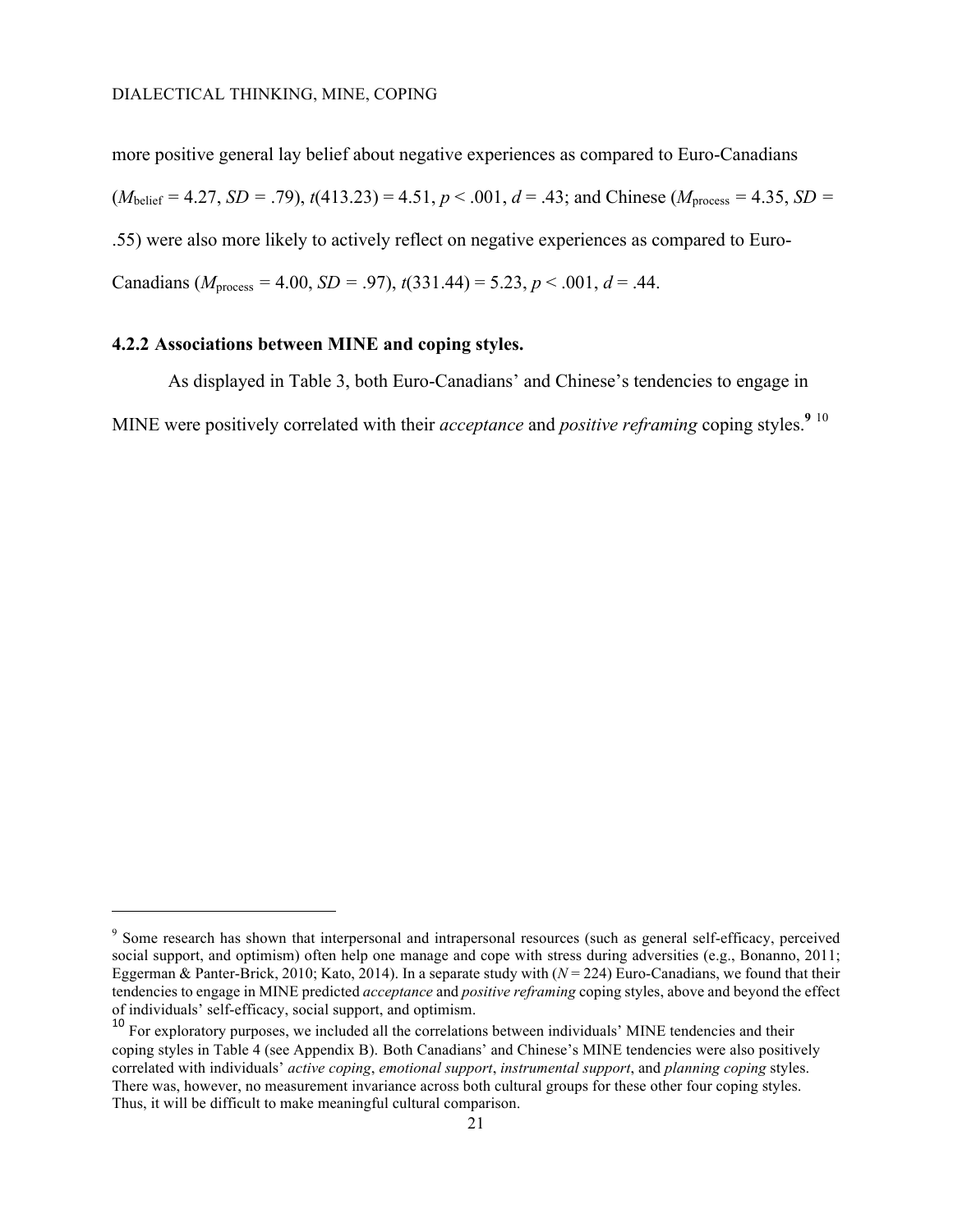#### Table 3

*Correlations of Meaning-Making in Negative Experiences between Acceptance and Positive* 

|               |                                |          | $\overline{2}$ | 3        | 4        | 5 |
|---------------|--------------------------------|----------|----------------|----------|----------|---|
|               | Euro-Canadians                 |          |                |          |          |   |
|               | <b>MINE</b> Overall            |          |                |          |          |   |
| $2^{\circ}$   | <b>MINE Belief</b>             | $.841**$ |                |          |          |   |
| $\mathcal{E}$ | <b>MINE Process</b>            | $.836**$ | $.406**$       |          |          |   |
| 4.            | <b>COPE</b> Acceptance         | $.275**$ | $.252**$       | $.208**$ |          |   |
| 5.            | <b>COPE Positive Reframing</b> | $.369**$ | $.350**$       | $.268**$ | $.493**$ |   |
| Chinese       |                                |          |                |          |          |   |
|               | <b>MINE</b> Overall            |          |                |          |          |   |
| $2^{\circ}$   | <b>MINE Belief</b>             | .928**   |                |          |          |   |
| $\mathcal{E}$ | <b>MINE Process</b>            | $.831**$ | $.564**$       |          |          |   |
| 4.            | <b>COPE</b> Acceptance         | $.387**$ | $.338**$       | $.354**$ |          |   |
| 5.            | <b>COPE Positive Reframing</b> | $.419**$ | .399**         | $.334**$ | $.675**$ |   |

*Reframing Across Cultures*

Note: \*\* *p* < .001

 $\overline{a}$ 

#### **4.3 Cultural differences in Acceptance and Positive Reframing coping styles.**

To ensure that *acceptance* and *positive reframing* coping measures were invariant and comparable across the two cultural groups, we compared the fit of the constrained model based on the four items measuring these coping styles (i.e., equality constraints were placed on the factor loadings of the items on the respective coping styles for both Euro-Canadians and Chinese) with the fit of the unconstrained baseline model using a chi-square difference test. The fit of the constrained model was not significantly different from the unconstrained model,  $\chi^2(4)$  = 3.30,  $p = .510$ , indicating their measurement invariance across both cultural groups.<sup>11</sup>

 $11$  The fit of the model after constraining the factor loadings of the items on the respective acceptance and positive reframing coping for Euro-Canadians to be equal to those for Chinese (CFI =  $1.00$ , NNFI =  $1.007$ , IFI =  $1.003$ , SRMR = .047, & RMSEA = .00) was not significantly different from the fit of the multi-sample model when their factor loadings were not constrained (CFI = 1.00, NNFI = 1.011, IFI = 1.002, SRMR = .014,  $\&$  RMSEA = .00),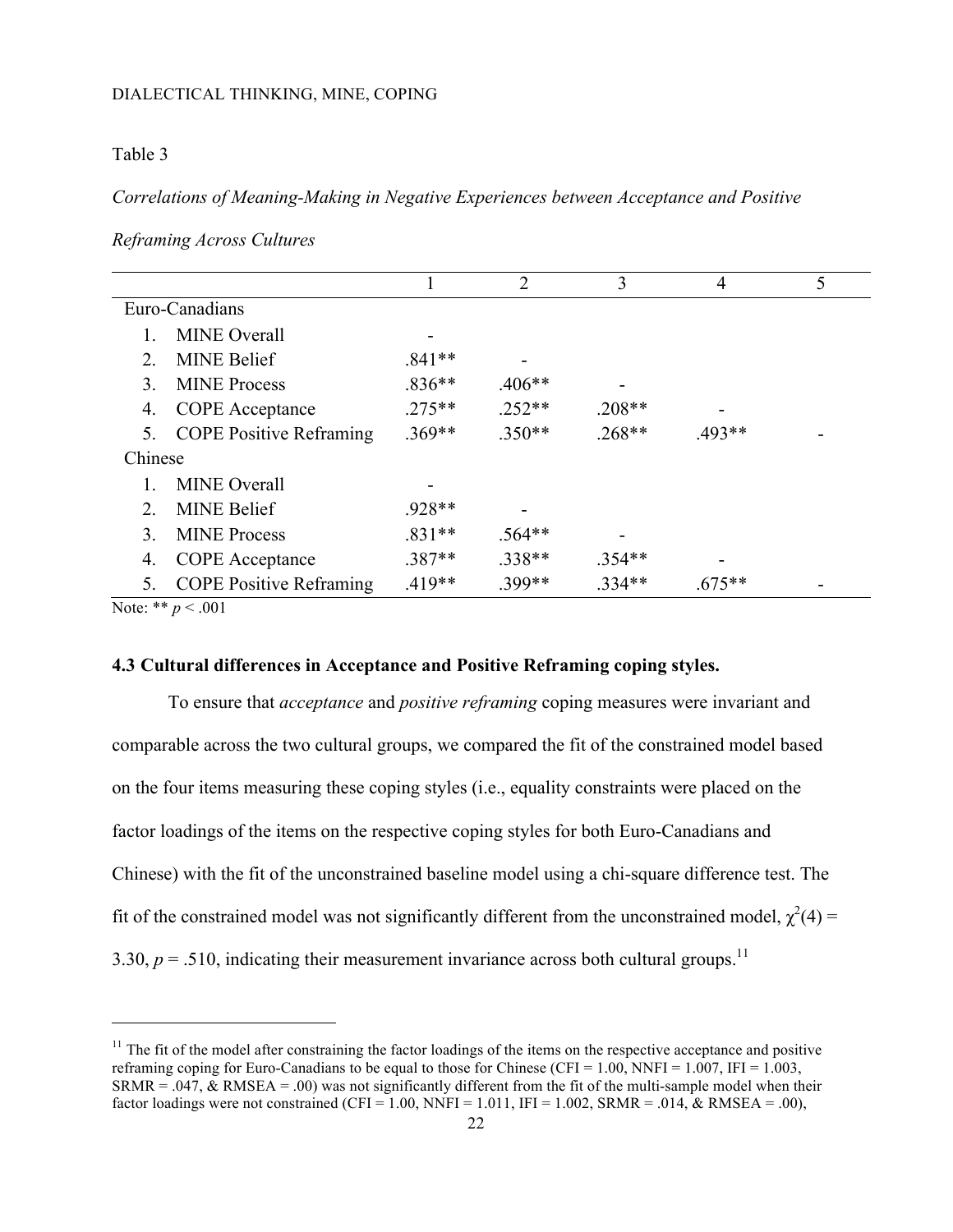Next, we conducted two independent samples *t* tests on each of the coping styles, with culture as the independent variable. Chinese ( $M_{\text{acceltance}} = 3.00$ ,  $SD = .63$ ;  $M_{\text{positive *reframing*}} = 3.13$ , *SD =* .60) reported that they were more likely to engage in *acceptance* and *positive reframing* copings when confronting stressful experiences, compared to Euro-Canadians ( $M_{\text{accelance}} = 2.75$ , *SD* = .65;  $M_{\text{positive reframine}}$  = 2.61, *SD* = .75), *t*s(435 and 406.42) = 4.15 and 7.99, *ps* < .001, *ds* = .40 and .77, respectively.<sup>12</sup>

#### **4.3.1 Mediation analysis.**

l

Finally, we ran two mediation analyses (one on each coping style) to determine whether culture differences in individuals' coping styles were at least in part due to their tendencies to engage in meaning-making during negative experiences. Using Hayes's (2018) PROCESS macro for SPSS (version 3.1), we entered culture  $(+.5 =$  Chinese,  $-.5 =$  Canadians) as the predictor, average meaning-making in negative experience as the mediator, and *acceptance* and *positive reframing coping* styles as the dependent variables, respectively, in each mediation analysis.

*Acceptance coping.* Culture was significantly related to individuals' average MINE tendency,  $b = .326$ ,  $t(435) = 5.34$ ,  $p < .001$ , which in turn was positively associated with individuals' *acceptance* coping, *b* = .321, *t*(434) = 7.05, *p* < .001, *t*(435) = 8.78, *p* < .001. Based on 10,000 bootstrap samples, a 95% confidence interval for the indirect effect  $(b = .105)$  did not include 0, 95%CI [.059, .162], indicating a significant indirect effect of culture on *acceptance*  coping through MINE (see Figure 1).

 $\chi^2(4)$  = 3.296, *p* = .510. The chi-square test of perfect fit of the unconstrained model was  $\chi^2(2)$  = 1.235, *p* = .539, and chi-square test of perfect fit for the constrained model was  $\chi^2$ 

 $^{12}$  Levene's test indicated that the assumption for homogeneity of variances for *positive reframing* was violated, *p* = .001, the *t* test for *positive reframing* was reported under the assumption that equal variances were not assumed (degrees of freedom were corrected for the unequal group variances).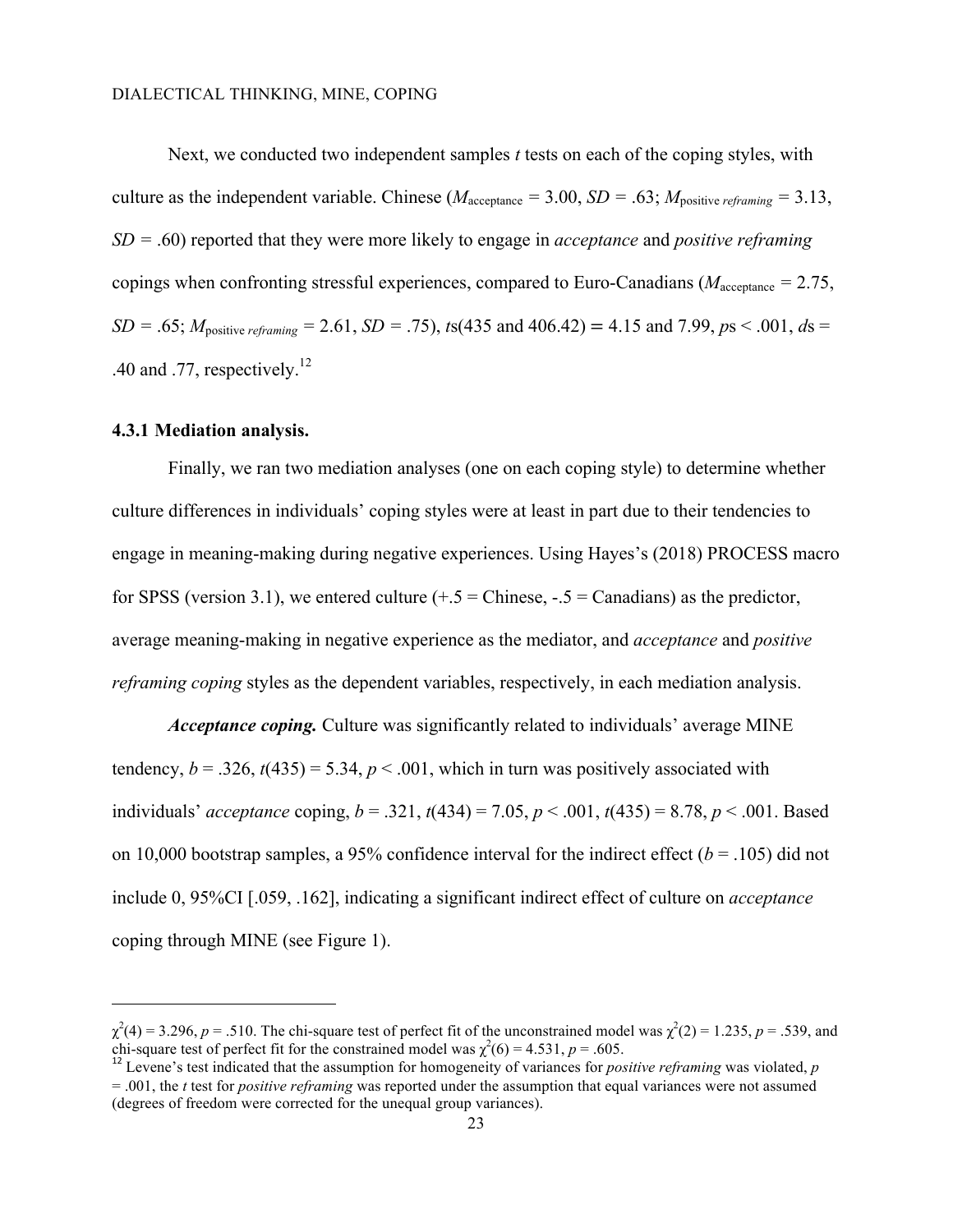*Positive Reframing coping.* Likewise, individuals' average MINE tendency was positively related to their *positive reframing* coping,  $b = .414$ ,  $t(435) = 8.78$ ,  $p < .001$ . Based on 10,000 bootstrap samples, the 95% confidence interval for the indirect effect  $(b = .135)$  did not include 0, 95%CI [.082, .202], indicating a significant indirect effect of culture on *positive reframing* coping through MINE (see Figure 1).<sup>13</sup>



*Figure 1*. Unstandardized regression coefficients for the relationship between culture  $(+5 =$ Chinese, -.5 = Canadians) and *acceptance* (left) and *positive reframing* (right) coping styles as mediated by MINE.  $*_{p}$  < .05,  $**_{p}$  < .001.

#### **4.4 Summary**

 $\overline{a}$ 

Replicating Study 1, we found that Chinese reported a higher tendency to engage in meaning-making in negative experiences, compared to Euro-Canadians. Individuals' tendencies to engage in meaning-making in negative experiences were positively associated with their *acceptance* and *positive reframing* coping styles, and this was true for participants from both cultures. Consistent with our predictions, Chinese participants were more likely to engage in *acceptance* and *positive reframing* copings than Euro-Canadians did; and this cultural difference

<sup>&</sup>lt;sup>13</sup> It is important to note that the alternative models that demonstrate the indirect relationship between culture and individuals' MINE tendencies through their *acceptance* and *positive reframing* coping styles also were significant,  $b$ s = .08 and .19, 95%CI [.04, .14] and [.13, .27], respectively. This suggests that the current mediation findings should be interpreted with caution because it is equally likely that individuals' coping styles may have mediated the cultural differences in individuals' MINE tendencies instead. We discuss this potential limitation in the general discussion.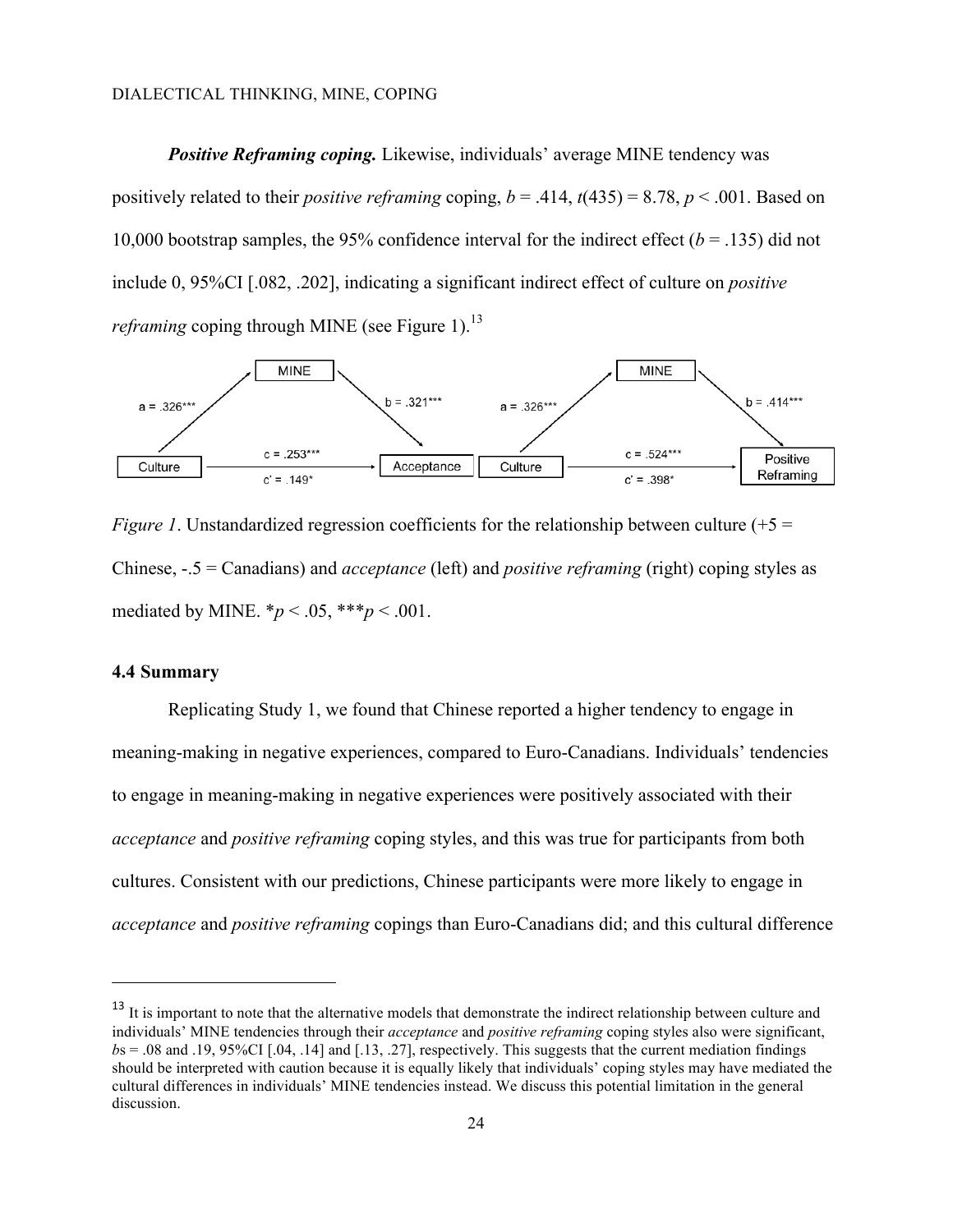was partially accounted for by individuals' tendency to engage in meaning-making in negative experiences.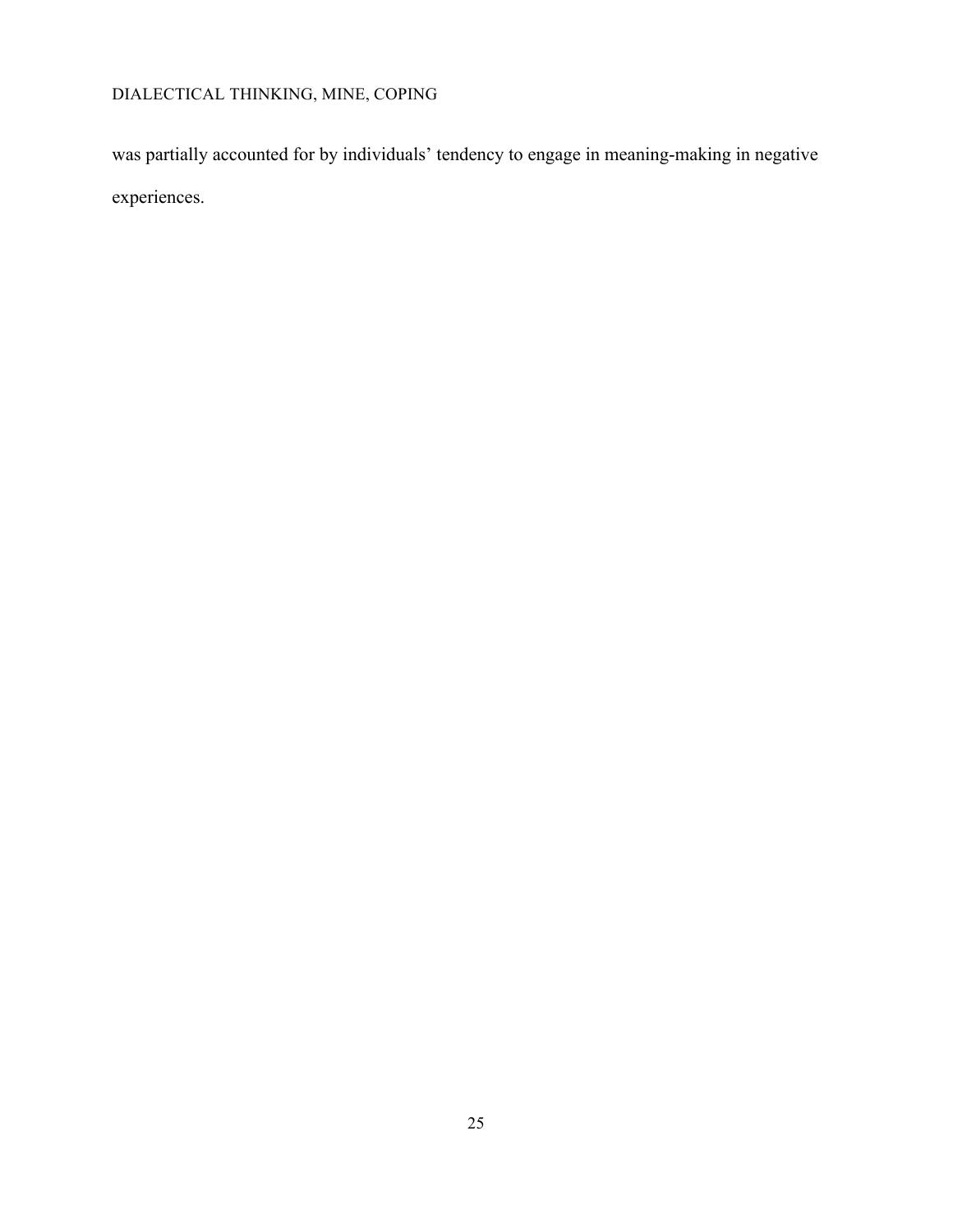### **Chapter 5**

### **Study 3**

In Study 1 and 2, we consistently demonstrated cultural differences in people's tendency to engage in meaning-making in negative experiences, presumably due to cultural differences in dialectical thinking. In Study 3, we aimed to examine dialectical thinking directly by manipulating it. We predicted that compared to individuals primed to endorse a non-dialectical orientation, people primed to endorse a dialectical orientation would report higher tendency to engage in meaning-making in negative experiences and consequently be more likely to adopt *acceptance* and *positive reframing* coping styles, as shown in Study 2.

#### **5.1 Method**

#### **5.1.1 Participants**

Two hundred and twenty-three Euro-Canadian undergraduates (192 women, 31 men;  $M_{\text{age}} = 18.47$ ,  $SD_{\text{age}} = 1.31$ ) from Queen's University participated in this study. All participants received course credit for their participation. Assuming the power to be .95,  $\alpha$  to be .05, and  $d$  to be .52 (estimated effect size of culture on individuals' average MINE scores based on Studies 1 and 2 ( $(.53 + .51)/2$ ), an a priori power analysis using G\*Power3.1 (Faul, et al., 2009) estimated that a minimum sample size of 162 would be required for an independent samples *t* test to detect the mean difference between the two independent groups.

#### **5.1.2 Materials and Procedure**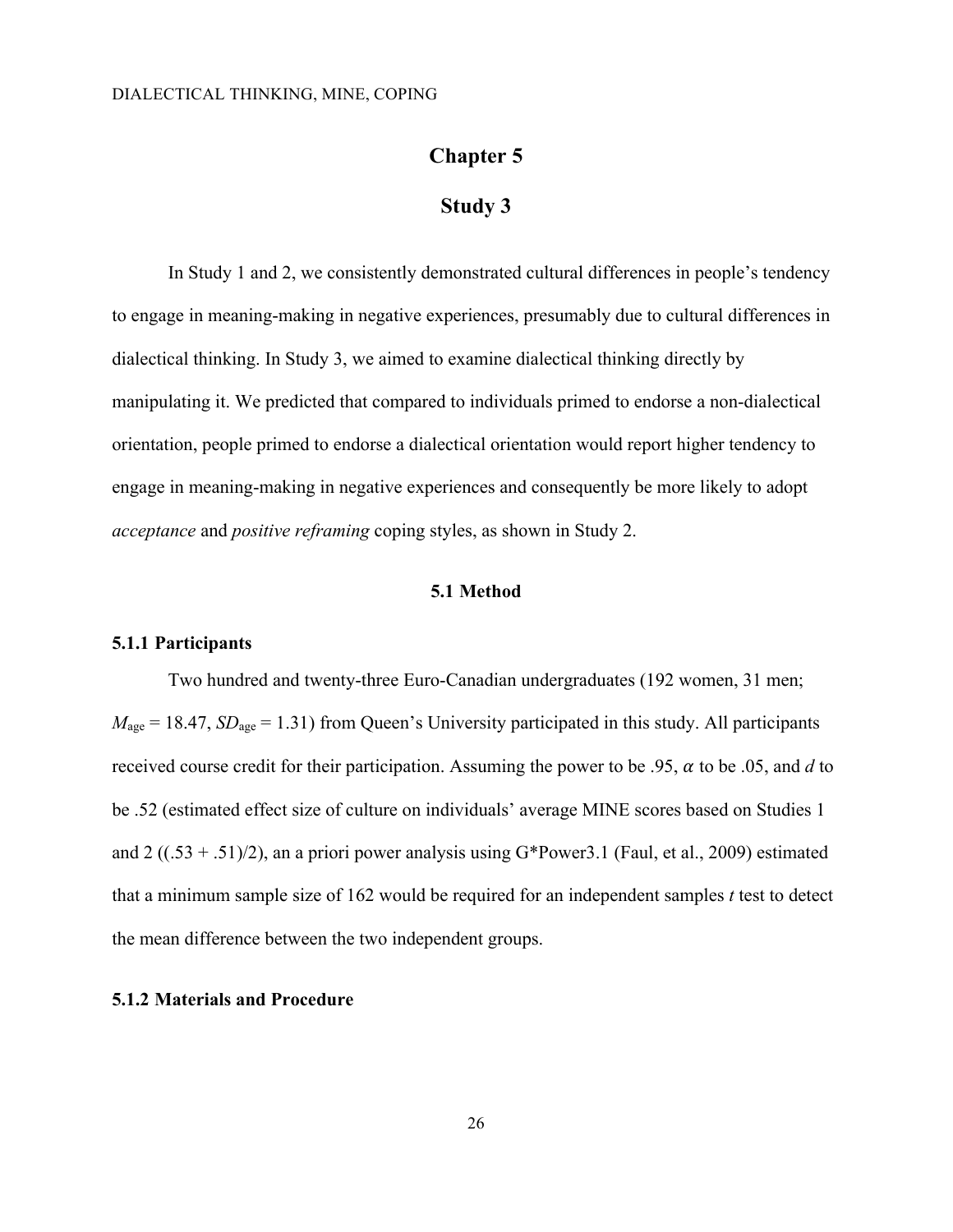Following Ma-Kellams, Spencer-Rodgers, and Peng's (2011) procedure, we manipulated participants' dialectical (vs. linear) thinking by presenting them with a fabricated *ScienceNow* article comprised of arguments that promote either a non-linear, dialectical orientation ("*Aristotle Got It Wrong*") or a linear, non-dialectical orientation ("*Aristotle Was Right: Truth is Truth*"). Each of these articles was one-page long and briefly described the respective orientation together with arguments supported by a series of "scientific findings." In sum, each of the articles demonstrated why the respective orientation is beneficial and adaptive. See an excerpt of the pro dialectical orientation scientific article below (refer to the appendix for both of the full articles):

*A new series of cross-cultural studies have demonstrated that Eastern dialectical thinking emerges as an . . . accurate view of reality. In simple terms, dialecticism is grounded on the key principles that: 1) everything is always in constant flux, as reality itself is a process; 2) reality is not precise or cut-and-dried, but rather full of contradiction; and 3) nothing is isolated and independent, but rather everything is connected. Currently, researchers . . . are examining the implications of such a paradigm shift in our conceptions of what is reasonable, logical, and functional. A group of professors and Ph.D. candidates from the University of Michigan have found, for example, that individuals who consider multiple sides of the same issue during problem-solving tasks tend to perform better*."

Participants were randomly assigned to either the dialectical or nondialectical condition.

They were told that the purpose of this study was to explore "*how university students understand and assimilate new scientific findings*" (Ma-Kellams et al., 2011). They were given three minutes to read and process the (fabricated) scientific news article. After which, they wrote three to eight sentences presenting evidence derived from their own lives in support of the argument they had read.

Afterward, they completed the nine-item MINE scale, the coping items from the Brief COPE inventory, and the demographic questionnaire before they were debriefed.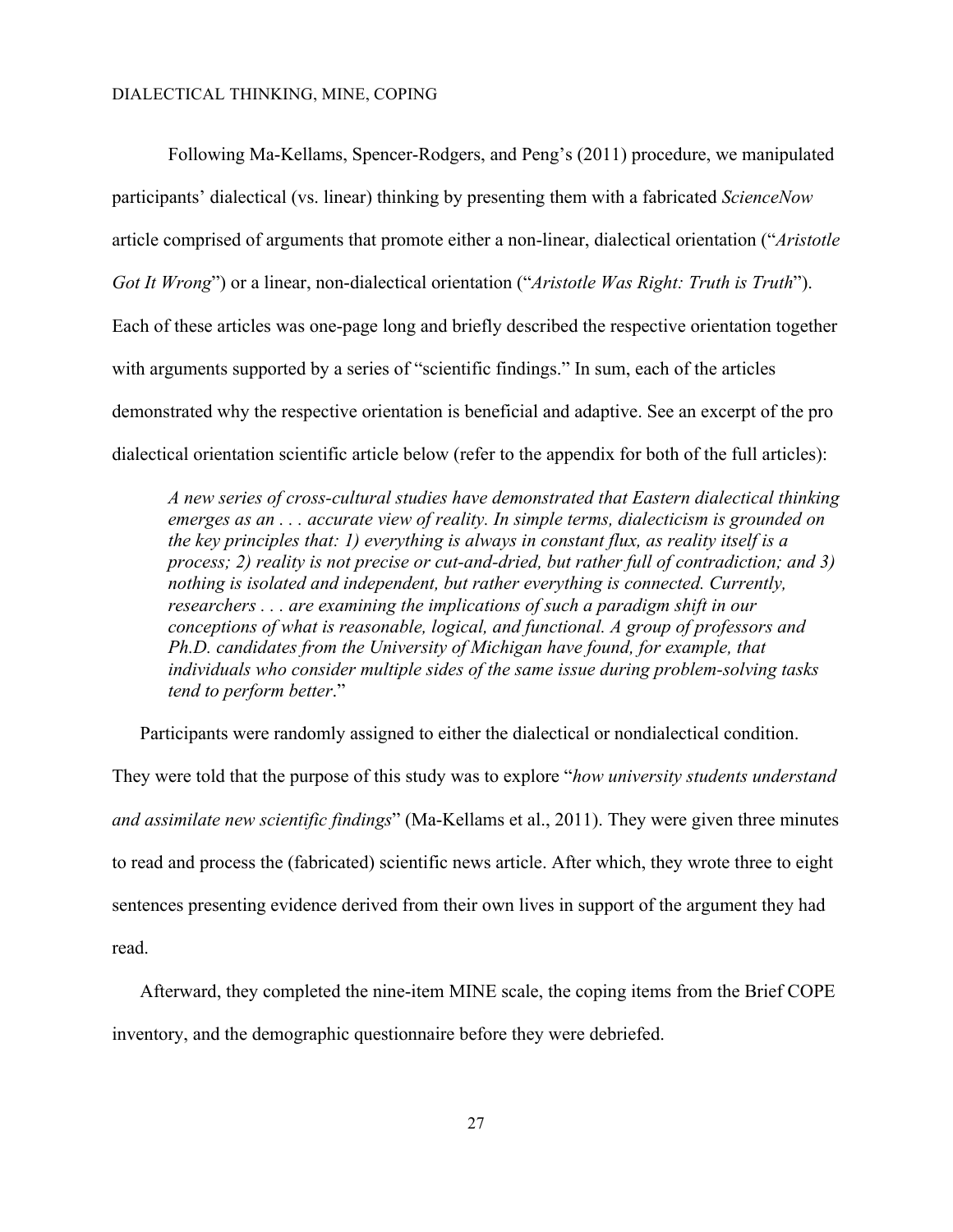#### **5.2 Results & Discussion**

#### **5.2.1 Manipulation check**

As a manipulation check, we examined participants' writing to see if they followed the instructions given in the priming task. Out of the 223 participants, 221 of them wrote at least two paragraphs of content (i.e., about 5 sentences on average) that were in support of the argument that they had read. The two participants who failed the manipulation check (i.e., one wrote only 1 word and the other left it blank) were excluded from our subsequent analyses.

#### **5.2.2 Effect of dialectical orientation on MINE.**

Consistent with our prediction, participants who were primed with the dialectical orientation reported (1) higher average MINE tendencies ( $M_{dialected}$  = 4.53, *SD* = .64 vs.  $M_{nondilateral} = 4.07$ ,  $SD = .70$ ), (2) more positive general lay beliefs about negative experiences  $(M_{dialectical} = 4.77, SD = .70$  vs.  $M_{nondialectical} = 4.41, SD = .77$ , and (3) higher tendency to actively reflect on negative experiences ( $M_{dialected} = 4.23$ ,  $SD = .90$  vs.  $M_{nondialected} = 3.65$ ,  $SD = .96$ ),  $t s(219) \geq 3.67$ ,  $p s \leq .001$ ,  $d s \geq .49$ .<sup>14</sup>

#### **5.2.3 Effect of dialectical orientation on coping styles.**

l

In line with our predictions, dialectically primed participants  $(M = 2.69, SD = .72)$  were more likely to engage in *acceptance* coping than non-dialectically primed participants (*M* = 2.36,  $SD = .68$ ),  $t(219) = 3.47$ ,  $p = .001$ ,  $d = .47$ . In addition, dialectically primed participants (*M* = 2.84, *SD =* .84) reported a higher tendency to engage in *positive reframing* coping, compared to

<sup>&</sup>lt;sup>14</sup> Levene's tests for Equality of Variances were not violated,  $ps \ge 0.287$ . Using Bonferroni correction, adjusted  $\alpha$ was set at .017 (.05/3) to control for Familywise error rates of the effect of dialectical prime on the three MINE indexes.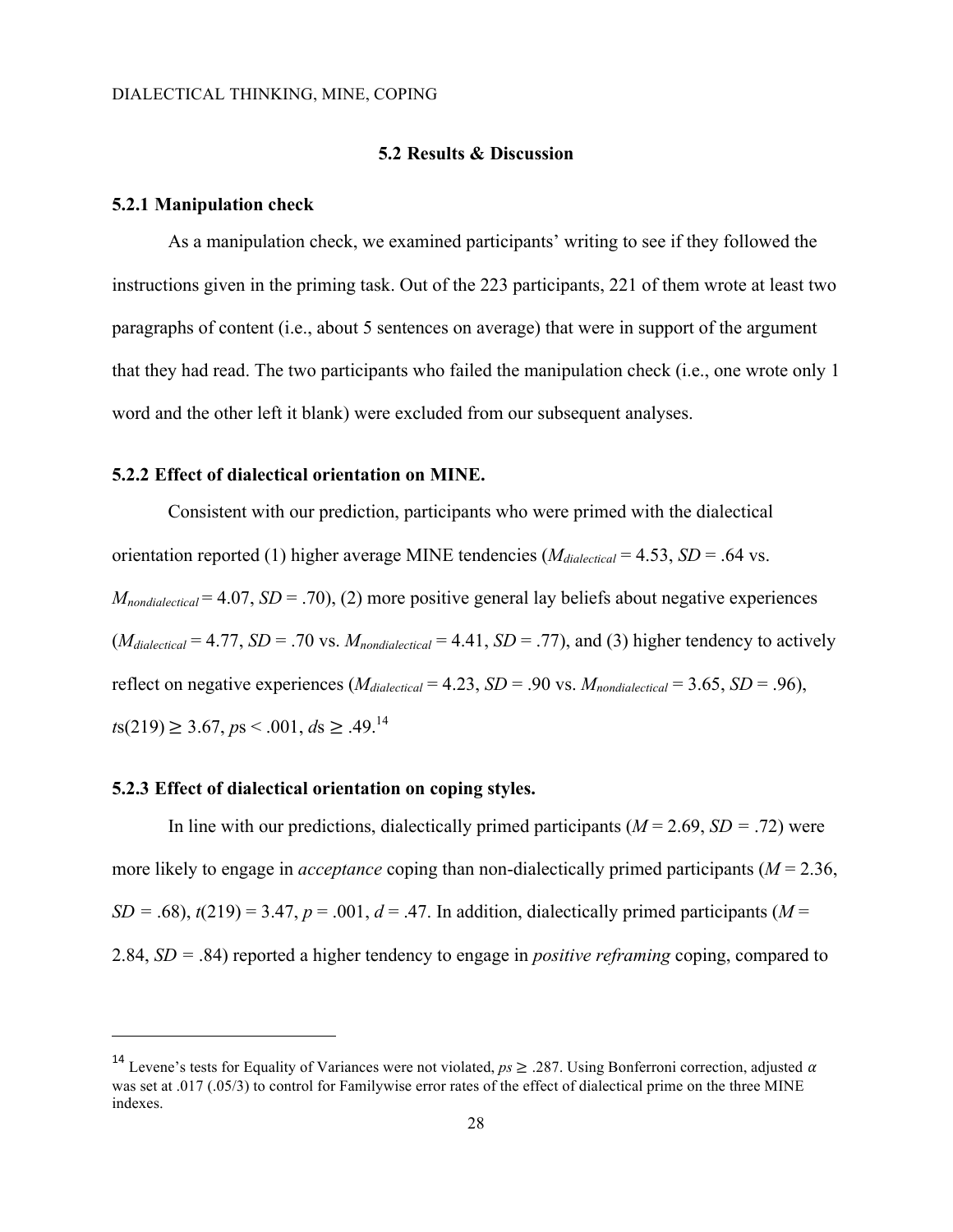participants who were primed with the non-dialectical linear orientation  $(M = 2.59, SD = .88)$ ,  $t(219) = 2.12, p = .035, d = .28.$ 

#### **5.3 Mediation analysis.**

Finally, we ran two mediation analyses to determine whether the relationship between dialectical thinking and coping styles were at least in part due to people's tendencies to make meaning during negative experiences. Using Hayes's (2018) PROCESS macro for SPSS (v3.1), we entered thinking style primes  $(+.5 =$  Dialectical Thinking,  $-.5 =$  Non-Dialectical Thinking) as the predictor, individuals' average MINE tendency as the mediator, and *acceptance* and *positive reframing coping* styles as the respective dependent variables.

#### **5.3.1 Acceptance coping.**

Dialectical prime was significantly related to individuals' average MINE tendency, *b* =.459, *t*(219) = 5.07, *p* < .001, which in turn was positively related to individuals' *acceptance* coping,  $b = .148$ ,  $t(218) = 2.12$ ,  $p = .036$ . Based on 10,000 bootstrap samples, the 95% confidence interval for the indirect effect  $(b = .068)$  did not contain 0, 95%CI [.002, .146], indicating a significant indirect effect of dialectical thinking on *acceptance* coping through MINE (see Figure 2).

#### **5.3.2 Positive reframing coping.**

Likewise, individuals' average MINE was positively related to their *positive reframing* coping,  $b = .269$ ,  $t(218) = 3.18$ ,  $p = .002$ . Based on 10,000 bootstrap samples, a 95% confidence interval for the indirect effect  $(b = .123)$  did not include 0, 95%CI [.036, .226], indicating a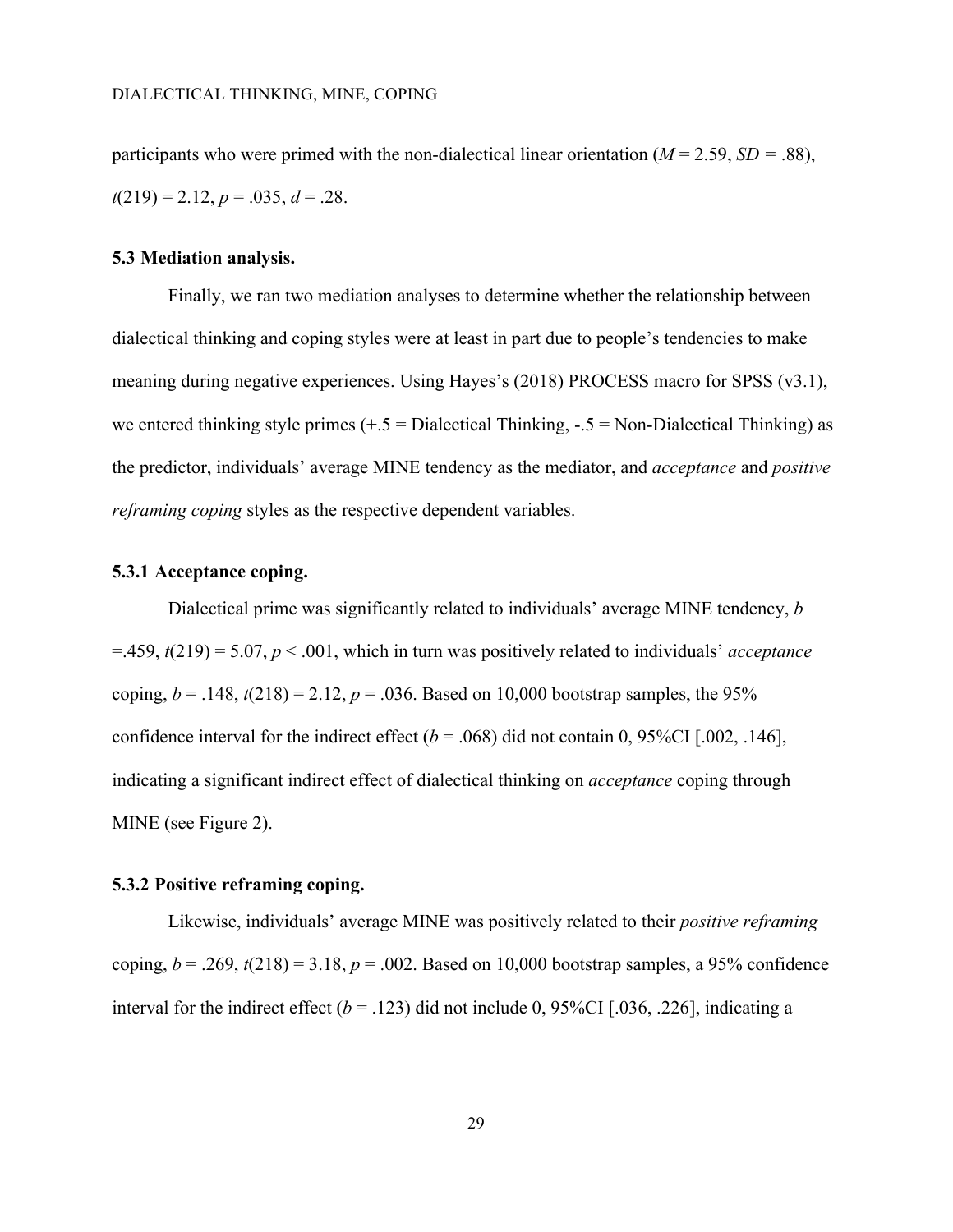significant indirect effect of dialectical thinking on *positive reframing* coping through MINE (see Figure 2). $15$ 



*Figure 2*. Unstandardized regression coefficients for the relationship between thinking styles (+5) = dialectical, -.5 = non-dialectical) and *acceptance* (left) and *positive reframing* (right) coping styles as mediated by MINE.  $^*p < .05$ ,  $^{**}p < .01$   $^{***}p < .001$ .

#### **5.4 Summary**

 $\overline{a}$ 

In Study 3, we established the causal effects of dialectical thinking on people's tendency to make meaning in negative experiences and on coping styles. Participants who were primed to think dialectically reported a higher tendency to make meaning than participants who were primed to think non-dialectically, which was related to people's tendency to engage in *acceptance* and *positive reframing* coping styles.

<sup>&</sup>lt;sup>15</sup> The potential alternative models showed that the indirect relationship between dialectical prime and individuals' MINE tendencies through their *acceptance* and *positive reframing* coping styles also were significant, *b*s = .05 and .04, 95%CI [.01, .11] and [.00, .11], respectively. This suggests that the current mediation findings should be interpreted with caution because it is equally likely that individuals' coping styles may have mediated the group differences in individuals' MINE tendencies instead. We discuss this potential limitation in the general discussion.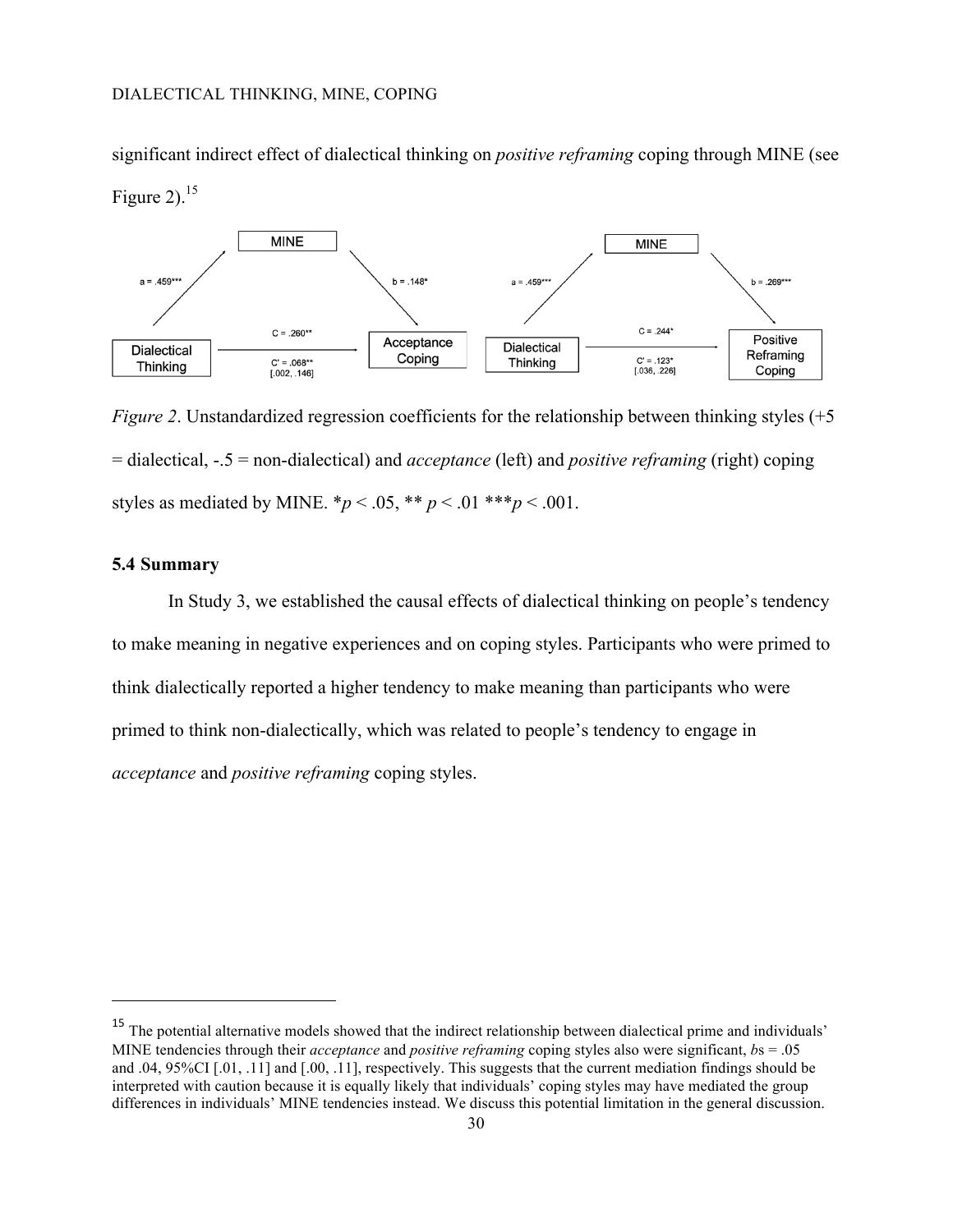### **Chapter 6**

### **General Discussion**

Across three studies, we consistently found that dialectical thinkers reported a stronger tendency to engage in meaning-making in negative experiences (MINE) than non-dialectical thinkers did. Specifically, compared to non-dialectical Euro-Canadians, dialectical Chinese reported a more positive general lay belief about negative experiences and were more likely to actively reflect on the value of the negative experiences, which was related to culture differences in their coping styles: Chinese were more likely than Euro-Canadians to engage in *acceptance* and *positive reframing* coping styles in stressful situations (Studies 1 and 2). Furthermore, we demonstrated the causal effect of dialectical thinking on individuals' tendencies to engage in meaning-making in negative experiences and coping within Euro-Canadians by manipulating individuals' dialectical thinking (Study 3). Compared to control individuals, people primed with dialectical orientation reported a higher tendency to engage in meaning-making in negative experiences and adopt *acceptance* and *positive reframing* coping styles. In sum, these findings highlight the importance of dialectical thinking styles in meaning-making and coping in response to negative experiences.

#### **6.1 Theoretical contributions and implications**

The present research contributes to the current literature on culture, meaning-making, and coping in a few ways. First, we adapted a meaning-making measure to assess individuals' tendency to engage in meaning-making in negative experience (MINE) and established its measurement equivalence across Chinese and Euro-Canadian samples. This indicated that the MINE measure captures the same underlying meaning-making construct for participants in both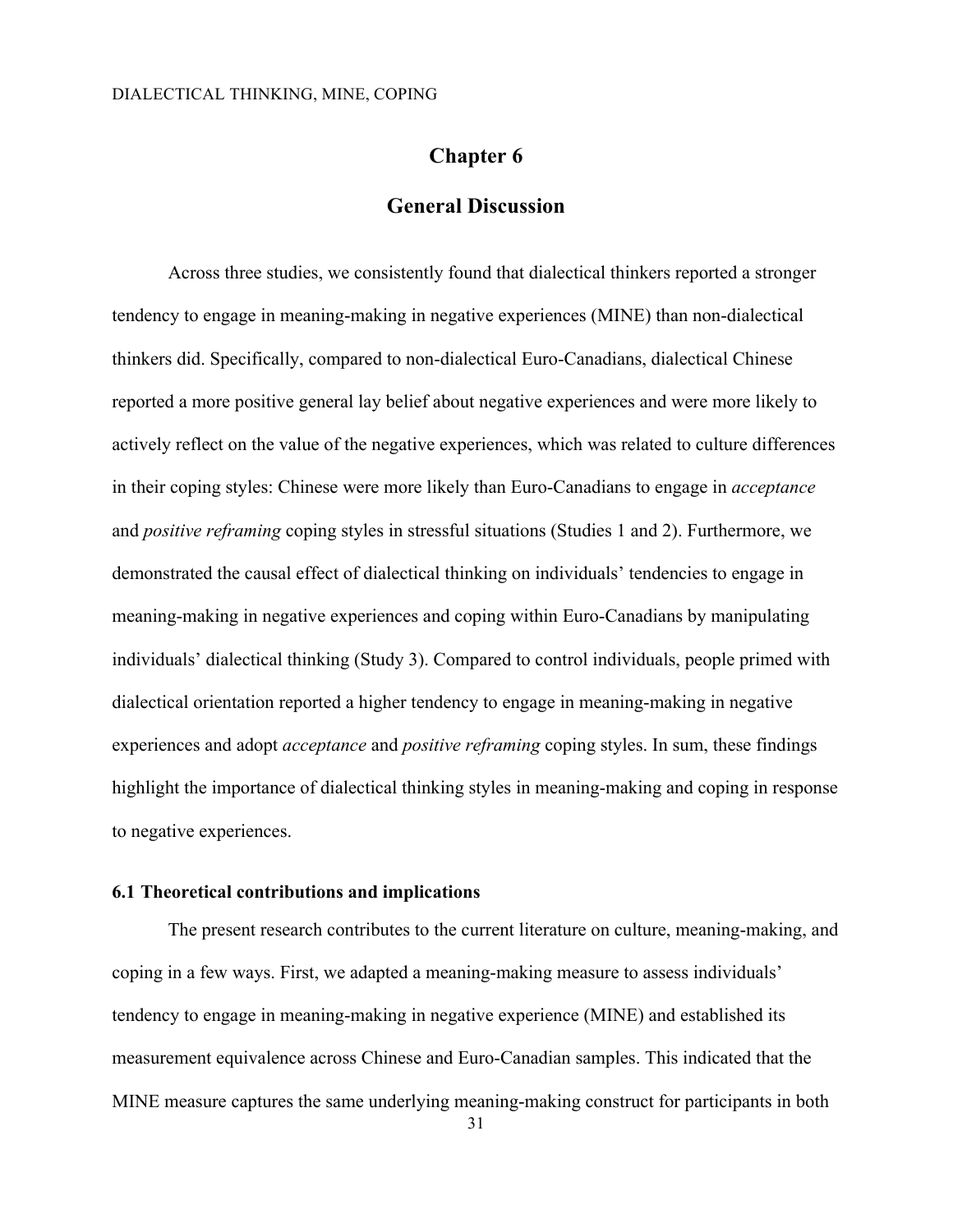cultures, making cross-cultural comparisons meaningful. The MINE scale, as the first of its kind that has been empirically validated across cultures, provides a useful tool for future research to assess individuals' tendencies to make meaning in negative experiences.

Second, adding on to the current meaning-making literature, we have provided further evidence showing that individuals' tendency to engage in meaning-making in negative experiences is associated with their coping styles, especially *acceptance* and *positive reframing*. Many studies in the current literature define meaning-making as the engagement in deliberate coping efforts to understand the situation and thus have characterized them as meaning-making coping (Park & Folkman, 1997; Folkman & Moskowitz, 2007). The majority of these studies do not differentiate meaning-making processes from coping efforts and often use selective COPE subscales (mostly *positive reframing*) as a proxy instead to tap onto people's meaning-making processes (Boehmer et al., 2007; Danhauer, Carlson, & Andrykowski, 2005; Manne, Ostroff, Fox, Grana, & Winkel, 2009; Park, 2005, 2008; Park et al., 2008; etcetera). The present research indicates that, although the meaning-making is positively associated with certain coping efforts, they are not the same thing. Indeed, across both Euro-Canadians and Chinese, individuals' tendency to engage in meaning-making in negative experience was only moderately correlated with *acceptance* and *positive reframing* coping styles (*r*s ranging from .28 to .42). More importantly, we also tested a "three-factor" model that reflected our expectation that the two MINE factors would load on two separate but correlated factors, and the coping styles would load on a third correlated factor. We found that it showed good model fit across all standard fit indices (CFI = .957, NNFI = .946, IFI = .958, SRMR = .043, and RMSEA = .060), and that the items that measure coping styles loaded on a different factor from the two MINE factors,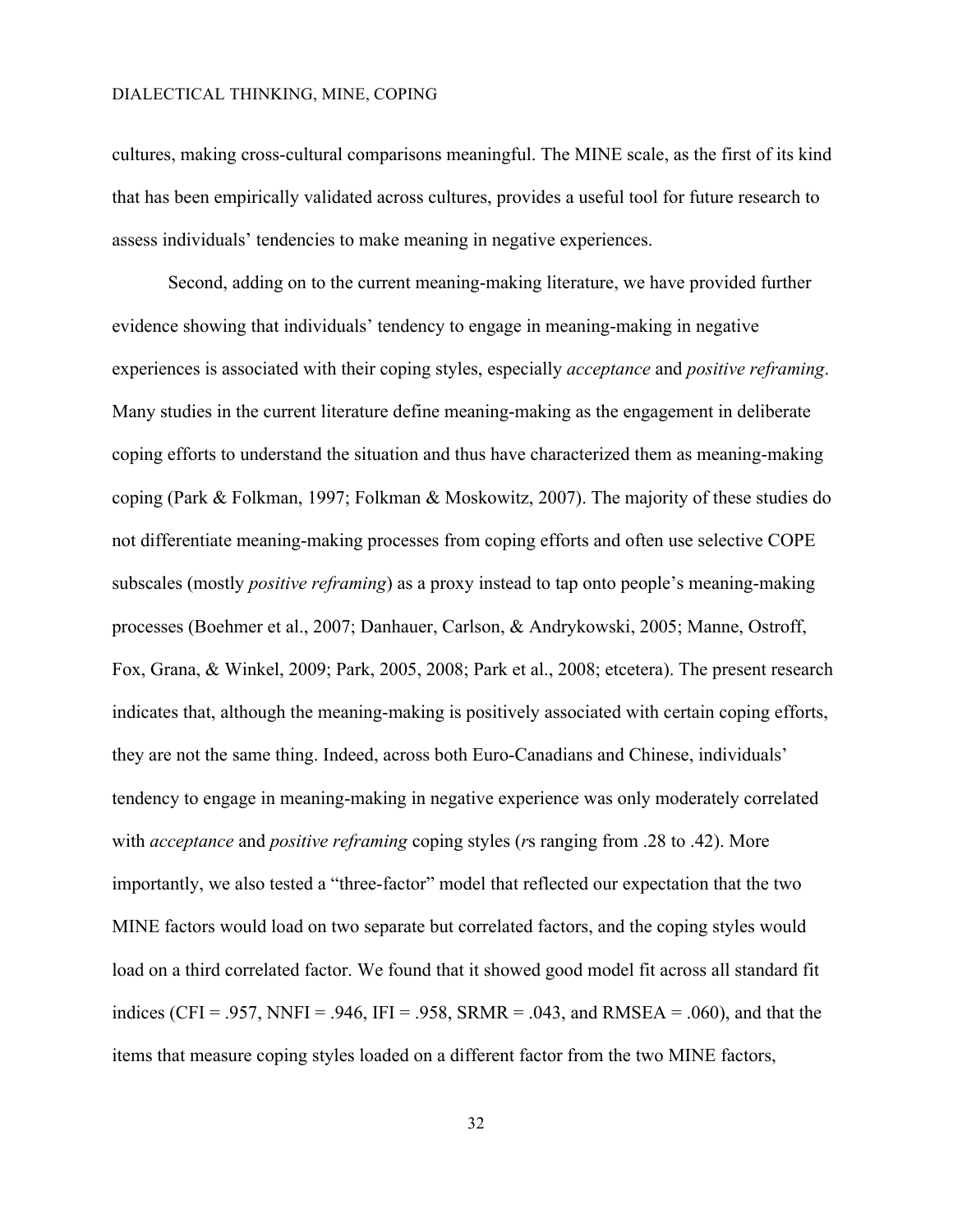suggesting that they are not the same constructs (see factor loadings summarized in Table 5 in Appendix B).

Finally, and most importantly, the current research has demonstrated the causal effect of dialectical thinking on individuals' tendencies to make meaning in negative experiences. The lay beliefs about the mutual existence of, and the constant oscillation between, contradictory elements in all things have led dialectical thinkers to endorse a more positive lay belief about negative experiences and be more likely to actively reflect on the value of adversity, instead of perceiving adverse experiences as threatening and trying to run away from the experiences. As such, dialectical thinkers not only reported a higher tendency to engage in meaning-making in adverse experiences, but they also are more likely to use *acceptance* and *positive reframing* strategies when coping with adversity, compared to non-dialectical thinkers.

One construct that is highly relevant to stress and negative experiences is resilience. Being resilient means being able to overcome stress, "bounce back" from or grow in the face of adversities, which eventually decreases one's vulnerability to future stressors (Southwick et al., 2014). Researchers in the current stress and resilience literature focus on understanding the protective factors (e.g., personal resources, social support, etc.) that promote resilience among people in times of stress (Bonanno, 2005). Bonanno (2004, 2005) argued that individuals who feel that their life has meaning and purpose and who believe negative life experiences are growth opportunities may be more resilient in the face of crisis. Tugade and Fredrickson (2007) also advocated that people who are able to find positive elements in negative events (i.e., silver lining) may be better at adapting and adjusting to, as well as coping with, life's challenges.

The current research can potentially be extended to the stress and resilience literature and further broaden our understanding of the relationship between stress and resilience. Although no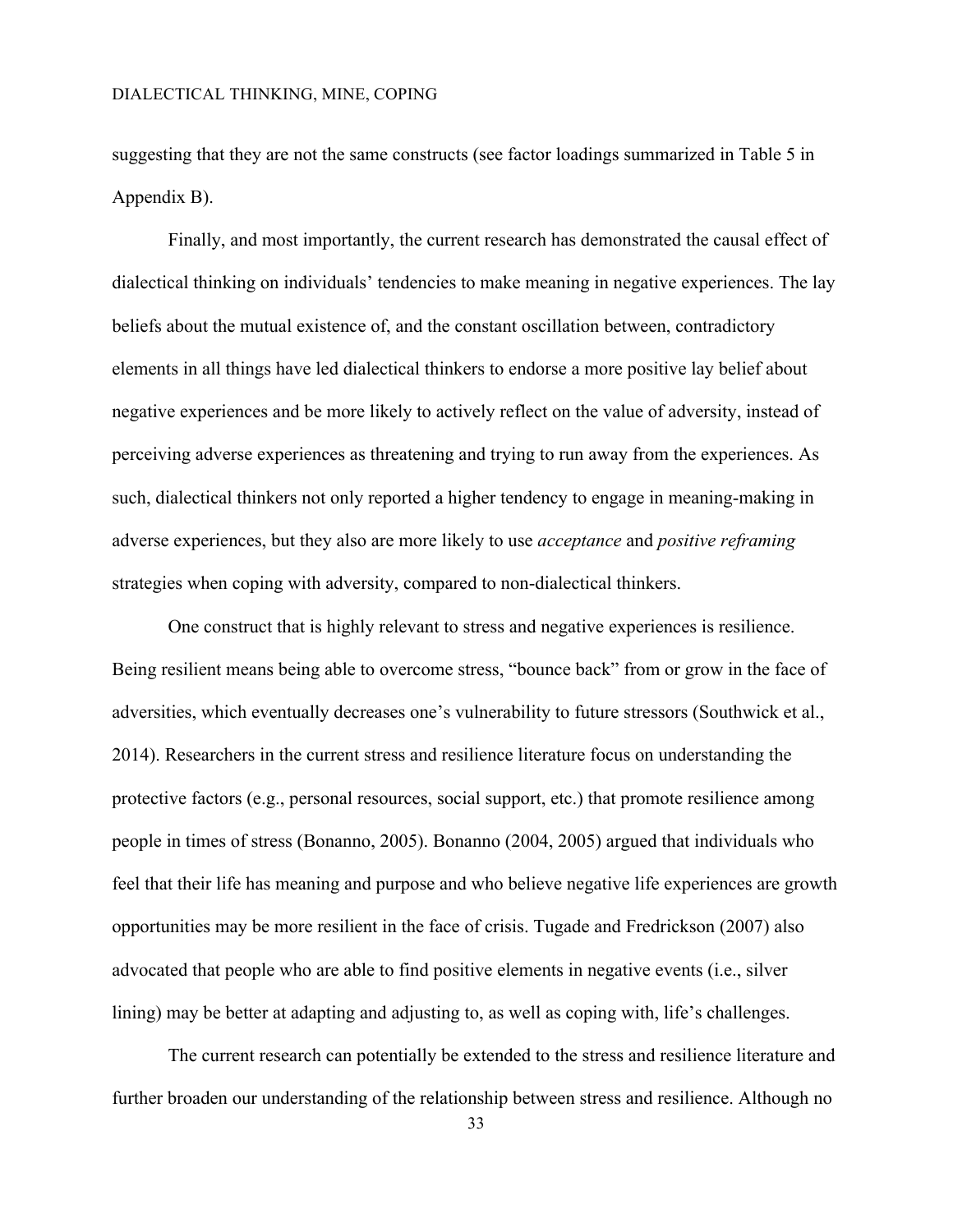research has directly examined the role of dialectical thinking and meaning-making in negative experiences in promoting resilience, we suggest that having a more positive lay belief about negative experiences and a higher tendency to actively reflect on the value of the negative experiences may help facilitate individuals' resilience. Bonanno et al. (2005) suggested that meaning-making can allow for quicker "understandings" of future similar adversities, which will act as buffer against stress as it helps individuals better manage the difficult situation without experiencing too much discrepancies between their global beliefs and their appraisal of the current situation. Future research could directly examine individuals' tendencies to engage in meaning-making in negative experience and resilience to better clarify their relationship with each other.

The present findings may help expand our understanding of the cultural differences in the prevalence of affective disorders, such as depression and anxiety. According to most epidemiological studies, the clinical rates of depression and anxiety disorders often are lower among Asian Americans than among Euro-Americans (Asnaani, Richey, Dimaite, Hinton, & Hofmann, 2010; Kawakami, Steele, Cifa, Phills, & Dovidio, 2008; Kessler, Berglund, Demler, et al., 2005; Lee, Tsang, Breslau, et al., 2009; Shen, Zhang, Huang, & et al., 2006; Weissman et al., 1996). Certainly, it could be because they are being manifested differently across different cultures. Another possibility, however, could be due to Eastern holistic and dialectical system of thought, which may have provided a foundation for East Asians to develop ways to adaptively manage negative emotions and experiences in most situations (De Vaus et al., 2017). Our findings suggest that individuals' tendencies to engage in meaning-making in negative experiences may be one such way. That is, the tendencies to engage in meaning-making in negative experiences may contribute to dialectical thinkers' adaptive regulation of negative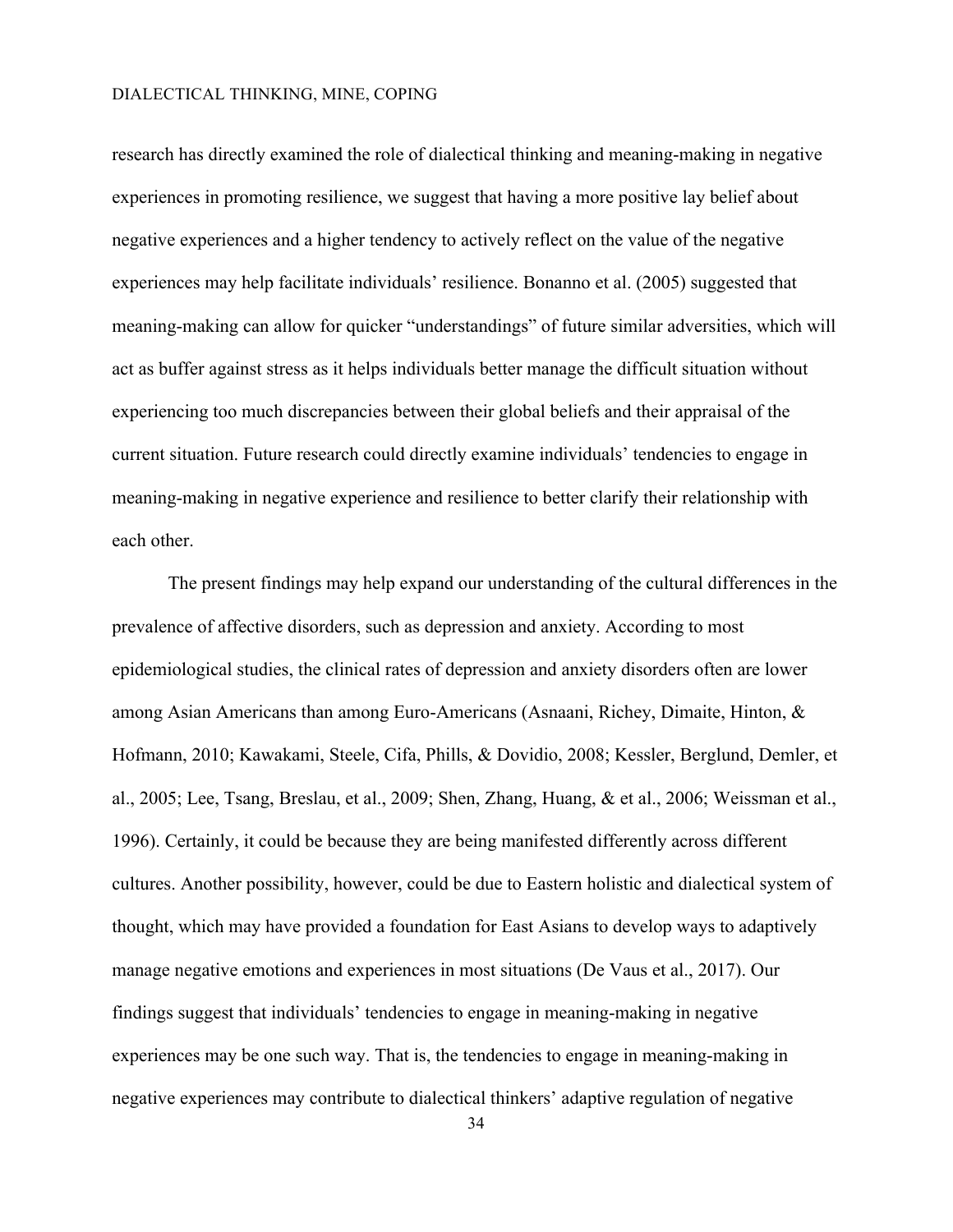affect in most negative experiences, and thus indirectly contribute to the lower prevalence of affective disorders in East Asian cultures.

So far, we have been arguing that the documented tendency to engage in meaningmaking and the two coping strategies are adaptive. There are, however, exceptions where they could be maladaptive. For example, for mistreated individuals who are involved in harmful relationships, it may be more maladaptive to perceive the negative experiences as meaningful or actively reflect on the value of the negative experiences because it may lead these ill-treated individuals to tolerate and stay in such abusive relationships rather than end them. Likewise, depending on the stressful situation that one is in, the two coping styles may turn out to be more maladaptive than other coping strategies. For example, for rape victims, accepting and positively reframing the negative experience may be more detrimental, whereas behavioral disengagement may turn out to be more beneficial instead. Therefore, it is important to note that the benefit and positive outcomes of meaning-making tendencies and coping styles may be dependent on the context of negative experiences.

#### **6.2 Future directions**

The present research focused on how dialectical thinking influences individuals' tendency to engage in meaning-making and coping strategies in response to hypothetical adversity. Future research should expand the present research and examine some of the practical implications of meaning-making in negative experience in various real-life situations. For example, in educational settings, students inevitably face challenges such as school work, exam, social and academic difficulties. Compared to non-dialectically thinking students, would dialectically thinking individuals be more likely to engage in meaning-making during those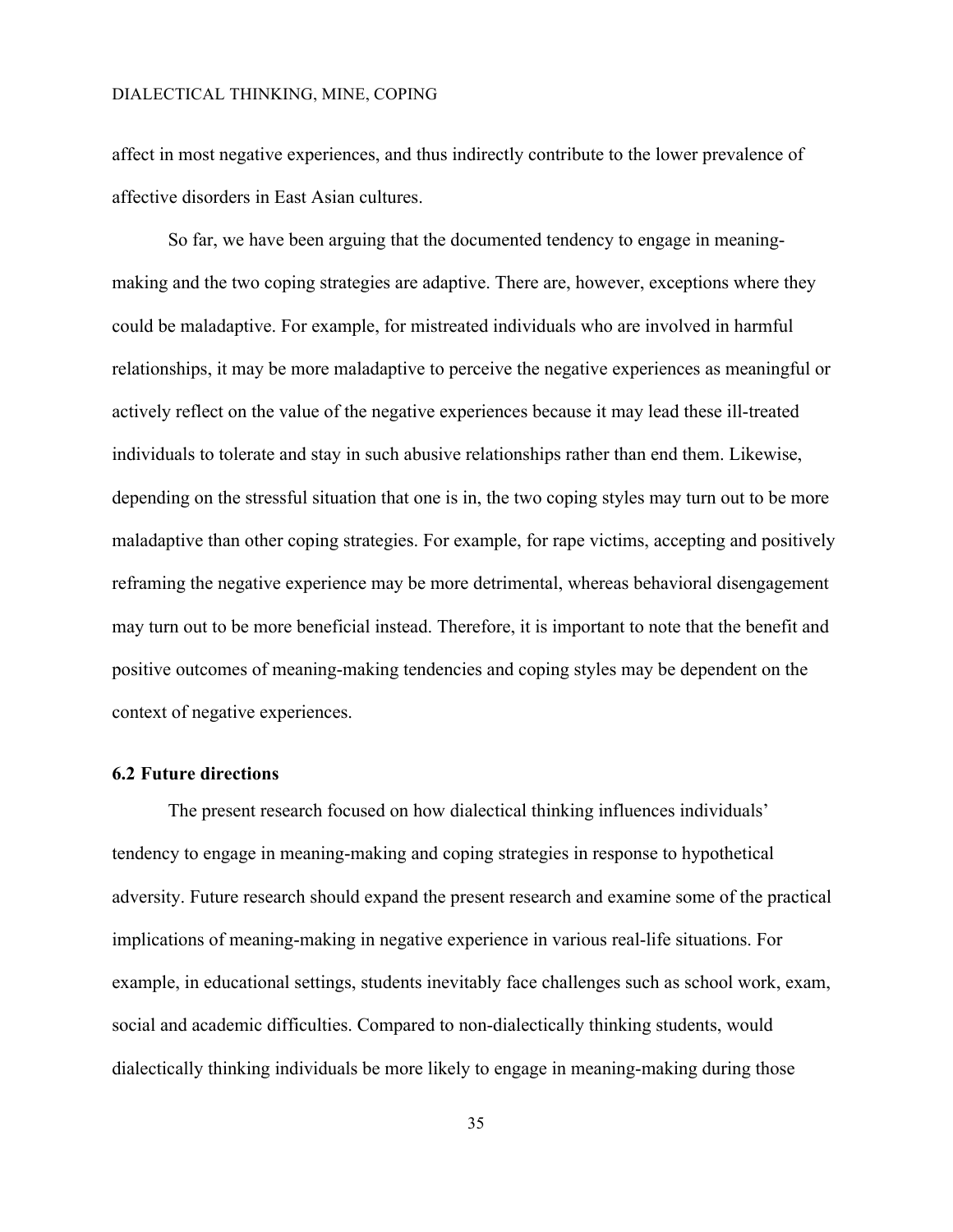stressful periods of time and cope with the stressors? Future studies could further examine some of the academic and well-being consequences that may be associated with individuals' meaningmaking tendencies.

Likewise, in the close relationship context, meaning-making in negative experiences may potentially play a role in people's relationship persistence and endurance as couples cope with challenges (other than extremely detrimental ones, such as abusive partner) in their relationship. For example, throughout the course of a relationship, people inevitably experience negative or stressful times (e.g., financial difficulty, miscarriages, betrayal of trust, neglect or absence of support due to work duties, etc.). Some relationships endure through these stressful times; whereas others end in dissolution. Of course, many factors (such as trust, commitment, satisfaction, attachment styles, etc.) could play a role in the maintenance or dissolution of a relationship. In addition to these factors, we think future research potentially could examine whether a dialectical system of thought would shape individuals' tendencies to engage in meaning-making in negative experiences in close relationship context, and thus help them cope with relationship difficulties (e.g., engage in pro-relationship behaviors during these stressful times).

Finally, in clinical settings, meaning-making in negative experiences may be beneficial for people dealing with adverse situations, such as distress and anxiety. Studies have shown that the pressure or need to devalue negative emotions has played a major role in individuals' depression symptoms (Dejonckheere, Bastian, Fried, Murphy, & Kuppens, 2017), presumably because negative experiences often are perceived as problematic and undesirable (Bastian, Kuppens, Hornsey, Park, Koval, & Uchida, 2012; Suh, Diener, Oishi, & Triandis, 1998). The present research suggests that, encouraging people to endorse dialectical thinking (i.e.,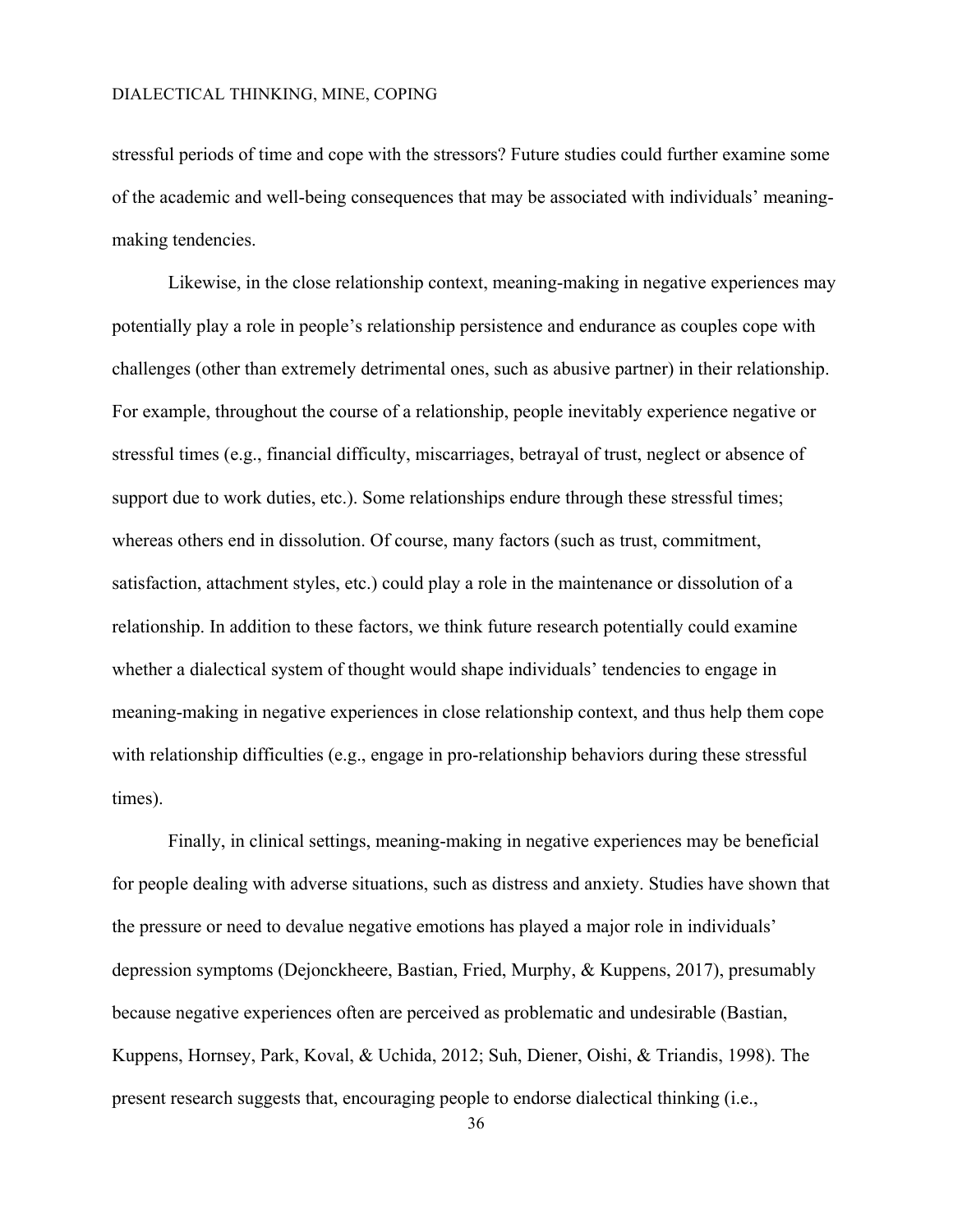acknowledge and understand that both positive and negative emotions can co-exist, and that change is likely) may produce positive outcomes, as dialectical thinking can lead to more positive (or less negative) beliefs about their negative experiences, and greater reflection on the value of their negative experiences. Future studies should extend current findings to more psychologically vulnerable populations to directly examine the clinical utility of dialectical thinking and tendencies to engage in meaning-making in negative experiences.

#### **6.3 Limitations**

Although we examined and found that individuals' tendency to engage in meaningmaking in negative experience (MINE) mediated the cultural (Study 2) and group (Study 3) differences in individuals' coping styles, we should be careful in concluding individuals' tendency to engage in MINE as the mechanism underlying the cultural and group differences in coping because an equally possible alternative model—coping styles mediating cultural and group differences in individuals' MINE tendencies—was also significant. As such, in the present research, we cannot rule out the possibility that individuals' coping styles may be accounting for the cultural differences in individuals' tendency to engage in MINE instead. To rule out the alternative model and clarify the mediating role of MINE, future research should examine the effect of MINE on the coping styles more directly by manipulating individuals' tendency to engage in MINE.

Another closely related concern with the mediation finings is whether the relationship between culture and the two coping styles could be an artifact of something other than individuals' tendency to engage in meaning-making in negative experience. For example, it seems possible that cultural differences in coping styles may be due, at least in part, to the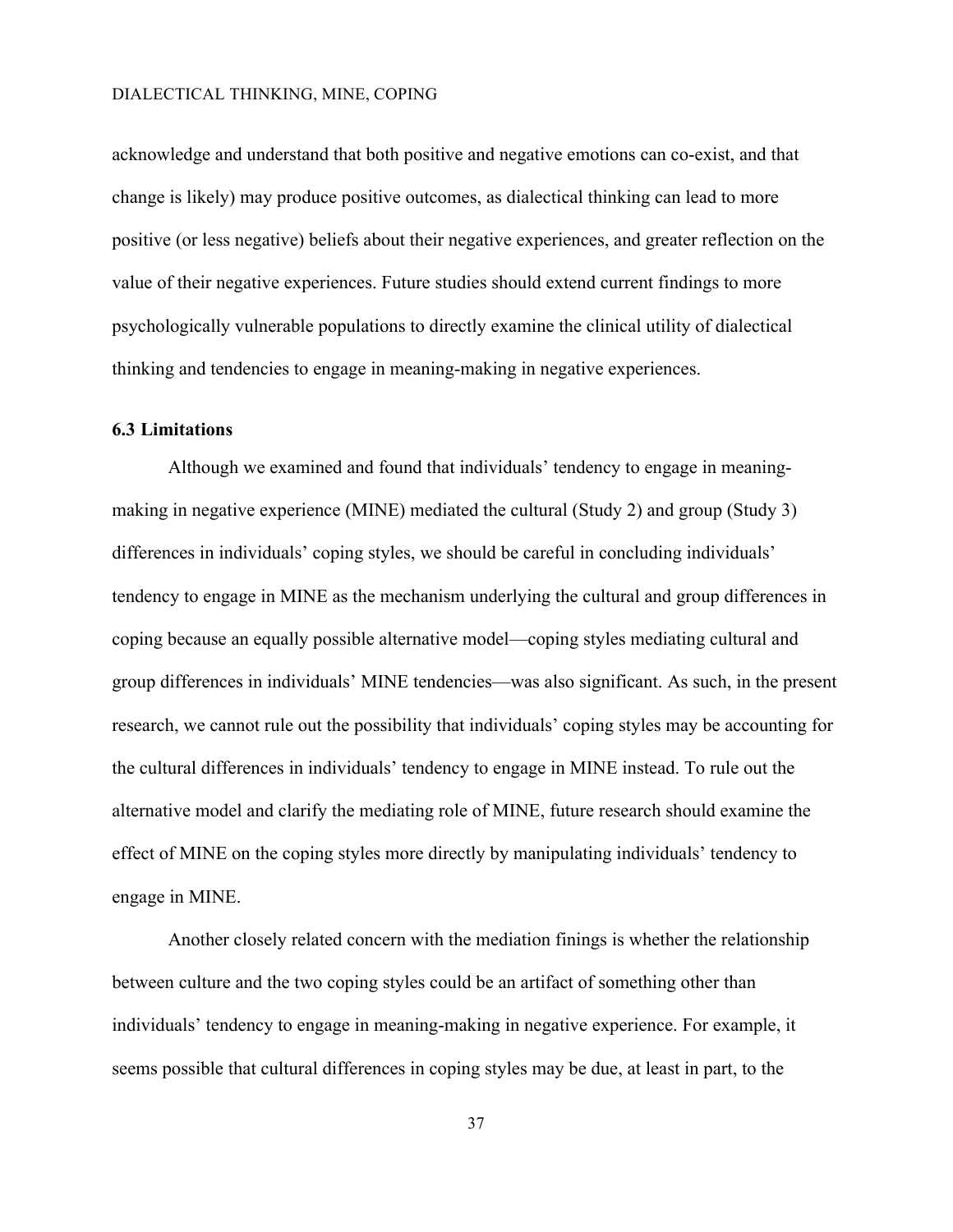cultural differences in their tendency to use different emotion regulation strategies. Studies have shown that individuals from collectivistic cultures are more oriented towards emotion suppression, and are less emotionally expressive, than individuals from individualistic cultures (Gross & John, 2003; Matsumoto, Nezlek, & Koopman, 2007; Matsumoto, Yoo, Nakagawa, et al., 2008). Studies also have shown that suppression led individuals from interdependent cultures to cope and adjust more adaptively than individuals from independent cultures (Huang & Leong, 1994; Le & Impett, 2013). Although Study 3 partially addressed this concern by manipulating and showing the effect of dialectical thinking on individuals' tendency to engage in meaningmaking in negative experiences, the association between individuals' meaning-making tendencies and coping styles is less clear. Future studies should either attempt to manipulate individuals' meaning-making tendencies to directly examine the effect of meaning-making on coping or simultaneously measure and control for the various emotion regulation strategies to clarify the effect of meaning-making on coping above and beyond these emotion regulations.

In the present research, we focus on meaning making in stressful rather than general life situations, presumably because meaning-making seems most relevant in the context of stressful situations. A potential limitation of the current research is that we did not directly compare the current MINE measure with other meaning-making scales that refer to life events in general, and therefore could not establish the incremental validity of the current MINE measure. It will be important for future research to demonstrate the importance of contextualizing and measuring meaning-making tendencies in the context of negative experiences.

Finally, although it is theoretically meaningful to conceptualize and establish the two underlying factors in the meaning-making in negative experiences construct (i.e., general lay beliefs about negative experiences and active reflection on the meaning of the negative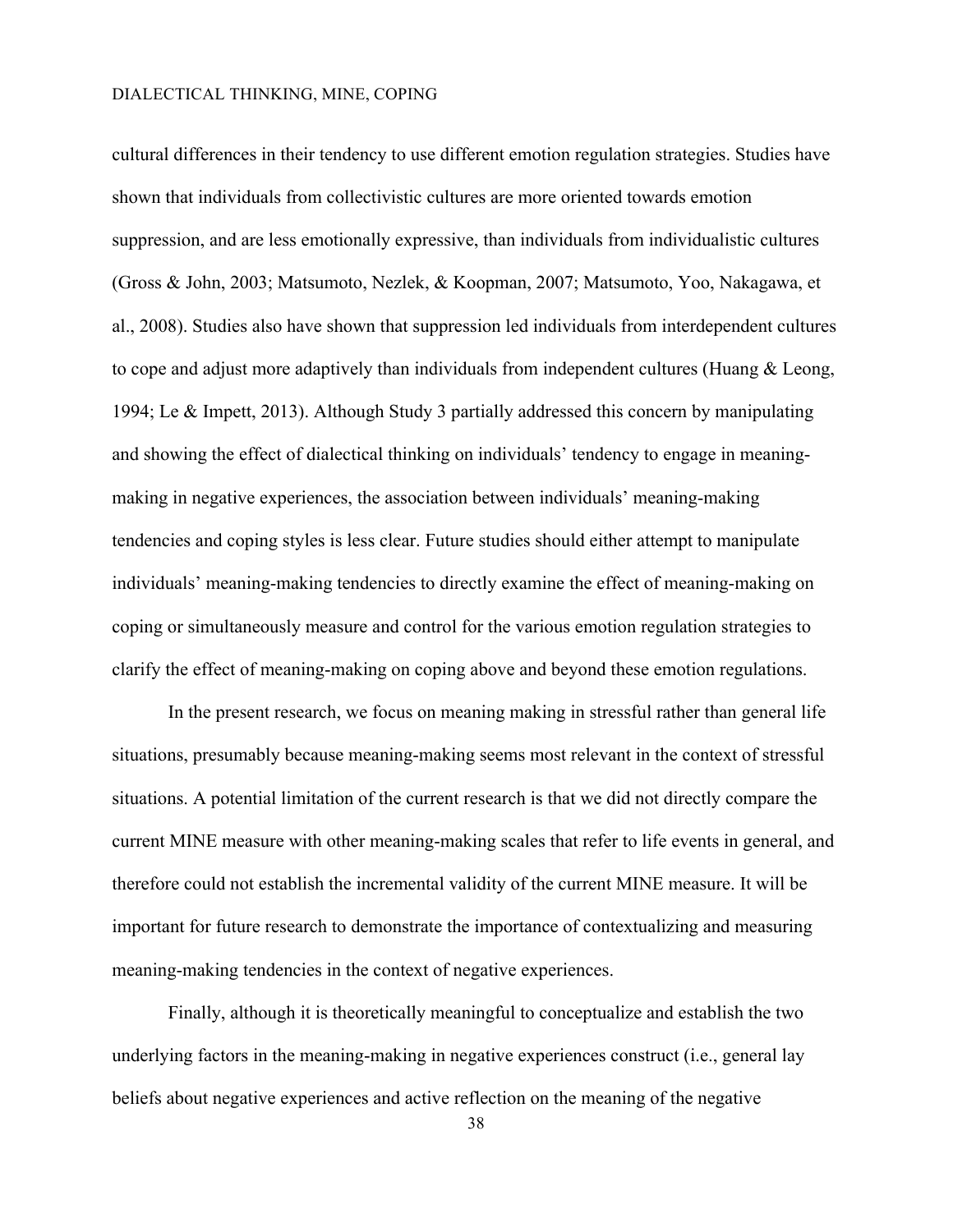experiences), it is currently unclear how practically meaningful is this distinction because the two underlying constructs are not only highly correlated with each other ( $r s \geq .406$ ) but also have similar predictions for different coping strategies. Future work should examine and establish the distinct predictive values of each of these two underlying factors if there are any.

#### **6.4 Conclusion**

With the cross-culturally validated MINE scale to assess individuals' tendency to make meaning in negative experience, we have shown that dialectical thinking, manifested in both cross-cultural and within-cultural samples, increases people's tendency to engage in meaningmaking in negative experiences, which further predicts people's coping styles in response to adversity.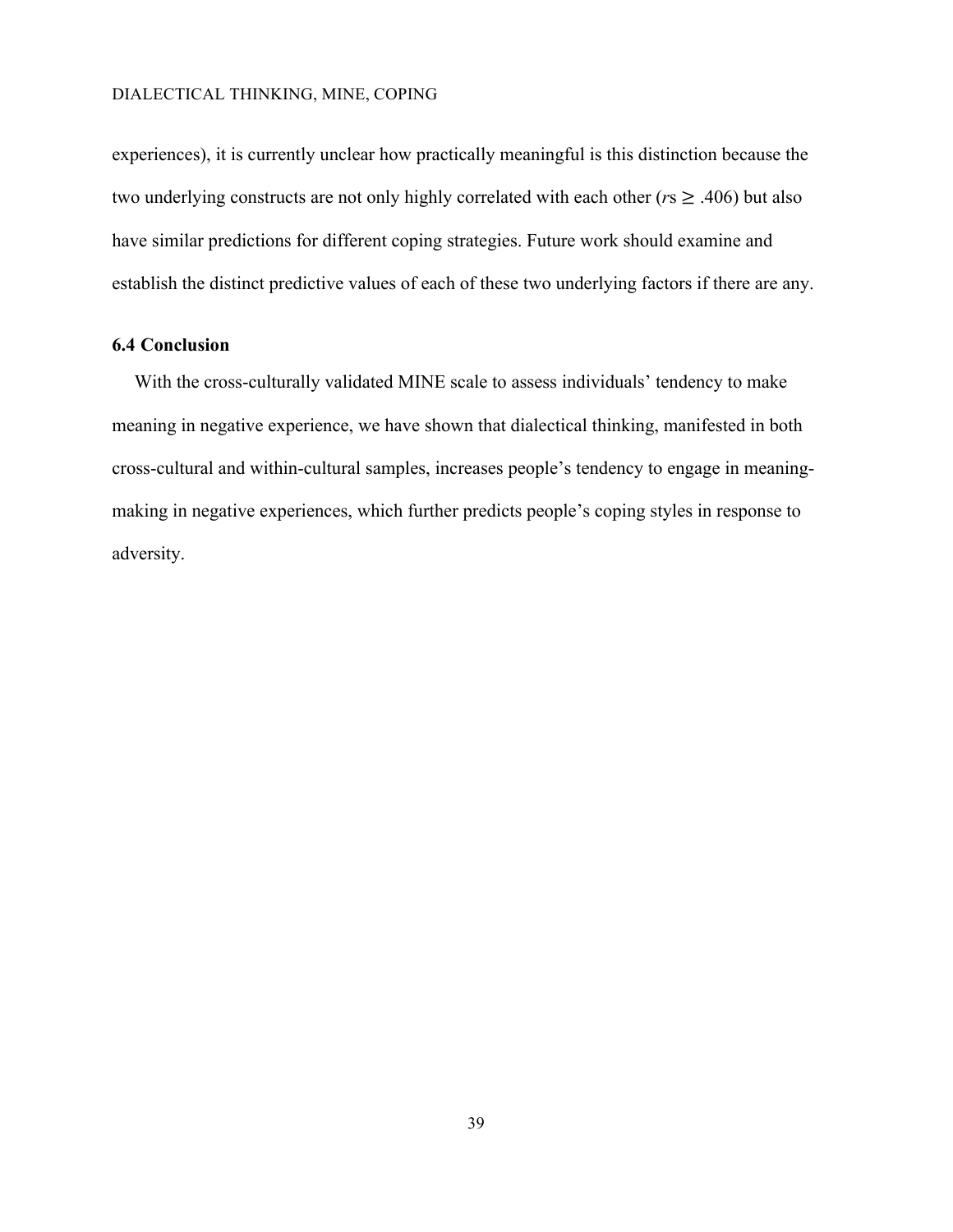#### **References**

- Amato MP, Goretti B, Ghezzi A, et al. (2014). Neuropsychological features in childhood and juvenile multiple sclerosis: Five-year follow-up. *Neurology, 83,* 1432–1438.
- Asnaani, A., Richey, J. A., Dimaite, R., & Hinton, D. E., Hofmann, S.G. (2010). A cross-ethnic comparison of lifetime prevalence rates of anxiety disorders. *The Journal of nervous and mental disease, 198*, 551-5.
- Bonanno, G. A. 2005. Resilience in the face of potential trauma. *Current Directions in Psychological Science, 14(3)*, 135–138.
- Bonanno, G. A. 2004. Loss, trauma, and human resilience: Have we underestimated the human capacity to thrive after extremely aversive events? *American Psychologist, 59*, 20-28.
- Bastian, B., Kuppens, P., Hornsey, J. H., Park, J., Koval, P., & Uchida, Y. (2011). Feeling bad about being sad: The role of social expectancies in amplifying negative mood. *Emotion, 12,* 69-80.
- Boehmer, S., Luszczynska, A., & Schwarzer, R. (2007). Coping and quality of life after tumor surgery: Personal and social resources promote different domains of quality of life. *Anxiety Stress Coping, 20,* 61-75.
- Burton, M. S., Cooper, A. A., Feeny, N. C., & Zoellner, L. A. (2015). The enhancement of natural resilience in trauma interventions. *Journal of contemporary psychotherapy, 45*, 193–204.
- Byrne, B. M., Baron, P., & Campbell, T. L. (1993). Measuring adolescent depression: Factorial validity and invariance of the beck depression inventory across gender. *Journal of Research on Adolescence*, *3*, 127–143.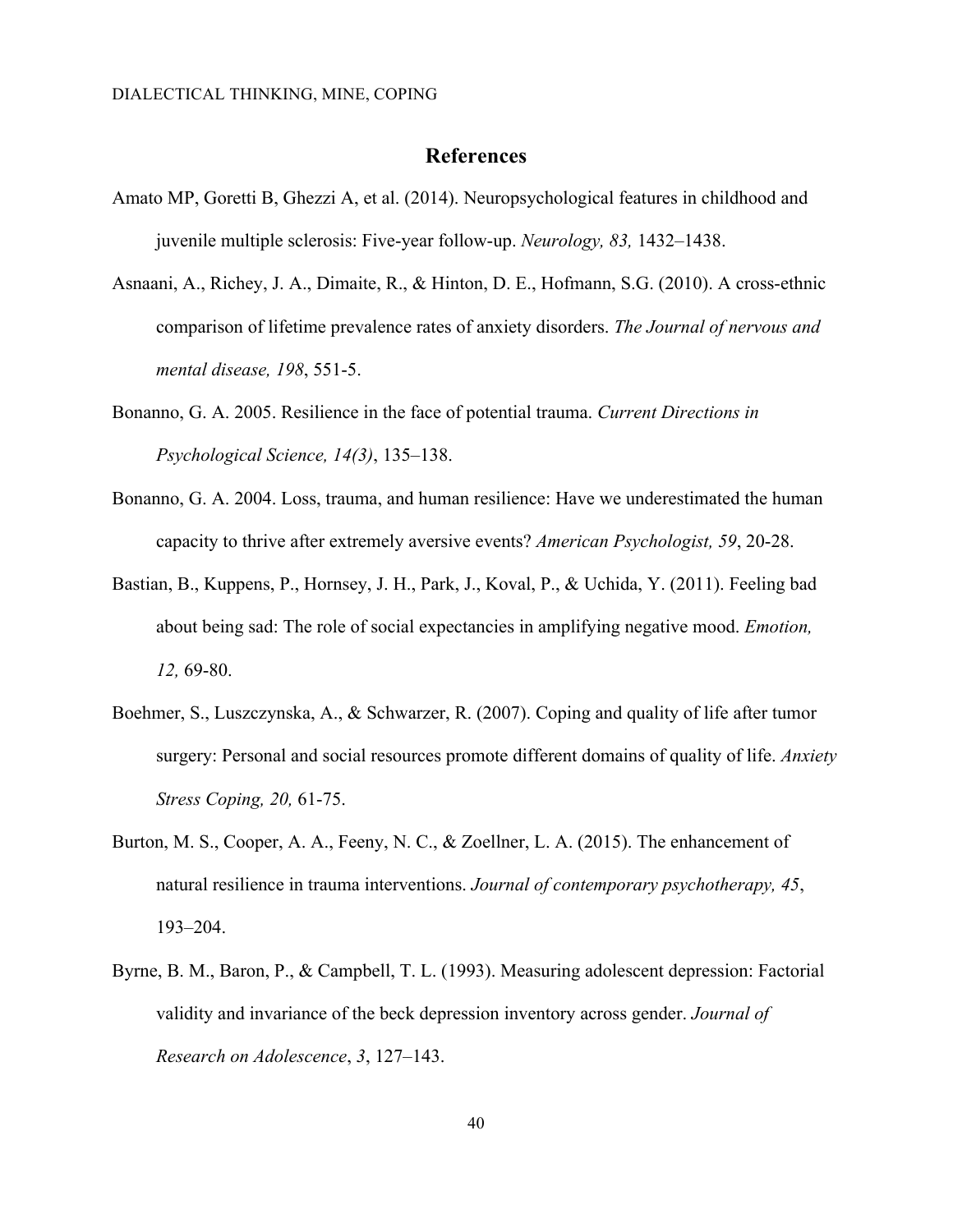- Calhoun, L. G., Cann, A., Tedeschi, R. G., & McMillan, J. (2000). A correlational test of the relationship between posttraumatic growth, religion, and cognitive processing. *Journal of Trauma Stress, 13,* 521-527.
- Carver, C. S., Scheier, M. F., & Weintraub, J. K. (1989). Assessing coping strategies: A theoretical based approach. *Journal of Personality and Social Psychology, 56,* 267-283.
- Coleman, R. A. & Neimeyer, R. A. (2014). Assessment of subjective client agency in psychotherapy: A review. *Journal of Constructivist Psychology, 28,* 1-23.
- Danhauer, S. C., Carlson, C. R., & Andrykowski, M. A. (2005). Positive psychosocial functioning in later life: Use of meaning-based coping strategies by nursing home residents. *Journal of Applied Gerontology, 24*, 299-318.
- Davis, M., Eshelman, E., and McKay, M. (2000). *The relaxation and stress reduction workbook, 5th. Edition*. Oakland, CA: New Harbinger
- De Vaus, J., Hornsey, M. J., Kuppens, P., & Bastian, B. (2017). Exploring the East-West divide in prevalence of affective disorder: A case for cultural differences in coping with negative emotion. *Journal of Personality and Social Psychology, 22, 285-3.4.*
- Dejonckheere, E., Bastian, B., Fried, E. I., Murphy, S. C., & Kuppens, P. (2017). Perceiving social pressure not to feel negative predicts depressive symptoms in daily life. *Depression and Anxiety, 34,* 836-844.
- Dewey, J. (1933). *How we think*. Buffalo, NY: Prometheus Books. (Original work published in 1910).
- Fabrigar LR, Wegener DT. Exploratory factor analysis. New York: Oxford University Press; 2012.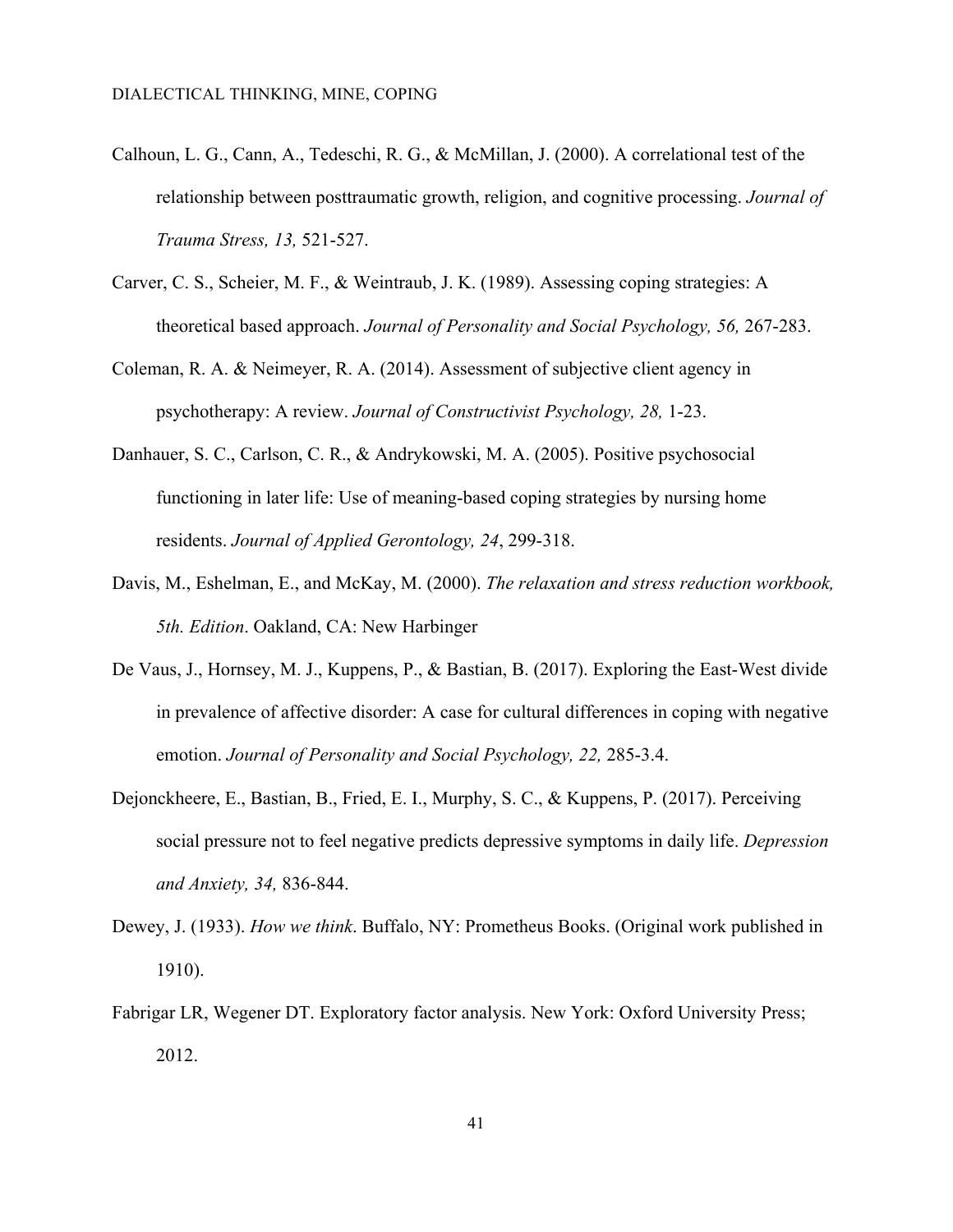- Fabrigar, L. R., Wegener, D. T., MacCallum, R. C., & Strahan, E. J. (1999). Evaluating the use of exploratory factor analysis in psychological research. *Psychological Methods, 4,* 272– 299.
- Faul, F., Erdfelder, E., Lang, A.-G., & Buchner, A. (2007). G<sup>\*</sup>Power 3: A flexible statistical power analysis program for the social, behavioral, and biomedical sciences. *Behavior Research Methods*, *39,* 175–191.
- Folkman, S. (1997). Positive psychology states and coping with severe stress. *Social Science & Medical, 45,* 1207-1221.
- Folkman, S., & Moskowitz, J. T. (2007). Positive affect and meaning-focused coping during significant psychological stress. In M. Hewstone, H. A. W. Schut, J. B. F. De Wit, K. Van Den Bos, & M. S. Stroebe (Eds.), *The scope of social psychology: Theory and applications*  (pp. 193-208). New York, NY, US: Psychology Press.
- Gallup/Saad, L. (2017, December 20). *Eight in 10 Americans Afflicted by Stress.* Retrieved from: https://news.gallup.com/poll/224336/eight-americans-afflicted-stress.aspx
- Gillies, J., Neimeyer, R. A., & Milman, E. (2014). The meaning of loss codebook: Construction of a system for analyzing meaning made in bereavement. *Death Studies, 38,* 207-216.
- Greenberg, M. A. (1995). Cognitive processing of traumas: The role of intrusive thoughts and reappraisals. *Journal of Applied Social Psychology, 25,* 1262-1296.
- Gross, J.J., John, O.P. (2003). Individual differences in two emotion regulation processes: Implications for affect, relationships, and well-being. *Journal of Personality and Social Psychology, 85,* 348–362.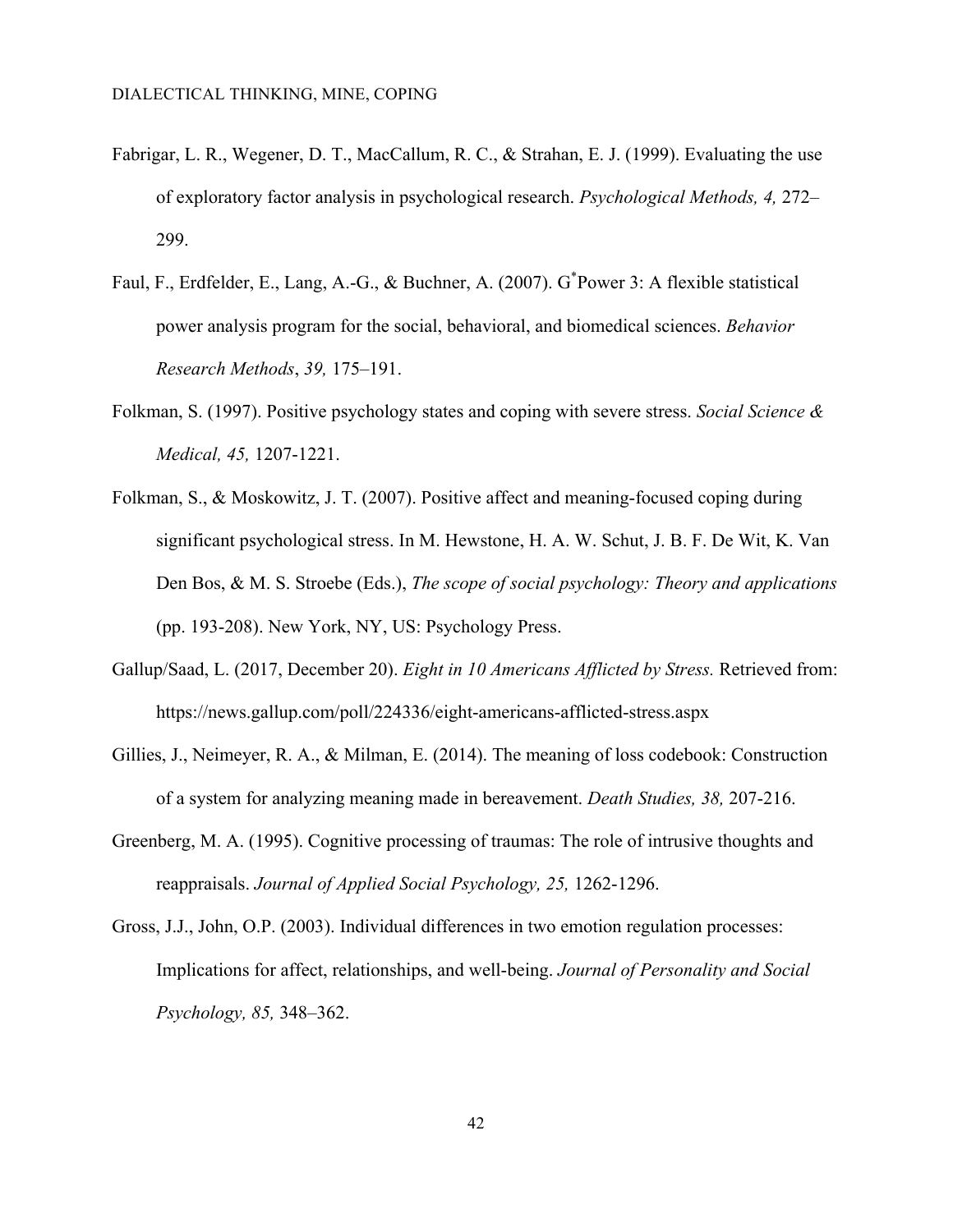- Grossmann, I., Huynh, A.C., & Ellsworth, P. C. (2016). Emotional complexity: Clarifying definitions and cultural correlates. *Journal of Personality and Social Psychology, 111,* 895- 916.
- Hayes, A. F. (2013). *Methodology in the social sciences. Introduction to mediation, moderation, and conditional process analysis: A regression-based approach.* New York, NY, US: Guilford Press.
- Heintzelman, S. J., & King, L. A. (2014). Life is pretty meaningful. *American Psychologist, 69*, 561-574.
- Horn, J. L., & McArdle, J. J. (1992). A practical and theoretical guide to measurement invariance in aging research. *Experimental Aging Research, 18*, 117-144.
- Huang, K., & Leong, T. (1994). Coping with peer stressors and associated dysphoria: Acculturation differences among Chinese-American children. *Counselling Psychology Quarterly, 7,* 53–60.
- Ignelzi, M. (2000). Meaning-making in the learning and teaching process. *New Directions for Teaching Process, 82,* 5-14.
- Janoff-Bulman, R. (1992). *Shattered assumptions: Towards a new psychology of trauma.* New York, NY, US: Free Press.
- Ji, L-J. (2008). The leopard cannot change his spots, or can he? Culture and the development of lay theories. *Personality and Social Psychology Bulletin, 35,* 613-622.
- Ji. L., Nisbett, R.E., & Su. Y. (2001). Culture, change and prediction. *Psychological Science, 12,* 450-456.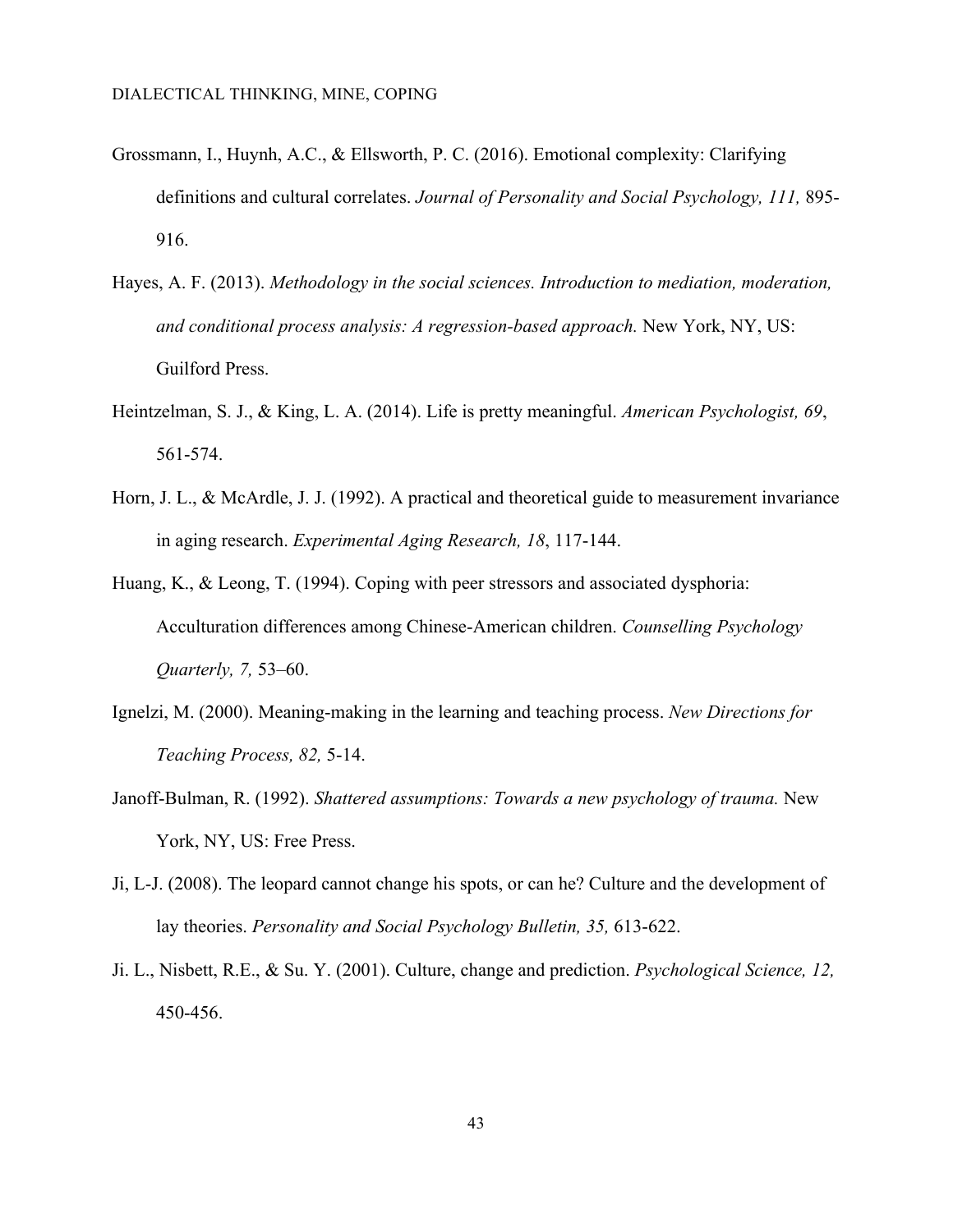- Kawakami, K., Steele, J. R., Cifa, C., Phills, C. E., & Dovidio, J. F. (2008). Approaching math increases math=me and math=pleasant. *Journal of Experimental Social Psychology, 44*, 818-825.
- Keesee, N. J., Currier, J., & Neimeyer, R. A. (2008). Predictors of grief following the death of one's child: The contribution of finding meaning. *Journal of Clinical Psychology, 64,*  1145-1163.
- Kessler, R. C., Berglund, P., Demler, O., Jin, R., Merikangas, K. R., & Walters, E. E. (2008). Lifetime prevalence and age-of-onset distributions of DSM-IV disorders in the National Comorbidity Survey replication. *Archives of General Psychiatry, 62,* 593-602.
- King, L. A., Hicks, J. A., Krull, J. L., & Del Gaiso, A. K. (2006). Positive affect and the experience of meaning in life. *Journal of Personality and Social Psychology, 90*, 179-196.
- Kitayama, S., Markus, H. R., Matsumoto, H., & Norasakkunkit, V. (1997). Individual and collective processes in the construction of the self: Self-enhancement in the United States and self-criticism in Japan. *Journal of Personality and Social Psychology, 72*, 1245-1267.
- Le, B.M., & Impett, E.A. (2013). When holding back helps: suppressing negative emotions during sacrifice feels authentic and is beneficial for highly interdependent people. *Psychological Science, 24,* 1809–1815.
- Lee, S., Tsang, A., Breslau, J., Aguilar-Gaxiola, S., Angermeyer, M., Borges, G., … Kessler, R. C. (2009). Mental disorders and termination of education in high-income and low- and middle-income countries: epidemiological study. *The British journal of psychiatry: the journal of mental science*, *194*, 411–417.
- MacCallum, R. C., Widaman, K. F., Zhang, S., & Hong, S. (1999). Sample size in factor analysis. *Psychological Methods, 4*, 84–99.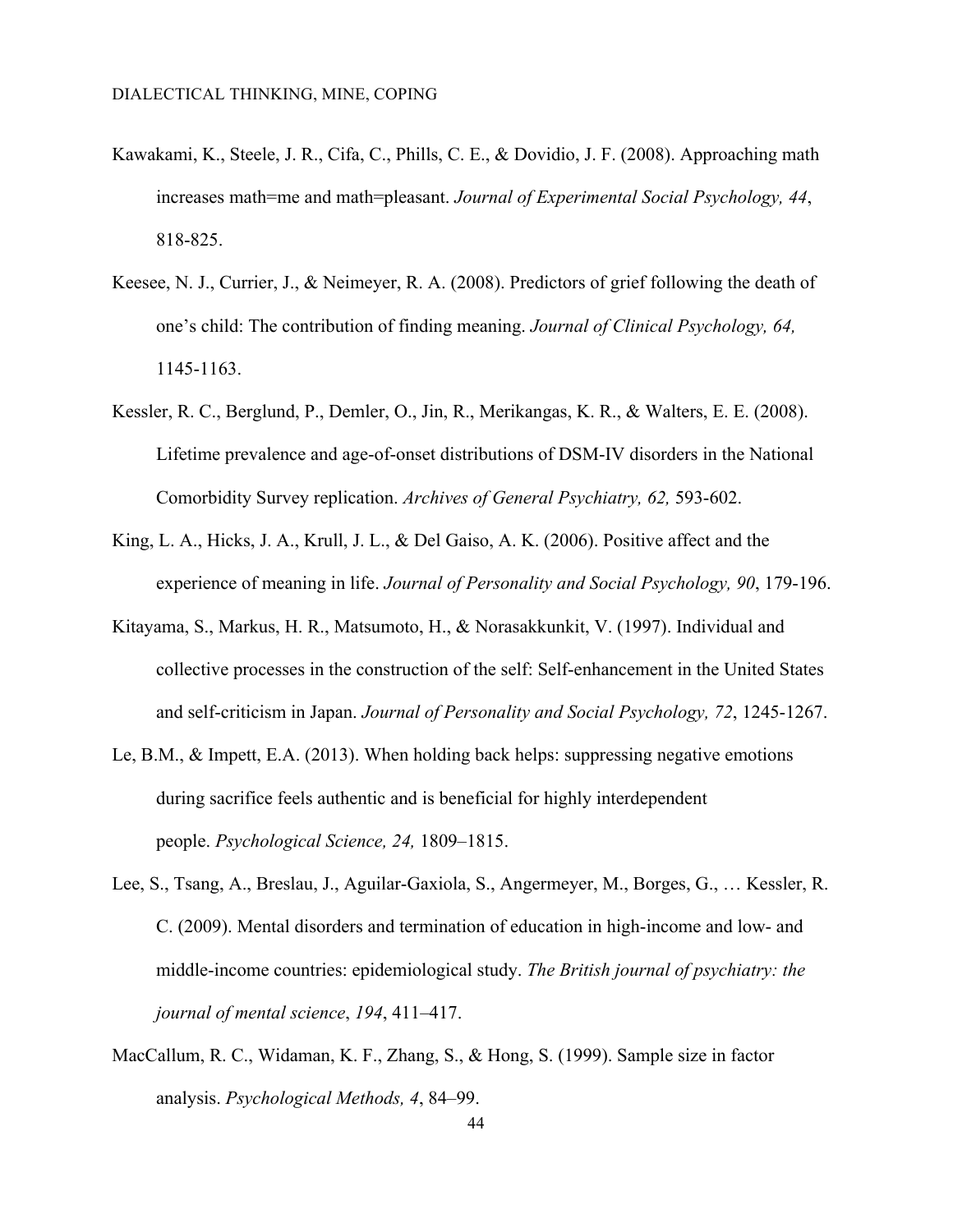- Ma-Kellams, C., Spencer-Rodgers, J., & Peng, K. (2011). I Am Against Us? Unpacking cultural differences in ingroup favoritism via dialecticism. *Personality and Social Psychology Bulletin*, *37*, 15–27.
- Manne, S.L., Ostroff, J.S., Fox, K., Grana, G., & Winkel, G.H. (2009). Cognitive and social processes predicting partner psychological adaptation to early stage breast cancer. *British journal of health psychology, 14*, 49-68.
- Matsumoto, D., Nezlek, J. B., & Koopman, B. (2007). Evidence for universality in phenomenological emotion response system coherence. *Emotion, 7,* 57-67.
- Matsumoto, D., Yoo, S.H., & Nakagawa, S. (2008). Culture, emotion regulation, and adjustment. *Journal of Personality and Social Psychology, 94*, 925–37.
- Meade, A. W. (2005, April). *Sample size and tests of measurement invariance.* Paper presented at the 20th Annual Conference of the Society for Industrial and Organizational Psychology, Los Angeles, CA.
- Meichenbaum, D., & Novaco, R. (1985). Stress inoculation: A preventative approach. *Issues in Mental Health Nursing, 7*, 419-435.
- Miyamoto, Y., & Ma, X. (2011). Dampening or savoring positive emotions: a dialectical cultural script guides emotion regulation. *Emotion, 11*, 1346-1357.
- Miyamoto, Y., Ma, X., & Petermann, A. G. (2014). Cultural differences in hedonic emotion regulation after a negative event. *Emotion, 14*, 804-815.
- Neimeyer, R. A., Prigerson, H. G., & Davies, B. (2002). Mourning and meaning. *American Behavioral Scientist*, *46*, 235–251.
- Nisbett, R. E. (2003). *The geography of thought: How Asians and Westerners think differently ... and why.* New York, NY, US: Free Press.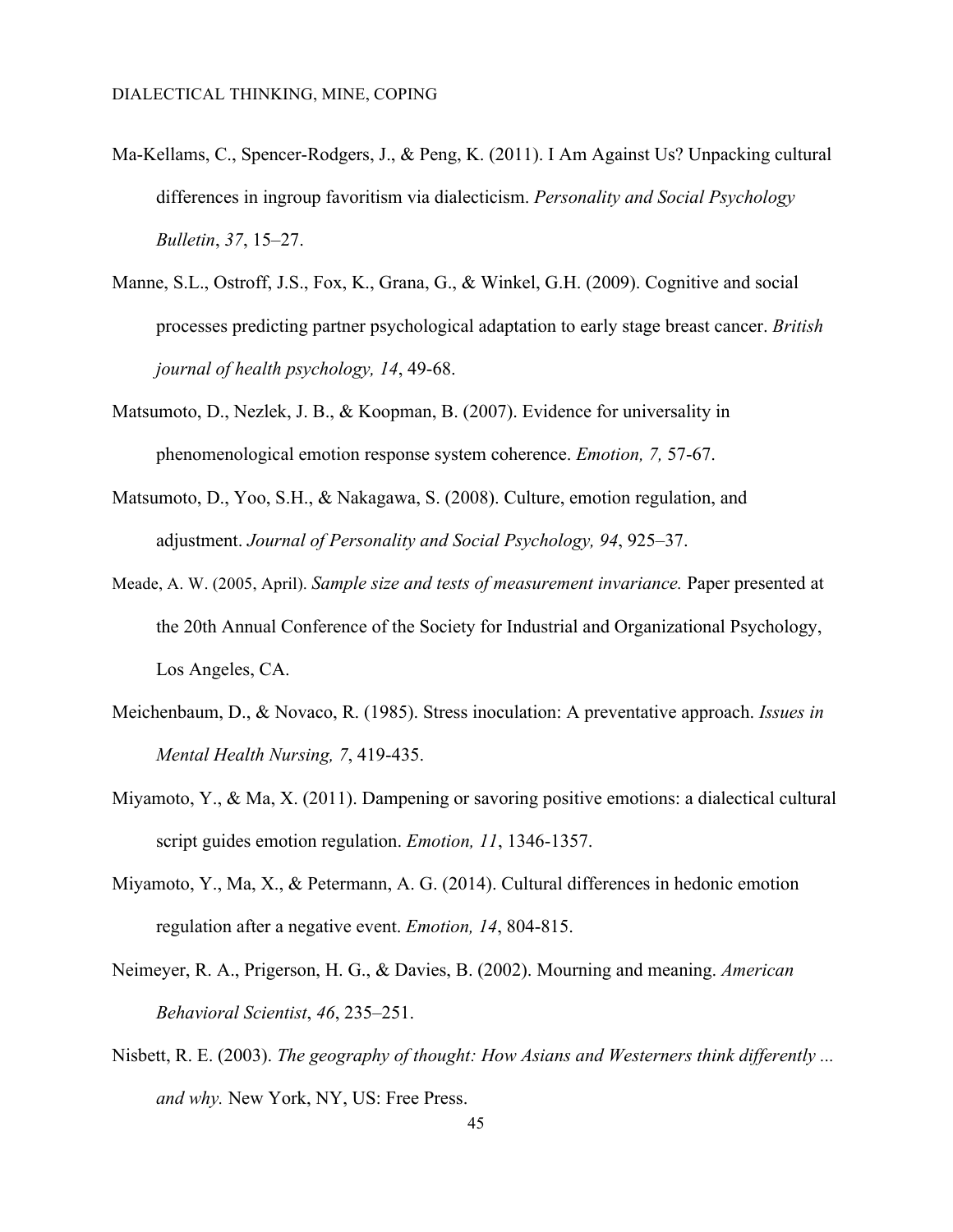- Nisbett, R. E., Peng, K., Choi, I., & Norenzayan, A. (2001). Culture and systems of thought: Holistic versus analytic cognition. *Psychological Review, 108*, 291-310.
- Park, C. L. (2005). Religion as a meaning-making framework in coping with life stress. *Journal of Social Issues, 61*, 707-729.
- Park, C. L., Edmondson, D., Fenster, J. R., & Blank, T. O. (2008). Meaning making and psychological adjustment following cancer: The mediating roles of growth, life meaning, and restored just-world beliefs. *Journal of Consulting and Clinical Psychology, 76*, 863- 875.
- Park, C. L. (2010). Making sense of the meaning literature: An integrative review of meaning making and its effects on adjustment to stressful life events. *Psychological Bulletin, 136*, 257-301.
- Park, C. L., Aldwin, C. M., Fenster, J. R., & Snyder, L. B. (2008). Pathways to posttraumatic growth versus posttraumatic stress: Coping and emotional reactions following the September 11, 2001, terrorist attacks. *American Journal of Orthopsychiatry, 78*, 300-312.
- Park, C. L., & George, L. S. (2013). Assessing meaning and meaning making in the context of stressful life events: Measurement tools and approaches. *The Journal of Positive Psychology, 8*, 483-504.
- Peng, K., & Nisbett, R. E. (1999). Culture, dialectics, and reasoning about contradiction. *American Psychologist, 54,* 741-754.
- Riordan, C. M., & Vandenberg, R. J. (1994). A central question in cross-cultural research: Do employees of different cultures interpret work-related measures in an equivalent manner? *Journal of Management, 20*, 643-671.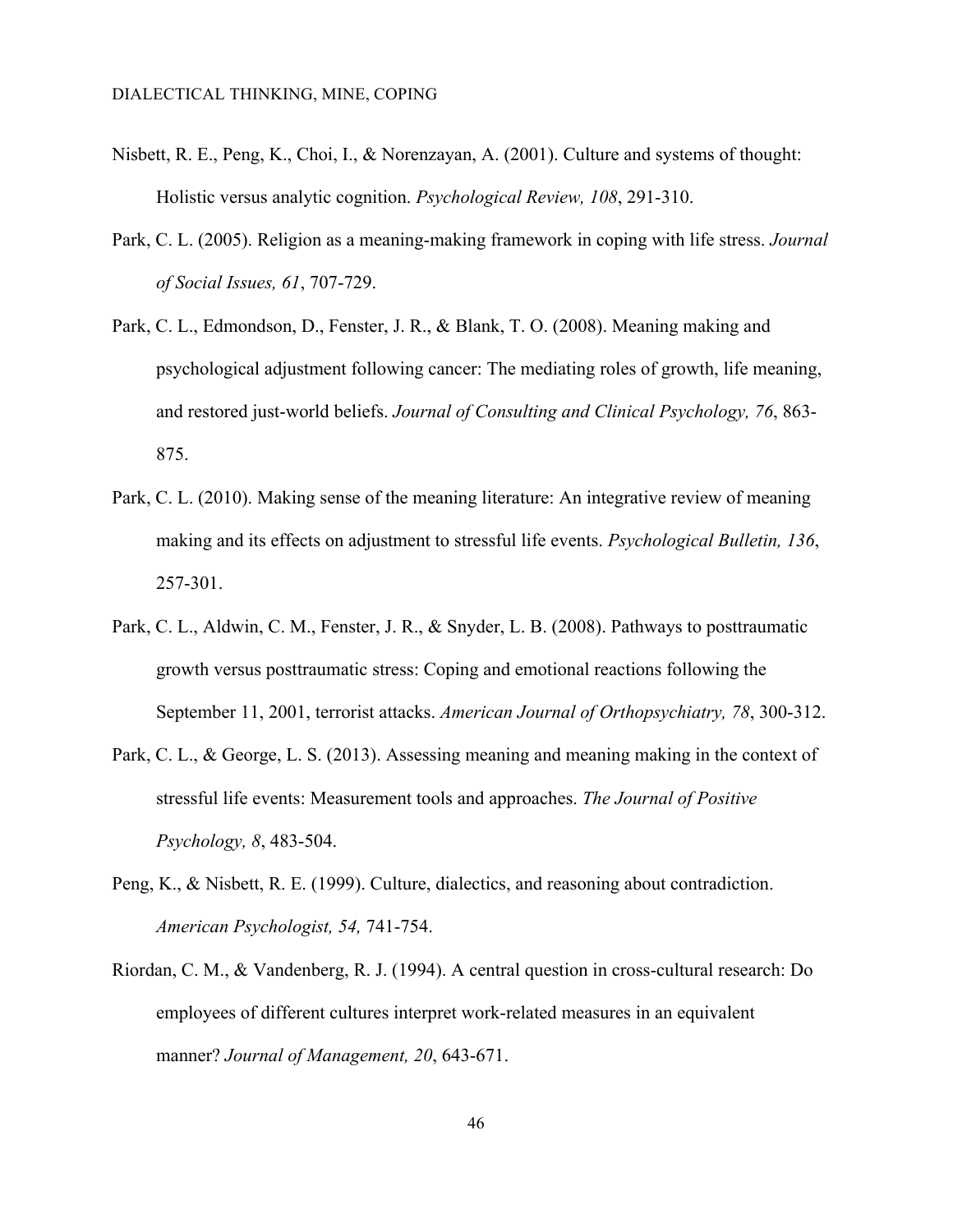- Rodgers, C. (2002). Defining reflection: Another look at John Dewey and reflective thinking. *Teachers College Record, 104*, 842–866.
- Schimmack, U., Radhakrishnan, P., Oishi, S., Dzokoto, V., & Ahadi, S. (2002). Culture, personality, and subjective well-being: Integrating process models of life satisfaction. *Journal of Personality and Social Psychology, 82*, 582-593.
- Shen, Y., Zhang, M., Huang, Y., He, Y., Liu, Z., Cheng, H., Tsang, A., Lee, S., & Kessler, R.C. (2006). Twelve-month prevalence, severity, and unmet need for treatment of mental disorders in metropolitan China. *Psychology Medical*, 36, 257.
- Southwick, S. M., Bonanno, G. A., Masten, A. S., Panter-Brick, C., & Yehuda, R. (2014). Resilience definitions, theory, and challenges: interdisciplinary perspectives. *European Journal of Psychotraumatology, 5,* 25338. doi: 10.3402/ejpt.v5.25338.
- Stanton, A. L., Kirk, S. B., Cameron, C. L., & Danoff-Burg, S. (2000). Coping through emotional approach: Scale construction and validation. *Journal of Personality and Social Psychology, 78*, 1150-1169.
- Stroope, S., Draper, S., & Whitehead, A. L. (2013). Images of a loving God and sense of meaning in life. *Social Indicators Research, 111*, 25-44.
- Sturgeon, J. A., & Zautra, A. J. (2010). Resilience: A new paradigm for adaptation to chronic pain. *Current Pain and Headache Reports, 14(2),* 105-112.
- Suh, E., Diener, E., Oishi, S., & Triandis, H. C. (1998). The shifting basis of life satisfaction judgments across cultures: Emotions versus norms. *Journal of Personality and Social Psychology, 74*, 482-493.
- Tugade, M. M., and B. Fredrickson. 2007. Regulation of positive emotions: Emotion regulation strategies that promote resilience. *Journal of Happiness Studies, 8*, 311-333.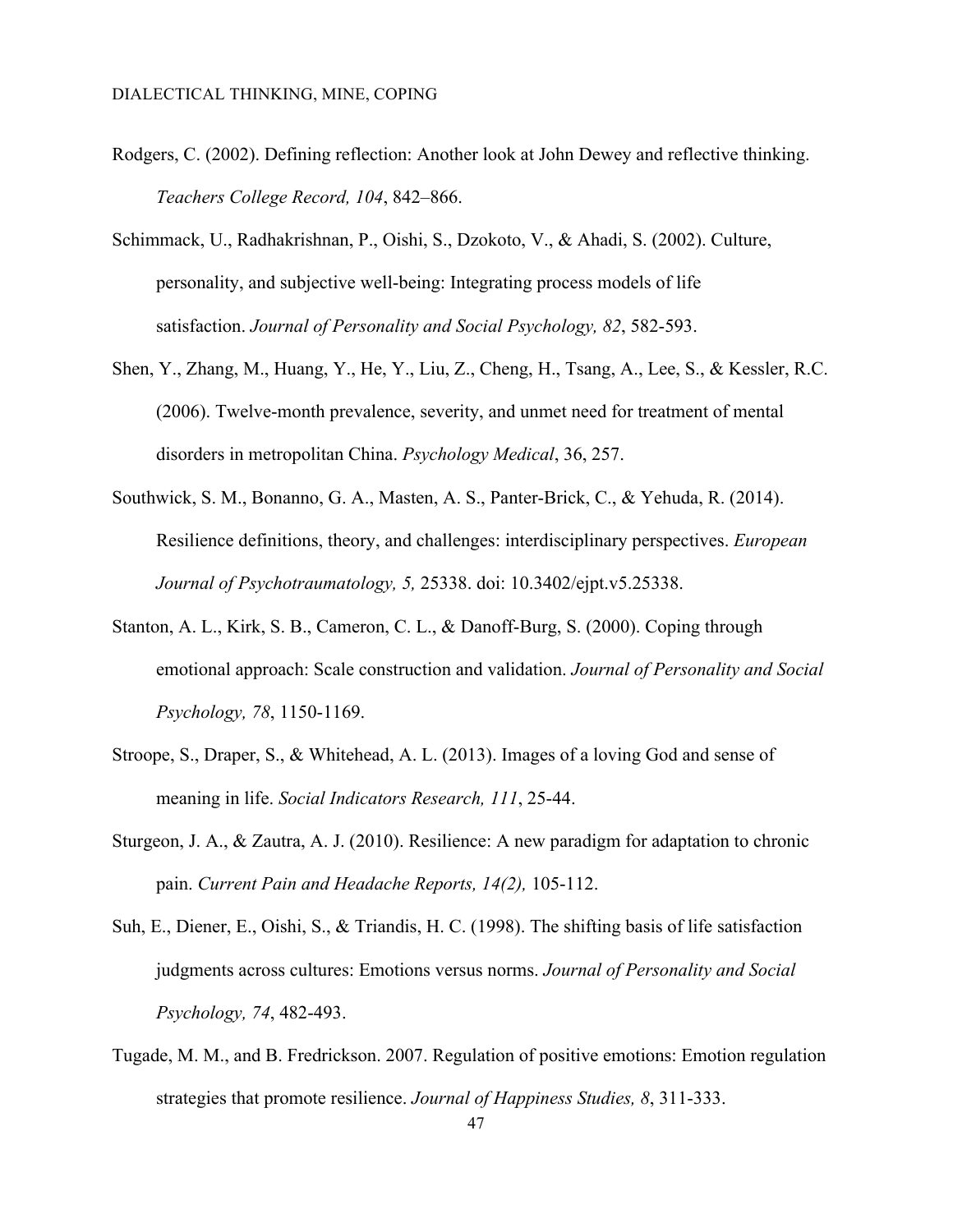- Uchida, Y., & Kitayama, S. (2009). Happiness and unhappiness in east and west: Themes and variations. *Emotion, 9*, 441-456.
- Vandenberg, R. J., & Lance, C. E. (2000). A review and synthesis of the measurement invariance literature: Suggestions, practices, and recommendations for organizational research. *Organizational Research Methods, 3*, 4-69.
- van den Heuvel, M., Demerouti, E., Schreurs, B. H. J., Bakker, A. B., & Schaufeli, W. B. (2009). Does meaning-making help during organizational change?: Development and validation of a new scale. *Career Development International, 14*, 508-533.
- Wang, C-T. L., & Schofer, E. (2018). Coming out of the penumbras: World culture and crossnational variation in divorce rates. *Social Forces, 97*, 675–704.
- Weick, K. E. (1995). *Sensemaking in Organizations.* Thousand Oaks, CA: Sage.
- Weissman, M.M., Bland, R.C., Canino, G.J., et al. (1996). Cross-National epidemiology of major depression and bipolar disorder. *Journal of the American Medical Association, 276,* 293– 299.
- Wilson, T.D., & Gilbert, T. D. (2008). Explaining away a model of affective adaptation. *Perspectives on Psychological Science*, *3*, 370-386.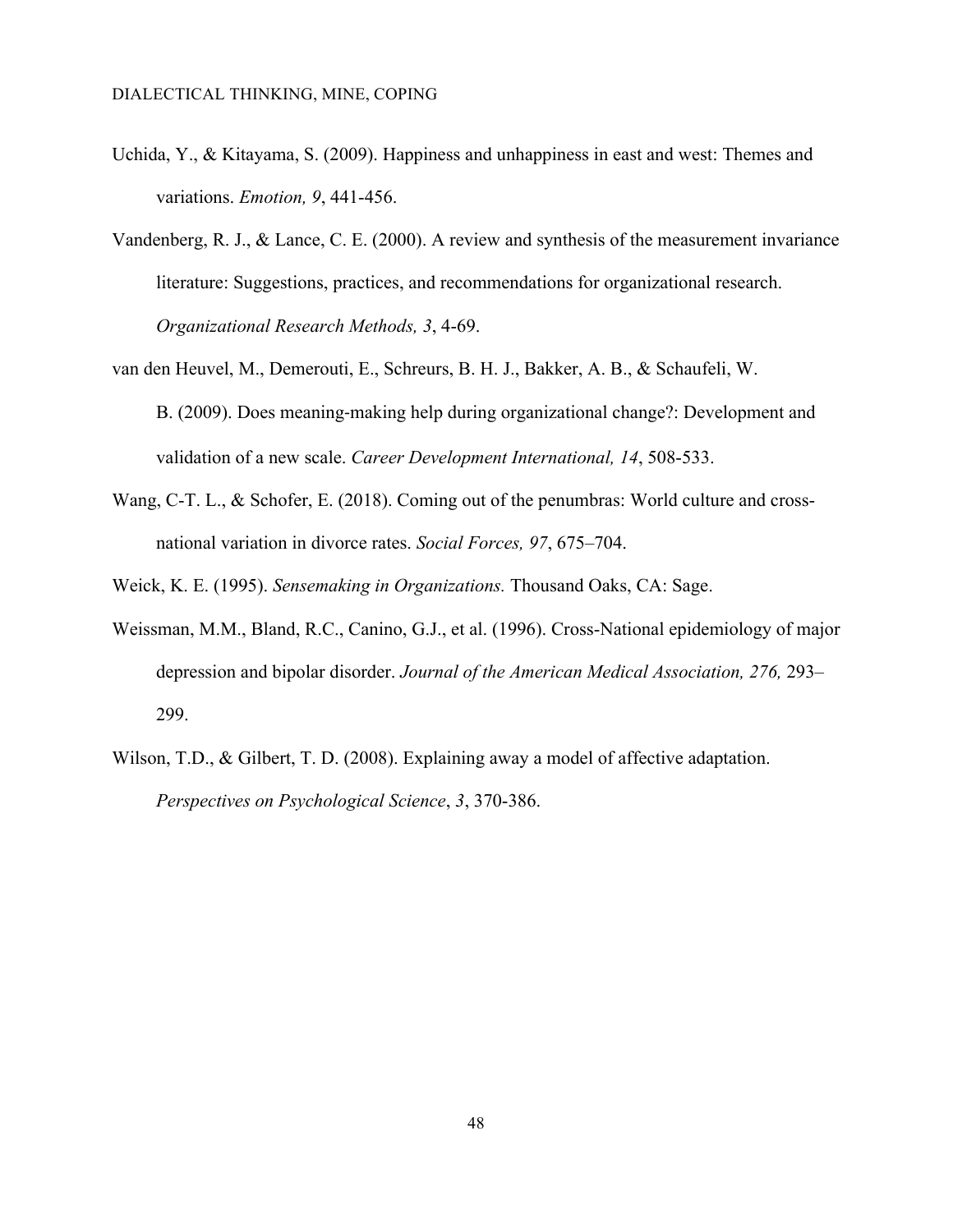## **Appendix A**

### **Scales**

### **9-item Revised MINE Scale**

Everyone experiences stress.

The statements below concern how you generally feel when you experience stressful events in life. Respond to each statement by indicating how much you agree or disagree with it. There are no "right" or "wrong" answers, so please answer according to your personal opinion, rather than how you think "most people" would answer.

Please use the scale from 1 (strongly disagree) to 6 (strongly agree).

### **Active process of meaning making in negative experiences (process focus):**

- 1. I actively take the time to reflect on the stressful events that happen in my life.
- 2. I prefer not to think about the meaning of the stressful life events that I encounter. (R)
- 3. I actively focus on the meaning of the stressful events that I encounter.
- 4. I usually find myself thinking about the value of the stressful events that I encounter.

### **General belief about meaning in negative experiences (outcome focus/beliefs):**

- 5. Stressful life events can make my life meaningful.
- 6. There can be value in stressful experiences.
- 7. I think that experiencing stressful events in life is meaningful
- 8. I think that there is little value in experiencing stressful events. (R)
- 9. I understand that experiencing stressful events can be beneficial.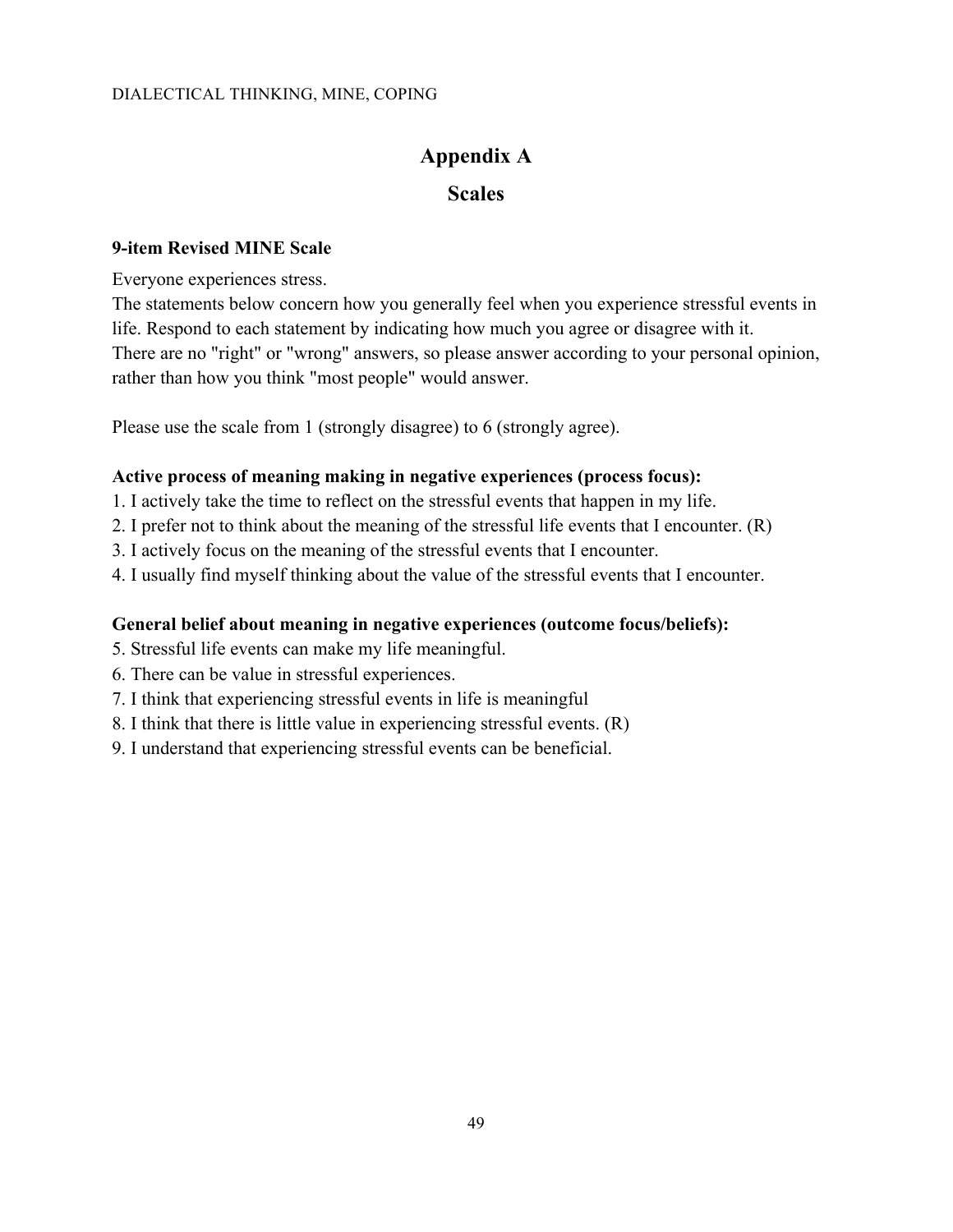### **Brief COPE – 28 items, 14 subscales<sup>16</sup> (Carver, 1997)**

These items deal with ways you've been coping with stress in your life. There are many ways to try to deal with problems. These items ask what you've been doing to cope with stressful situations in your life. Each item says something about a particular way of coping. We want to know to what extent you've been doing what the item says – how much or how frequently. Try to rate each item separately in your mind from the others. Make your answers as true FOR YOU as you can.

Please indicate the extent to which you agree with each of the following statements by clicking on the circle under each response.

Please use this scale:

- $1 = I$  haven't been doing this at all
- $2 =$  I've been doing this a little bit
- $3 =$  I've been doing this a medium amount
- $4 =$  I've been doing this a lot

 $\overline{a}$ 

<sup>16</sup> Self-distraction, items 1 and 19

Active coping, items 2 and 7

Denial, items 3 and 8

Substance use, items 4 and 11

Use of emotional support, items 5 and 15

Use of instrumental support, items 10 and 23

Behavioral disengagement, items 6 and 16

Venting, items 9 and 21

Positive reframing, items 12 and 17

Planning, items 14 and 25

Humor, items 18 and 28

Acceptance, items 20 and 24

Religion, items 22 and 27

Self-blame, items 13 and 26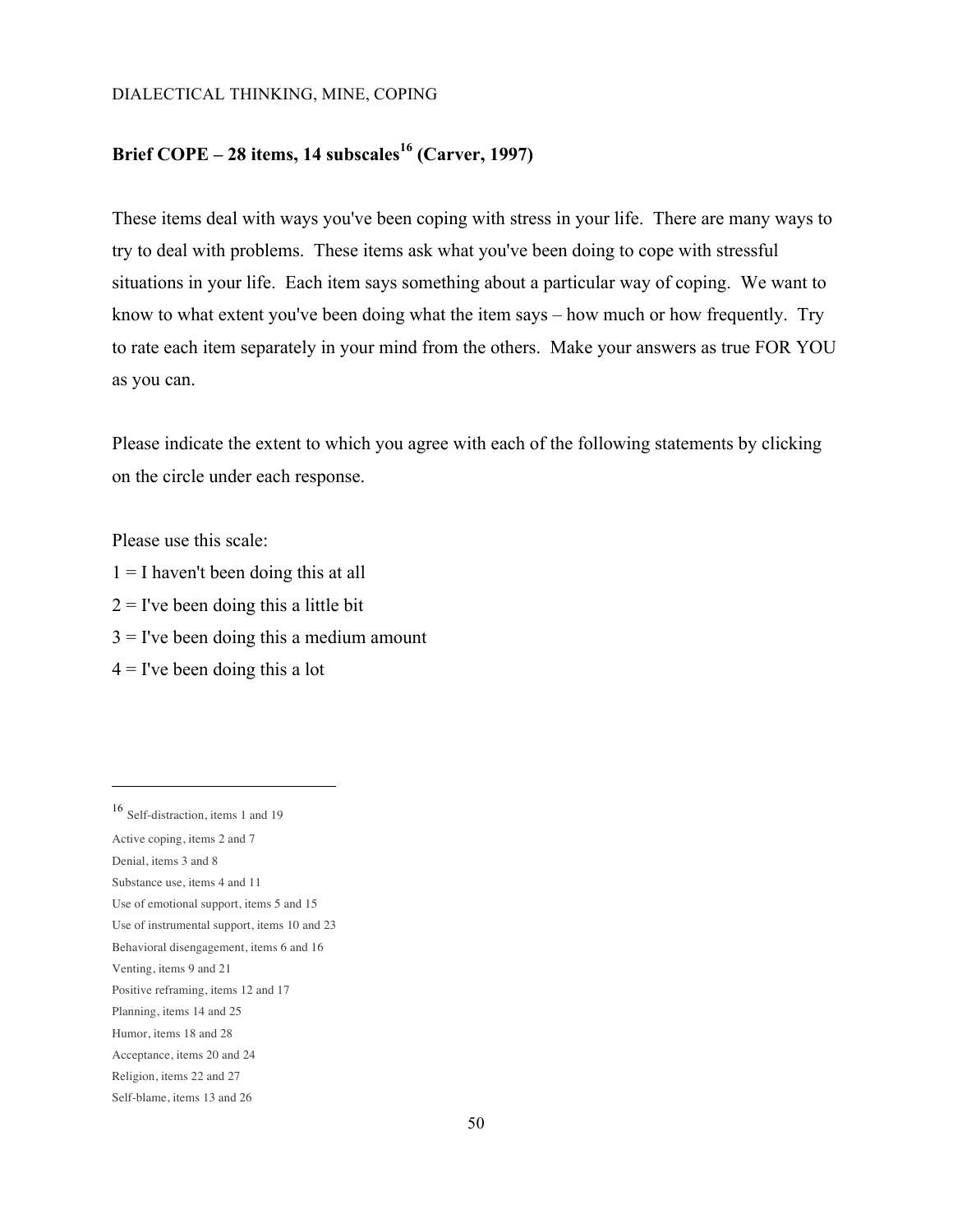- 1. I've been turning to work or other activities to take my mind off things.
- 2. I've been concentrating my efforts on doing something about the situation I'm in.
- 3. I've been saying to myself "this isn't real.".
- 4. I've been using alcohol or other drugs to make myself feel better.
- 5. I've been getting emotional support from others.
- 6. I've been giving up trying to deal with it.
- 7. I've been taking action to try to make the situation better.
- 8. I've been refusing to believe that it has happened.
- 9. I've been saying things to let my unpleasant feelings escape.
- 10. I've been getting help and advice from other people.
- 11. I've been using alcohol or other drugs to help me get through it.
- 12. I've been trying to see it in a different light, to make it seem more positive.
- 13. I've been criticizing myself.
- 14. I've been trying to come up with a strategy about what to do.
- 15. I've been getting comfort and understanding from someone.
- 16. I've been giving up the attempt to cope.
- 17. I've been looking for something good in what is happening.
- 18. I've been making jokes about it.
- 19. I've been doing something to think about it less, such as going to movies, watching
- TV, reading, daydreaming, sleeping, or shopping.
- 20. I've been accepting the reality of the fact that it has happened.
- 21. I've been expressing my negative feelings.
- 22. I've been trying to find comfort in my religion or spiritual beliefs.
- 23. I've been trying to get advice or help from other people about what to do.
- 24. I've been learning to live with it.
- 25. I've been thinking hard about what steps to take.
- 26. I've been blaming myself for things that happened.
- 27. I've been praying or meditating.
- 28. I've been making fun of the situation.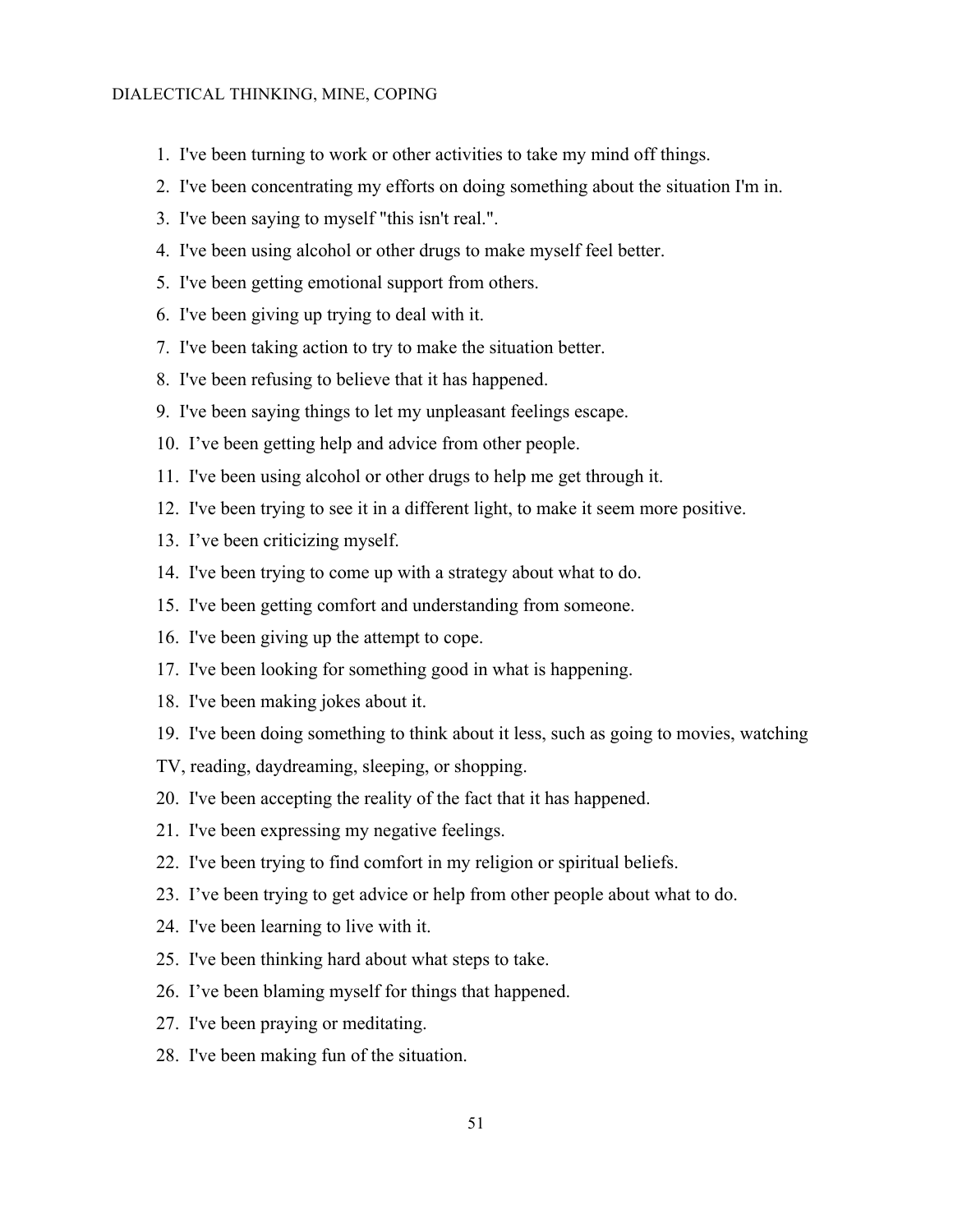## **Multidimensional Scale of Perceived Social Support (Zimet, Dahlem, Zimet & Farley, 1988)<sup>17</sup>**

Instructions: We are interested in how you feel about the following statements. Read each statement carefully, and indicate how you feel about each statement on a scale from 1 (*Strongly disagree*) to 7 (*Strongly agree*).

- 1. There is a special person who is around when I am in need.
- 2. There is a special person with whom I can share my joys and sorrows.
- 3. My family really tries to help me.
- 4. I get the emotional help and support I need from my family.
- 5. I have a special person who is a real source of comfort to me.
- 6. My friends really try to help me.

l

- 7. I can count on my friends when things go wrong.
- 8. I can talk about my problems with my family.
- 9. I have friends with whom I can share my joys and sorrows.
- 10. There is a special person in my life who cares about my feelings.
- 11. My family is willing to help me make decisions.
- 12. I can talk about my problems with my friends.

<sup>&</sup>lt;sup>17</sup> Items 3, 4, 8, & 11 assesses social support from their family, items 6, 7, 9, & 12 assess social support from their friends, and items 1, 2, 5,  $\&$  10 assesses social support from their significant others.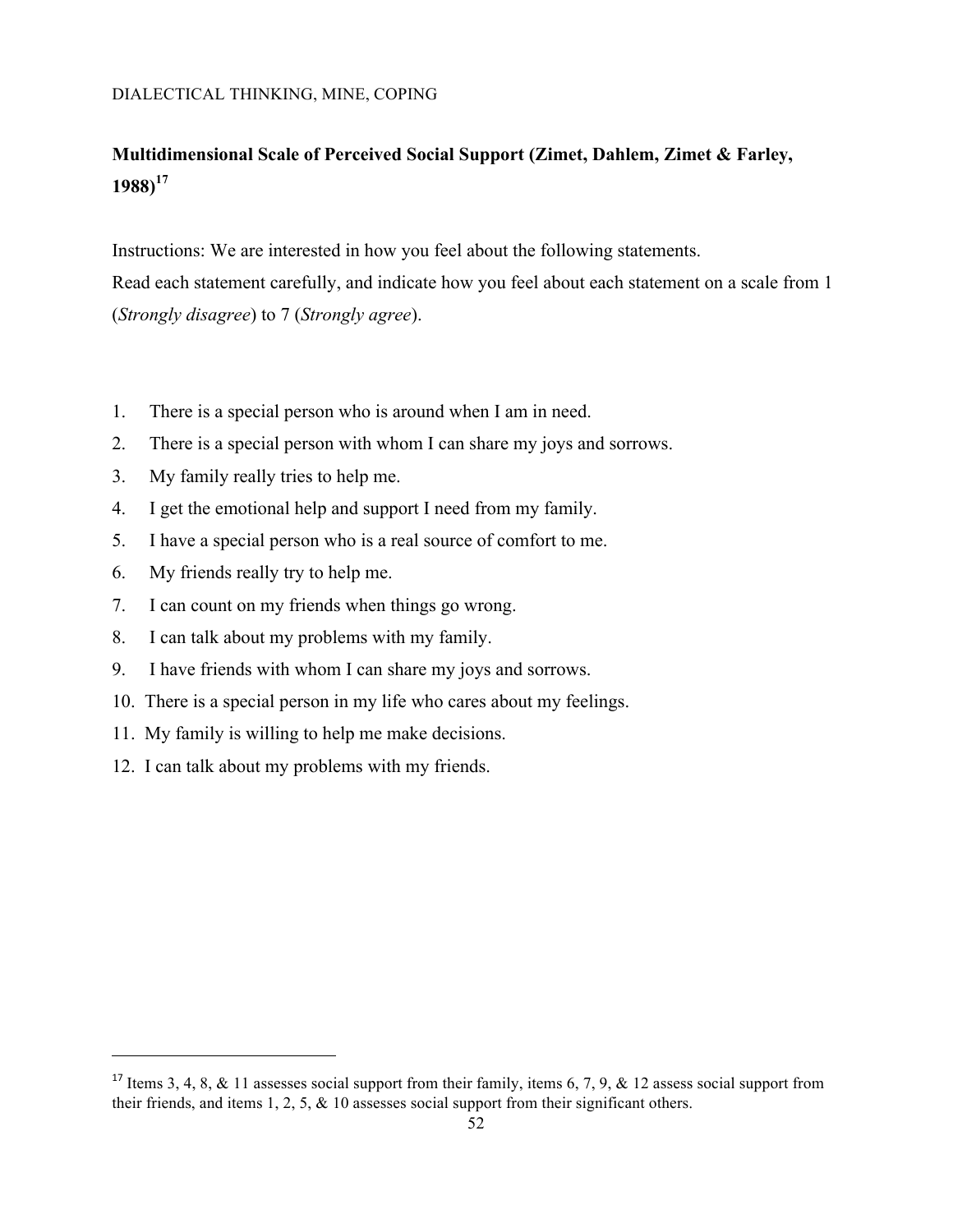#### **General self-efficacy scale (Schwarzer & Jerusalem, 1995)**

In this scale, we are interested in how you feel about the following statements. Read each statement carefully then indicate how you feel about each statement.

Please use the following scale:

- $1 =$  Not true at all
- $2 =$  Hardly true
- $3$  = Moderately true
- $4 =$  Exactly true
- 1. I can always manage to solve difficult problems if I try hard enough
- 2. If someone opposes me, I can find the means and ways to get what I want.
- 3. It is easy for me to stick to my aims and accomplish my goals.
- 4. I am confident that I could deal efficiently with unexpected events.
- 5. Thanks to my resourcefulness, I know how to handle unforeseen situations.
- 6. I can solve most problems if I invest the necessary effort.
- 7. I can remain calm when facing difficulties because I can rely on my coping abilities.
- 8. When I am confronted with a problem, I can usually find several solutions.
- 9. If I am in trouble, I can usually think of a solution
- 10. I can usually handle whatever comes my way.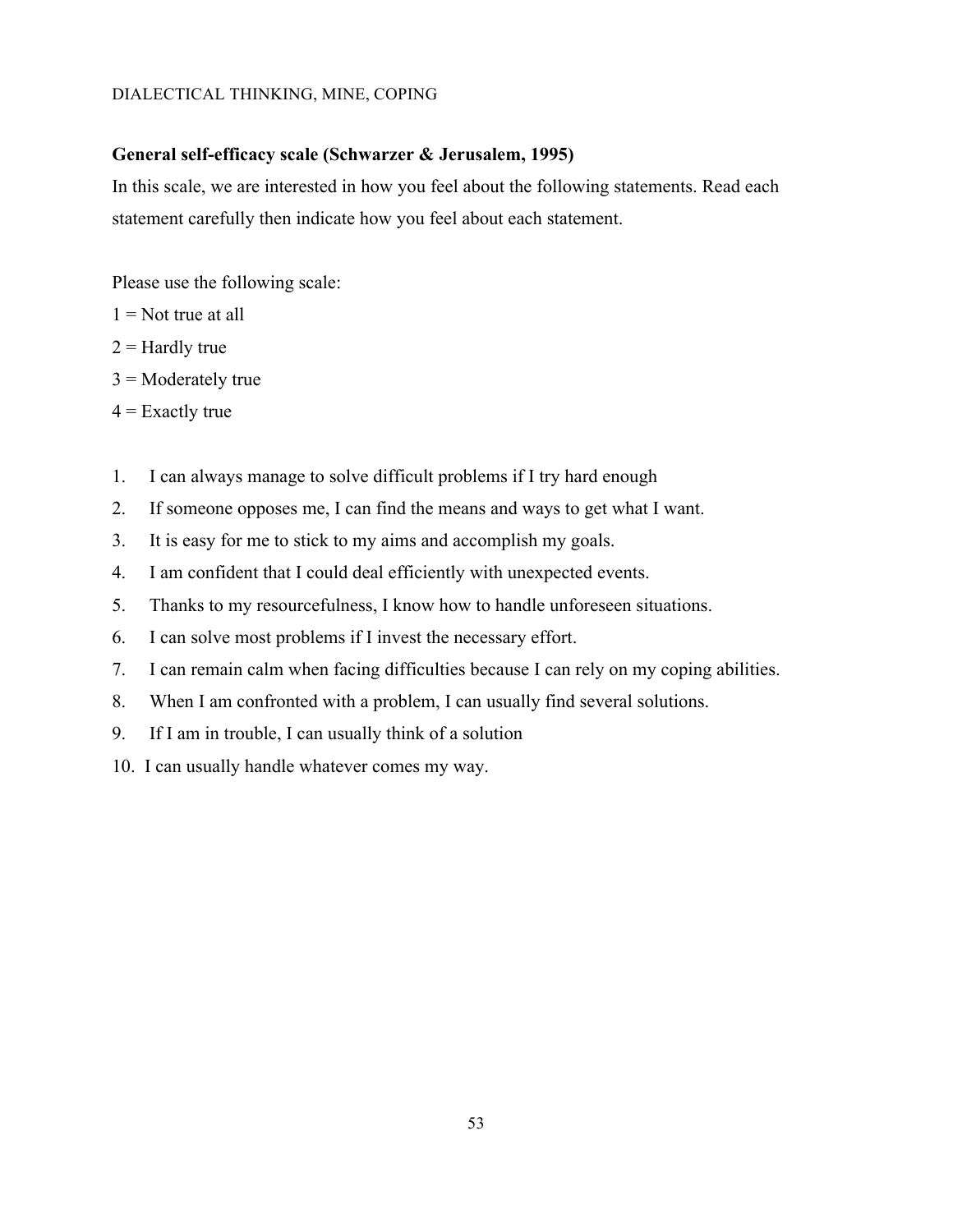### **Subjective Wellbeing (Diener, 1985)**

Below are five statements that you may agree or disagree with. Read each statement and indicate your agreement with each of them on the scale below. Please be open and honest in your responding.

Please use the following scale: 1 (Strongly disagree) to 7 (Strongly agree)

- 1. In most ways my life is close to my ideal.
- 2. The conditions of my life are excellent.
- 3. I am satisfied with my life.
- 4. So far I have gotten the important things I want in life.
- 5. If I could live my life over, I would change almost nothing.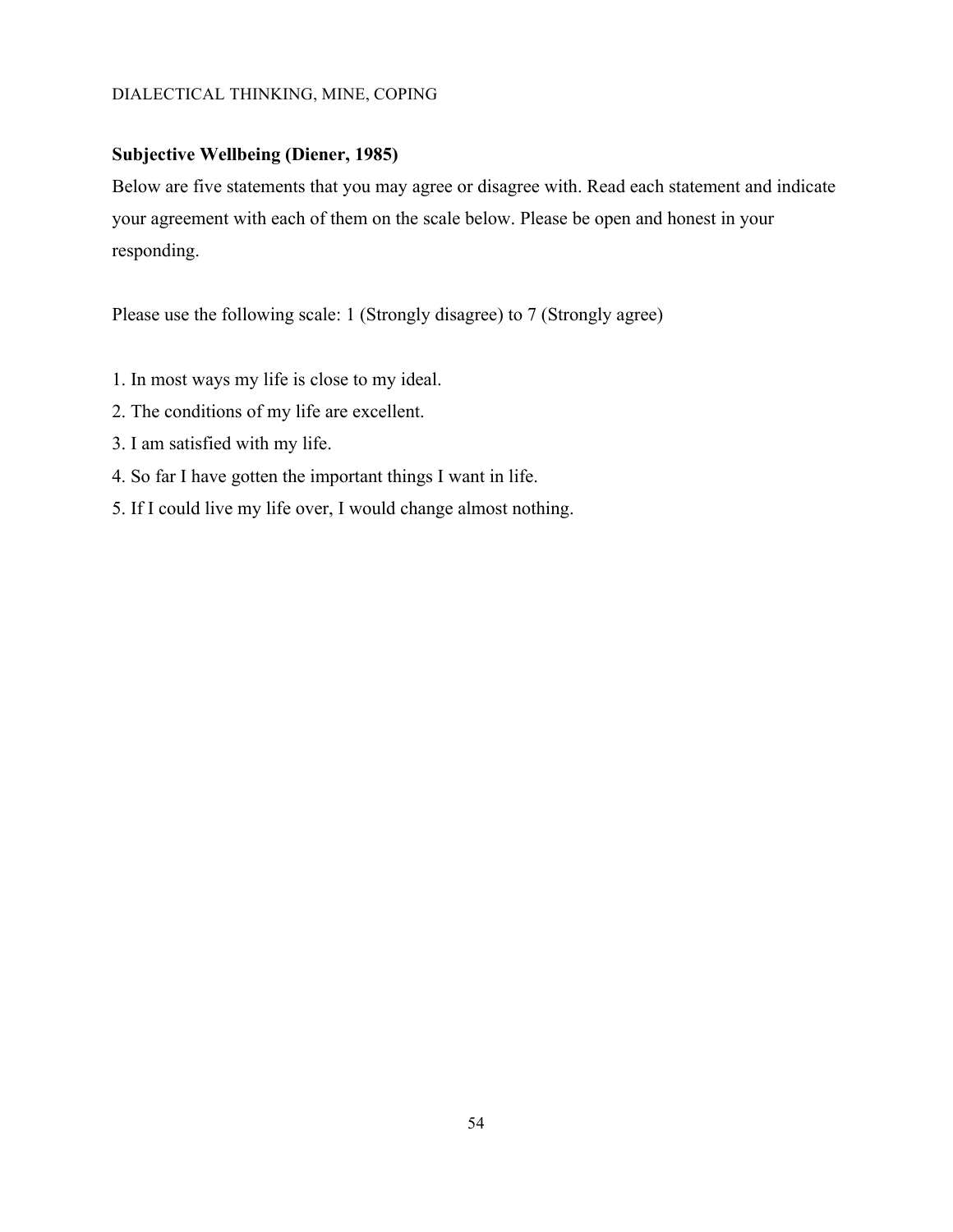# **Appendix B Tables**

Table 4

*Correlations Between Individuals' MINE Tendencies and Coping Styles Across Cultures*

|                                 | Canadians        |             |               | Chinese     |             |               |
|---------------------------------|------------------|-------------|---------------|-------------|-------------|---------------|
|                                 | <b>MINE</b>      | <b>MINE</b> | <b>MINE</b>   | <b>MINE</b> | <b>MINE</b> | <b>MINE</b>   |
| <b>COPE</b> measures            | Ave              | Process     | <b>Belief</b> | Ave         | Process     | <b>Belief</b> |
| Positive Reframing              | .369**           | $.268**$    | $.350**$      | $.419**$    | $.334**$    | .399**        |
| Acceptance                      | $.275**$         | $.208**$    | $.252**$      | $.387**$    | $.354**$    | $.338**$      |
| Self-Distraction                | 0.071            | 0.035       | 0.083         | $.146*$     | $.163*$     | 0.108         |
| <b>Active Coping</b>            | $.417**$         | $.390**$    | $.311**$      | $.172**$    | $.178**$    | $.137*$       |
| Denial                          | $-0.073$         | 0.012       | $-0.134$      | $.239**$    | $.222**$    | $.206**$      |
| Substance Use                   | $-178**$         | $-.233**$   | $-0.066$      | $.402**$    | $.323**$    | .381**        |
| <b>Emotional Support</b>        | $.245**$         | $.205**$    | $.206**$      | $.407**$    | $.363**$    | .361**        |
| <b>Instrumental Support</b>     | $.231**$         | $.209**$    | $.179**$      | $.273**$    | $.310**$    | $.197**$      |
| <b>Behavioral Disengagement</b> | $-.236**$        | $-158*$     | $-.236**$     | $.272**$    | $.282**$    | $.215**$      |
| Venting                         | 0.111            | $.138*$     | 0.049         | $.277**$    | $.283**$    | $.222**$      |
| Planning                        | $.416**$         | $.361**$    | $.337**$      | $.354**$    | $.336**$    | $.300**$      |
| Humor                           | $\boldsymbol{0}$ | $-0.085$    | 0.083         | $.366**$    | $.323**$    | $.328**$      |
| Religion                        | 0.021            | $.152*$     | $-0.116$      | $.432**$    | $.426**$    | $.356**$      |
| Self-Blame                      | $-0.098$         | $-0.021$    | $-143*$       | $.448**$    | $.433**$    | $.375**$      |

Note: \*\* *p* < .001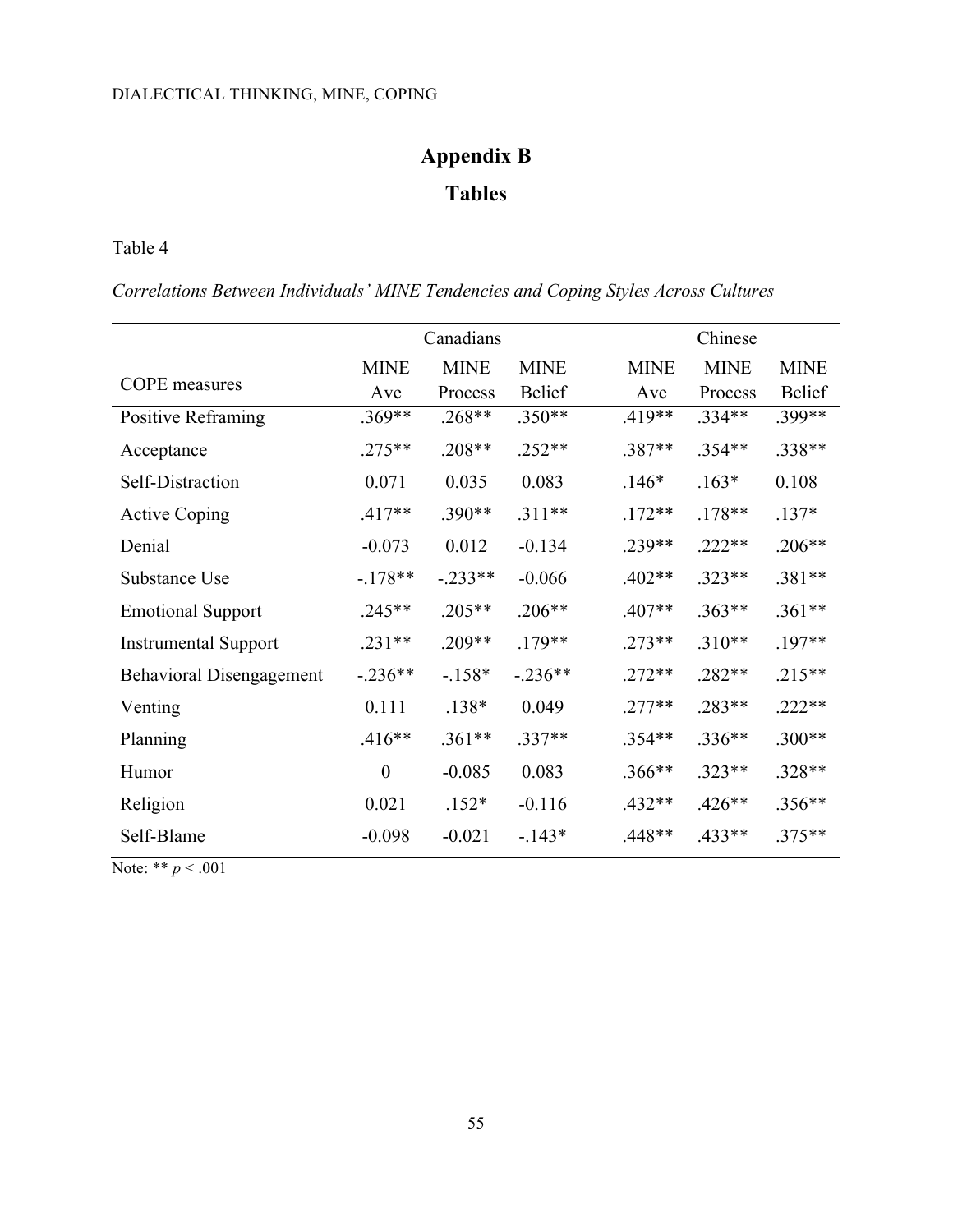### Table 5

*QUARTIMIN Rotated Factor Loadings for the Nine Items on the MINE Scale and the Four Items* 

*on the Brief COPE using Maximum Likelihood Factor Analysis.*

|                                                                                                     |          | <b>Factor Loadings</b> |          |
|-----------------------------------------------------------------------------------------------------|----------|------------------------|----------|
| Factors                                                                                             | Factor 1 | Factor 2               | Factor 3 |
| <b>Active Process of Reflection on Negative Experience</b>                                          |          |                        |          |
| 1. I actively take the time to reflect on the stressful events that<br>happen in my life.           | .617     | $-.033$                | .115     |
| 2. I prefer not to think about the meaning of the stressful life<br>events that I encounter $(R)$ . | .053     | $-.088$                | $-.002$  |
| 3. I actively focus on the meaning of the stressful events that I<br>encounter.                     | .821     | $-.093$                | .093     |
| 4. I usually find myself thinking about the value of the stressful<br>events that I encounter.      | .831     | .002                   | .035     |
| <b>General Lay Beliefs about Negative experience</b>                                                |          |                        |          |
| 5. Stressful life events can make my life meaningful.                                               | .607     | .437                   | .089     |
| 6. There can be value in stressful experiences.                                                     | .385     | .610                   | .046     |
| 7. I think that experiencing stressful events in life is meaningful.                                | .416     | .679                   | .043     |
| 8. I think that there is little value in experiencing stressful<br>events $(R)$ .                   | $-.036$  | .220                   | .029     |
| 9. I understand that experiencing stressful events can be<br>beneficial.                            | .362     | .600                   | .073     |
| <b>COPE Acceptance &amp; Positive Reframing</b>                                                     |          |                        |          |
| 1. I've been accepting the reality of the fact that it has<br>happened.                             | $-.041$  | .011                   | .816     |
| 2. I've been learning to live with it.                                                              | $-.023$  | $-.053$                | .708     |
| 3. I've been trying to see it in a different light, to make it seem<br>more positive.               | .073     | .022                   | .588     |
| 4. I've been looking for something good in what is happening.                                       | $-.009$  | .012                   | .508     |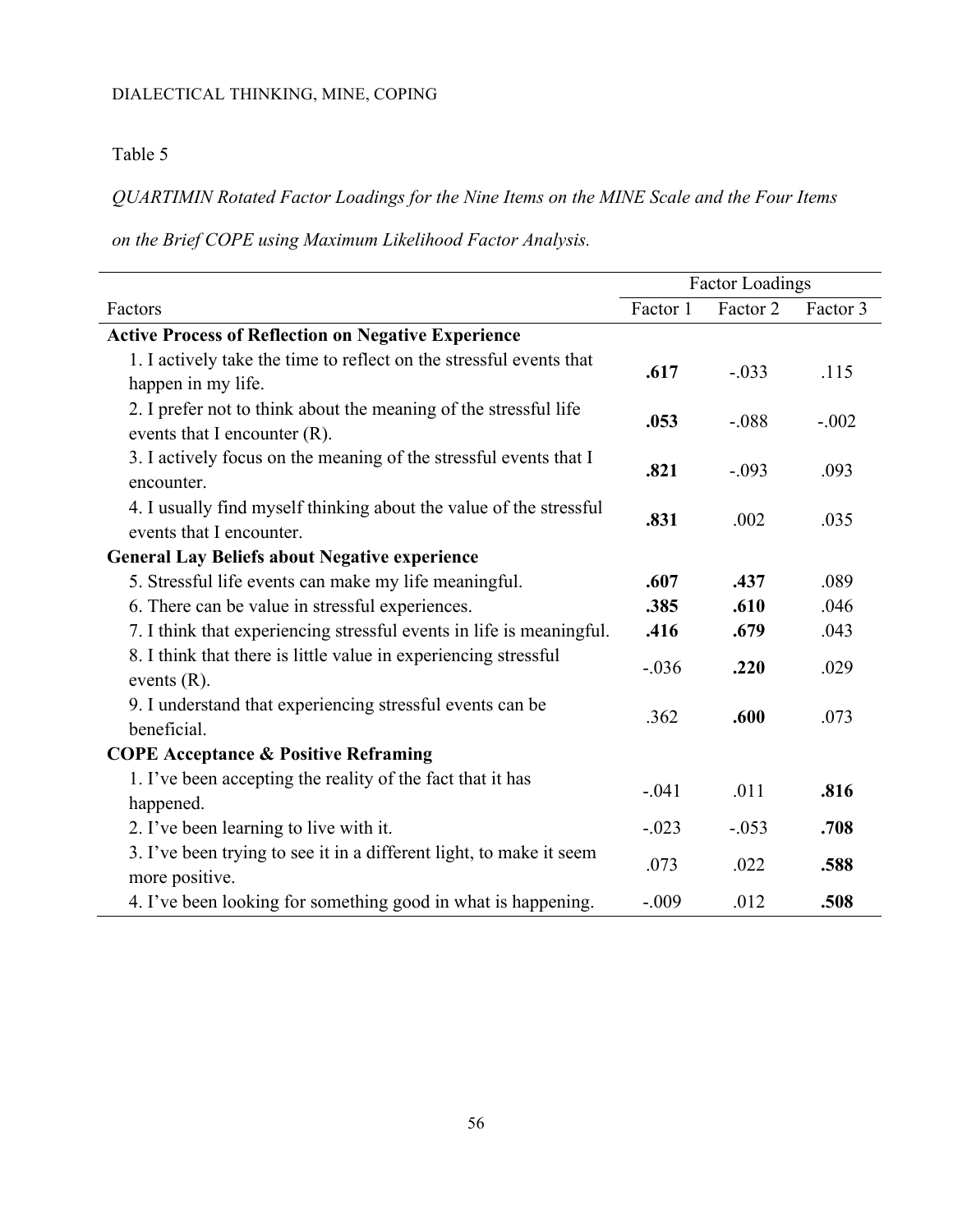# **Appendix C IRB Materials**

#### **Consent & LOI Form**

**Study Title:** Associations of Suffering and Resiliency

**Name of Principal Investigators:** Mark Khei & Li-Jun Ji, Faculty of Psychology, Queen's University

I am inviting PSYC 100 students in Psychology to take part in a research study. The purpose of this study is to explore your mental association of certain psychological ideas. For this study, we are interested in words/phrases/events that come to your mind when thinking about suffering and happiness. If you agree to take part, you will be fill up an online questionnaire. There are no known risks to the questions you will be answering. However, if you feel upset after the questionnaire, please call the Telephone Aid Line Kingston (TALK) at 613-544-1771. There are no direct benefits to you as a participant. Study results will help inform how individuals view suffering and improve our understanding in this phenomenon. You will receive 0.5 credit for participating.

Participation is voluntary. You do not have to answer any questions you do not want to. You can stop participating at any time without penalty. You may withdraw from the study up until 30<sup>th</sup> June 2019 by contacting me at 12zamk1@queensu.ca. You may request to have your data withdrawn from the study up until 30<sup>th</sup> August 2019 by contacting me at 12zamk1@queensu.ca.

Your confidentiality will be protected to the extent permitted by applicable laws. I will do this by replacing your name with a pseudonym in all publications and a study ID number in all study records. The study data will be stored on an encrypted hard drive on Queen's University servers. The code file that links real names with pseudonyms and study ID numbers will be stored securely and separately from the data on an encrypted USB key. I will keep your data securely for at least five years per Queen's University Policy, after which the de-identified data will be deposited into the Queen's University's Institutional Repository. The code file identifying your pseudonym and study ID number will be destroyed five years after study closure. The Queen's University General Research Ethics Board (GREB) may see your study data for quality assurance purposes.

I plan to publish the results of this study in academic journals and present them at conferences. I will not include any quotes or personally identifying information from the interviews when presenting my findings.

If you have any ethics concerns please contact the General Research Ethics Board (GREB) at 1-844-535-

2988 (Toll free in North America) or chair.GREB@queensu.ca.

If you have any questions about the research, please contact me at Janesmith@queensu.ca or 613-533-6000 ext. 12345.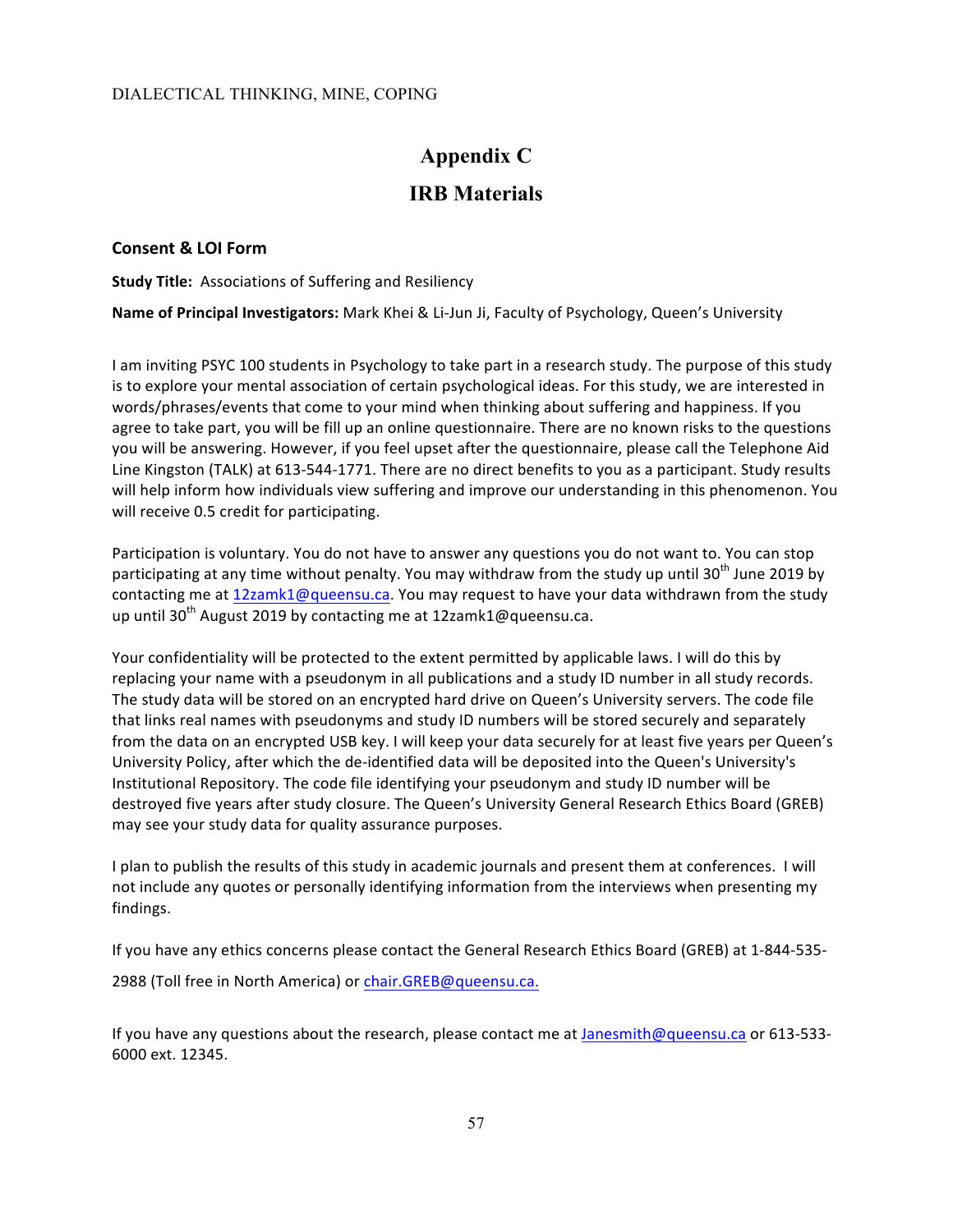This Letter of Information provides you with the details to help you make an informed choice. All your questions should be answered to your satisfaction before you decide whether or not to participate in this research study. Keep one copy of the Letter of Information for your records and return one copy to the Researcher, Dr. Jane Smith.

You have not waived any legal rights by consenting to participate in this study.

By signing below, I am verifying that: I have read the Letter of Information and all of my questions have been answered.

|  |  |  | $\Box$ Yes, you have my permission to use quotes |  |  |
|--|--|--|--------------------------------------------------|--|--|
|--|--|--|--------------------------------------------------|--|--|

 $\Box$  No, you do not have my permission to use quotes

| Signature of Participant/Guardian/ | PRINTED NAME                   | Date |  |
|------------------------------------|--------------------------------|------|--|
| Substitute Decision-Maker          |                                |      |  |
|                                    |                                |      |  |
|                                    |                                |      |  |
|                                    |                                |      |  |
| Signature of Person Conducting     | <b>PRINTED NAME &amp; ROLE</b> | Date |  |
| the Consent Discussion             |                                |      |  |